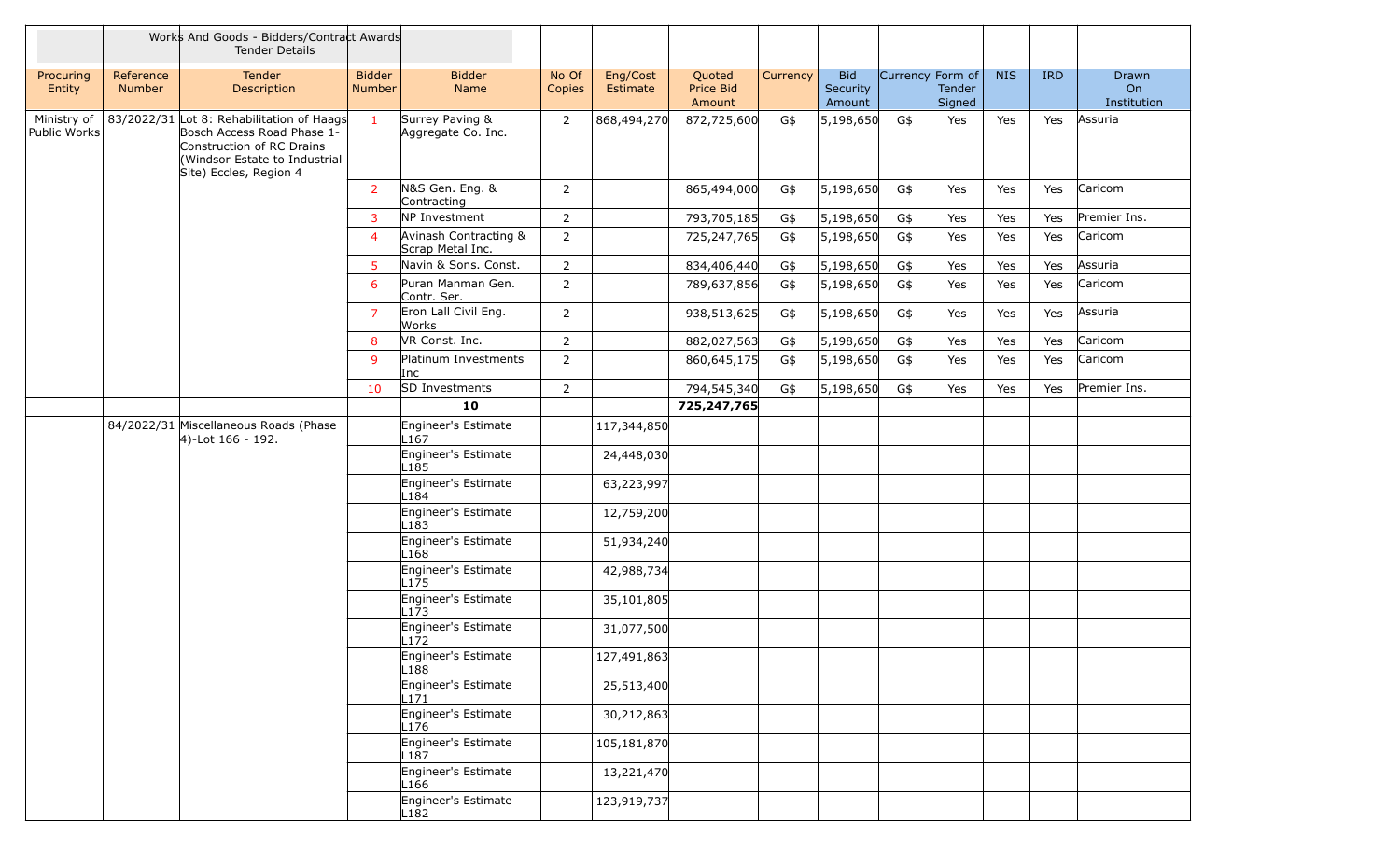|                     |                     | Works And Goods - Bidders/Contract Awards<br><b>Tender Details</b> |                         |                                             |                 |                      |                               |          |                                  |                  |                  |            |            |                            |
|---------------------|---------------------|--------------------------------------------------------------------|-------------------------|---------------------------------------------|-----------------|----------------------|-------------------------------|----------|----------------------------------|------------------|------------------|------------|------------|----------------------------|
| Procuring<br>Entity | Reference<br>Number | Tender<br>Description                                              | <b>Bidder</b><br>Number | <b>Bidder</b><br>Name                       | No Of<br>Copies | Eng/Cost<br>Estimate | Quoted<br>Price Bid<br>Amount | Currency | <b>Bid</b><br>Security<br>Amount | Currency Form of | Tender<br>Signed | <b>NIS</b> | <b>IRD</b> | Drawn<br>On<br>Institution |
|                     | 84/2022/31          |                                                                    |                         | Engineer's Estimate<br>L192                 |                 | 62,142,909           |                               |          |                                  |                  |                  |            |            |                            |
|                     |                     |                                                                    |                         | Engineer's Estimate<br>L180                 |                 | 224,629,140          |                               |          |                                  |                  |                  |            |            |                            |
|                     |                     |                                                                    |                         | Engineer's Estimate<br>L190                 |                 | 15,453,709           |                               |          |                                  |                  |                  |            |            |                            |
|                     |                     |                                                                    |                         | Engineer's Estimate<br>L169                 |                 | 81,800,082           |                               |          |                                  |                  |                  |            |            |                            |
|                     |                     |                                                                    |                         | Engineer's Estimate<br>L174                 |                 | 46,008,110           |                               |          |                                  |                  |                  |            |            |                            |
|                     |                     |                                                                    |                         | Engineer's Estimate<br>L191                 |                 | 19,156,406           |                               |          |                                  |                  |                  |            |            |                            |
|                     |                     |                                                                    |                         | Engineer's Estimate<br>$-181$               |                 | 19,155,600           |                               |          |                                  |                  |                  |            |            |                            |
|                     |                     |                                                                    |                         | Engineer's Estimate<br>189                  |                 | 32,085,052           |                               |          |                                  |                  |                  |            |            |                            |
|                     |                     |                                                                    |                         | Engineer's Estimate<br>L177                 |                 | 385,532,957          |                               |          |                                  |                  |                  |            |            |                            |
|                     |                     |                                                                    |                         | Engineer's Estimate<br>L <sub>186</sub>     |                 | 12,940,800           |                               |          |                                  |                  |                  |            |            |                            |
|                     |                     |                                                                    |                         | Engineer's Estimate<br>L170                 |                 | 49,236,767           |                               |          |                                  |                  |                  |            |            |                            |
|                     |                     |                                                                    |                         | Engineer's Estimate<br>L179                 |                 | 36,687,478           |                               |          |                                  |                  |                  |            |            |                            |
|                     |                     |                                                                    |                         | Engineer's Estimate<br>L178                 |                 | 16,137,982           |                               |          |                                  |                  |                  |            |            |                            |
|                     |                     |                                                                    | $\mathbf{1}$            | Genesis Eleven Co. Inc.<br>L <sub>189</sub> |                 |                      | 31,828,775                    | G\$      | 577,500                          | G\$              |                  |            |            |                            |
|                     |                     |                                                                    | $\mathbf{1}$            | Genesis Eleven Co. Inc.<br>L183             |                 |                      | 10,709,265                    | G\$      |                                  |                  |                  |            |            |                            |
|                     |                     |                                                                    | $\mathbf{1}$            | Genesis Eleven Co. Inc.<br>L <sub>186</sub> |                 |                      | 13,388,300                    | G\$      | 245,000                          | G\$              |                  |            |            |                            |
|                     |                     |                                                                    | $\mathbf{1}$            | Genesis Eleven Co. Inc.<br>L179             |                 |                      | 34,089,588                    | G\$      | 647,500                          | G\$              |                  |            |            |                            |
|                     |                     |                                                                    | $\mathbf{1}$            | Genesis Eleven Co. Inc.<br>L173             | $2^{\circ}$     | $\Omega$             | 33,978,105                    | G\$      | 630,000                          | G\$              | Yes              | Yes        | Yes        | Assuria                    |
|                     |                     |                                                                    | $\mathbf{1}$            | Genesis Eleven Co. Inc.<br>L191             |                 |                      | 17,642,700                    | G\$      | 350,000                          | G\$              |                  |            |            |                            |
|                     |                     |                                                                    | $\mathbf{1}$            | Genesis Eleven Co. Inc.<br>L176             |                 |                      | 30,978,105                    | G\$      | 542,500                          | G\$              |                  |            |            |                            |
|                     |                     |                                                                    | $\mathbf{1}$            | Genesis Eleven Co. Inc.<br>181.             | $\overline{0}$  |                      | 18,471,000                    | G\$      | 332,500                          | G\$              |                  |            |            |                            |
|                     |                     |                                                                    | $\mathbf{1}$            | Genesis Eleven Co. Inc.<br>L190             |                 |                      | 13,167,900                    | G\$      | 280,000                          | G\$              |                  |            |            |                            |
|                     |                     |                                                                    | $\overline{2}$          | Perba Trading &<br>Construction L186        | $\overline{0}$  |                      | 9,785,900                     | G\$      |                                  |                  |                  |            |            |                            |
|                     |                     |                                                                    | 2                       | Perba Trading &<br>Construction L178        |                 |                      | 11,032,508                    | G\$      |                                  |                  |                  |            |            |                            |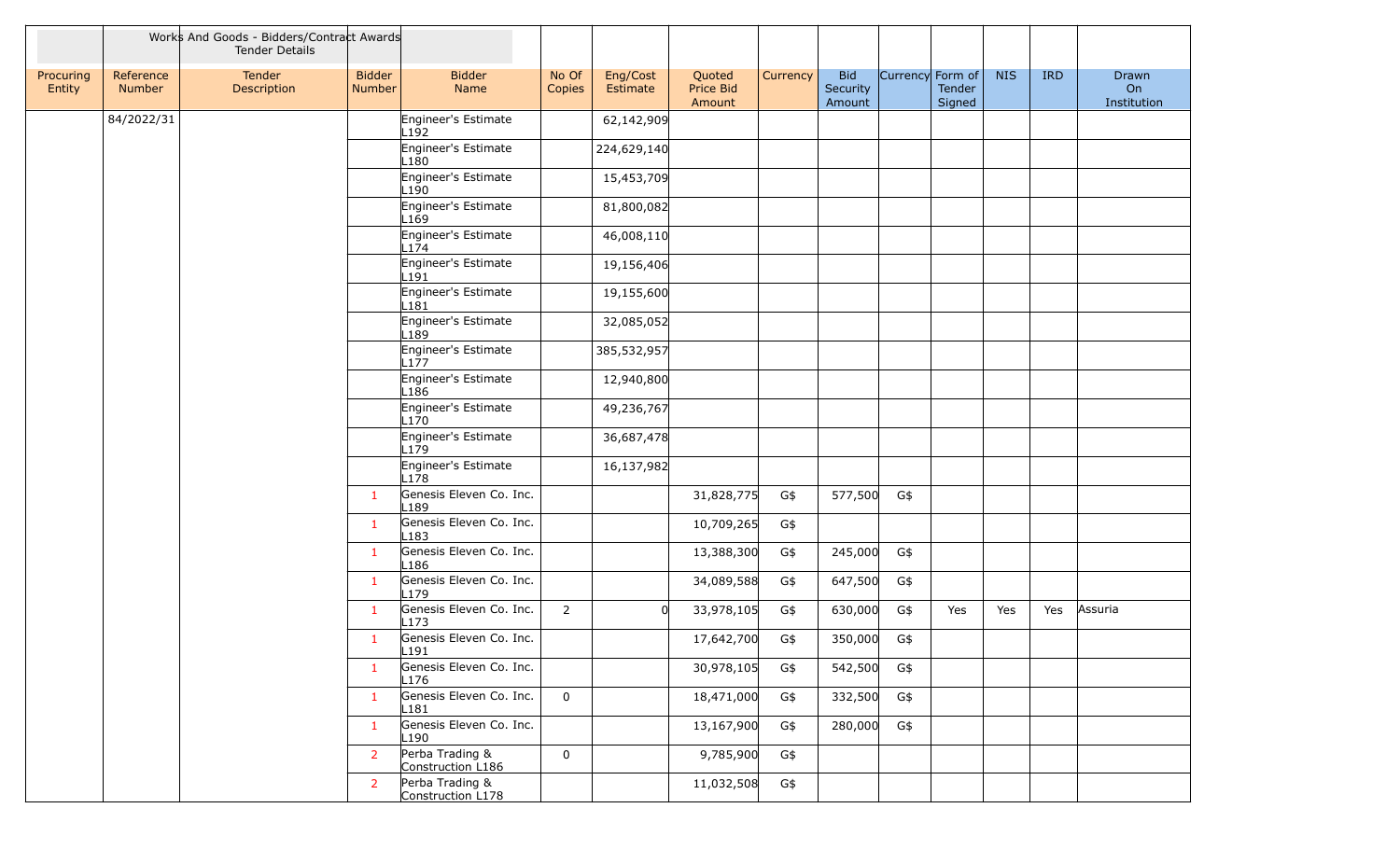|                     |                            | Works And Goods - Bidders/Contract Awards<br><b>Tender Details</b> |                                |                                                                 |                 |                                                       |          |                                  |     |                                      |            |            |                            |
|---------------------|----------------------------|--------------------------------------------------------------------|--------------------------------|-----------------------------------------------------------------|-----------------|-------------------------------------------------------|----------|----------------------------------|-----|--------------------------------------|------------|------------|----------------------------|
| Procuring<br>Entity | Reference<br><b>Number</b> | Tender<br>Description                                              | <b>Bidder</b><br><b>Number</b> | <b>Bidder</b><br>Name                                           | No Of<br>Copies | Eng/Cost<br>Quoted<br>Price Bid<br>Estimate<br>Amount | Currency | <b>Bid</b><br>Security<br>Amount |     | Currency Form of<br>Tender<br>Signed | <b>NIS</b> | <b>IRD</b> | Drawn<br>On<br>Institution |
|                     | 84/2022/31                 |                                                                    | 2                              | Perba Trading &<br>Construction L190                            |                 | 11,794,818                                            | G\$      |                                  |     |                                      |            |            |                            |
|                     |                            |                                                                    | $\overline{2}$                 | Perba Trading &<br>Construction L179                            |                 | 30,022,936                                            | G\$      | 647,500                          | G\$ |                                      |            |            |                            |
|                     |                            |                                                                    | $\overline{2}$                 | Perba Trading &<br>Construction L185                            |                 | 16,748,839                                            | G\$      | 437,500                          | G\$ |                                      |            |            |                            |
|                     |                            |                                                                    | $\overline{2}$                 | Perba Trading &<br>Construction L189                            |                 | 22,059,629                                            | G\$      | 577,500                          | G\$ |                                      |            |            |                            |
|                     |                            |                                                                    | $\overline{2}$                 | Perba Trading &<br>Construction L188                            |                 | 88,765,819                                            | G\$      | 2,240,000                        | G\$ |                                      |            |            |                            |
|                     |                            |                                                                    | $\overline{2}$                 | Perba Trading &<br>Construction L184                            |                 | 42,443,494                                            | G\$      | 1,120,000                        | G\$ |                                      |            |            |                            |
|                     |                            |                                                                    | $\overline{2}$                 | Perba Trading &<br>Construction L187                            |                 | 71,984,457                                            | G\$      | 1,855,000                        | G\$ |                                      |            |            |                            |
|                     |                            |                                                                    | $\overline{2}$                 | Perba Trading &<br>Construction L174                            |                 | 46,524,491                                            | G\$      | 822,500                          | G\$ |                                      |            |            |                            |
|                     |                            |                                                                    | $\overline{2}$                 | Perba Trading &<br>Construction L173                            |                 | 30,685,877                                            | G\$      | 630,000                          | G\$ |                                      |            |            |                            |
|                     |                            |                                                                    | 2                              | Perba Trading &<br>Construction L181                            |                 | 13,450,300                                            | G\$      |                                  |     |                                      |            |            |                            |
|                     |                            |                                                                    | $\overline{2}$                 | Perba Trading &<br>Construction L171                            | $\overline{2}$  | 16,919,537                                            | G\$      | 455,000                          | G\$ | Yes                                  | Yes        | Yes        | Premier Ins.               |
|                     |                            |                                                                    | $\overline{2}$                 | Perba Trading &<br>Construction L191                            |                 | 14,236,055                                            | G\$      |                                  |     |                                      |            |            |                            |
|                     |                            |                                                                    | $\overline{2}$                 | Perba Trading &<br>Construction L192                            |                 | 47,343,774                                            | G\$      | 960,500                          | G\$ |                                      |            |            |                            |
|                     |                            |                                                                    | 3                              | Lesa's Construction &<br>Mining L178                            |                 | 14,835,450                                            | G\$      | 280,000                          | G\$ |                                      |            |            |                            |
|                     |                            |                                                                    | $\overline{3}$                 | Lesa's Construction &<br>Mining L183                            |                 | 11,764,200                                            | G\$      |                                  |     |                                      |            |            |                            |
|                     |                            |                                                                    | $\overline{3}$                 | Lesa's Construction &<br>Mining L171                            | $\overline{2}$  | 21,015,540                                            | G\$      | 455,000                          | G\$ | Yes                                  | Yes        | Yes        | Caricom                    |
|                     |                            |                                                                    | 3                              | Lesa's Construction &<br>Mining L190                            |                 | 14,451,990                                            | G\$      | 280,000                          | G\$ |                                      |            |            |                            |
|                     |                            |                                                                    | 3                              | Lesa's Construction &<br>Mining L186                            |                 | 12,568,400                                            | G\$      | 245,000                          | G\$ |                                      |            |            |                            |
|                     |                            |                                                                    | 3                              | Lesa's Construction &<br>Mining L185                            |                 | 22,290,450                                            | G\$      | 437,500                          | G\$ |                                      |            |            |                            |
|                     |                            |                                                                    | 3                              | Lesa's Construction &<br>Mining L191                            |                 | 17,516,400                                            | G\$      | 350,000                          | G\$ |                                      |            |            |                            |
|                     |                            |                                                                    | $\overline{4}$                 | Premium Contracting<br>Ser. & Supplies Inc.<br>L177             |                 | 367,440,255                                           | G\$      | 6,755,000                        | G\$ |                                      |            |            |                            |
|                     |                            |                                                                    | $\overline{4}$                 | Premium Contracting<br>Ser. & Supplies Inc.<br>L181             |                 | 20,774,700                                            | G\$      | 332,000                          | G\$ |                                      |            |            |                            |
|                     |                            |                                                                    | $\overline{4}$                 | Premium Contracting<br>Ser. & Supplies Inc.<br>L <sub>176</sub> |                 | 32,575,410                                            | G\$      | 542,500                          | G\$ |                                      |            |            |                            |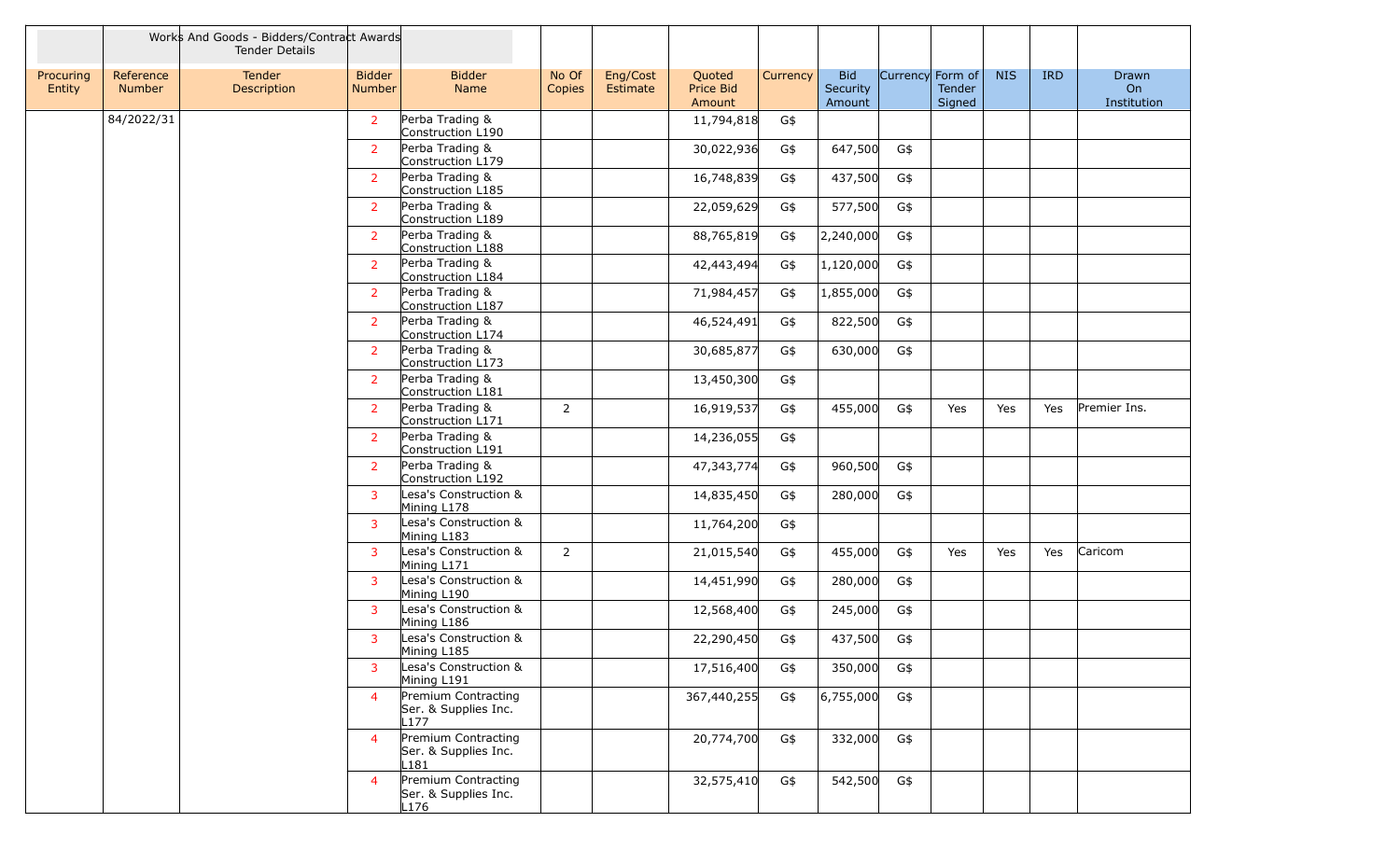|                     |                            | Works And Goods - Bidders/Contract Awards<br><b>Tender Details</b> |                                |                                                                 |                        |                                                       |          |                                  |                  |                  |            |            |                                   |
|---------------------|----------------------------|--------------------------------------------------------------------|--------------------------------|-----------------------------------------------------------------|------------------------|-------------------------------------------------------|----------|----------------------------------|------------------|------------------|------------|------------|-----------------------------------|
| Procuring<br>Entity | Reference<br><b>Number</b> | <b>Tender</b><br>Description                                       | <b>Bidder</b><br><b>Number</b> | <b>Bidder</b><br>Name                                           | No Of<br><b>Copies</b> | Eng/Cost<br>Quoted<br>Price Bid<br>Estimate<br>Amount | Currency | <b>Bid</b><br>Security<br>Amount | Currency Form of | Tender<br>Signed | <b>NIS</b> | <b>IRD</b> | <b>Drawn</b><br>On<br>Institution |
|                     | 84/2022/31                 |                                                                    | $\overline{4}$                 | Premium Contracting<br>Ser. & Supplies Inc.<br>L180             |                        | 214,987,552                                           | G\$      | 3,885,000                        | G\$              |                  |            |            |                                   |
|                     |                            |                                                                    | $\overline{4}$                 | Premium Contracting<br>Ser. & Supplies Inc.<br>L187             |                        | 106,777,597                                           | G\$      | 1,855,000                        | G\$              |                  |            |            |                                   |
|                     |                            |                                                                    | $\overline{4}$                 | Premium Contracting<br>Ser. & Supplies Inc.<br>L179             |                        | 38,364,060                                            | G\$      | 647,500                          | G\$              |                  |            |            |                                   |
|                     |                            |                                                                    | $\overline{4}$                 | Premium Contracting<br>Ser. & Supplies Inc.<br>L175             | $\overline{2}$         | 46,589,130                                            | G\$      | 752,500                          | G\$              | Yes              | Yes        | Yes        | Premier Ins                       |
|                     |                            |                                                                    | $\overline{4}$                 | Premium Contracting<br>Ser. & Supplies Inc.<br>L <sub>173</sub> |                        | 37,590,210<br>U                                       | G\$      | 630,000                          | G\$              |                  |            |            |                                   |
|                     |                            |                                                                    | $\overline{4}$                 | Premium Contracting<br>Ser. & Supplies Inc.<br>L184             |                        | 66,586,590                                            | G\$      | 1,120,000                        | G\$              |                  |            |            |                                   |
|                     |                            |                                                                    | 5                              | Vals Construction L182                                          |                        | 168,339,937                                           | G\$      | 2,170,000                        | G\$              |                  |            |            |                                   |
|                     |                            |                                                                    | 5                              | Vals Construction L188                                          |                        | 136,566,413                                           | G\$      | 2,240,000                        | G\$              |                  |            |            |                                   |
|                     |                            |                                                                    | 5                              | Vals Construction L180                                          |                        | 242,739,525                                           | G\$      | 3,885,000                        | G\$              |                  |            |            |                                   |
|                     |                            |                                                                    | $\overline{5}$                 | Vals Construction L177                                          |                        | 399,498,592                                           | G\$      | 6,755,000                        | G\$              |                  |            |            |                                   |
|                     |                            |                                                                    | 5                              | Vals Construction L187                                          |                        | 113,095,027                                           | G\$      | 1,855,000                        | G\$              |                  |            |            |                                   |
|                     |                            |                                                                    | 5 <sup>5</sup>                 | Vals Construction L172                                          | $\overline{2}$         | 126,997,658                                           | G\$      | 1,610,000                        | G\$              | Yes              | Yes        | Yes        | Premier Ins.                      |
|                     |                            |                                                                    | 6                              | Arbeth Contracting<br>Services L189                             |                        | 35,056,518                                            | G\$      | 577,500                          | G\$              |                  |            |            |                                   |
|                     |                            |                                                                    | 6                              | Arbeth Contracting<br>Services L174                             |                        | 46,970,464                                            | G\$      | 822,500                          | G\$              |                  |            |            |                                   |
|                     |                            |                                                                    | 6                              | Arbeth Contracting<br>Services L181                             |                        | 17,575,440                                            | G\$      | 332,500                          | G\$              |                  |            |            |                                   |
|                     |                            |                                                                    | 6                              | Arbeth Contracting<br>Services L191                             |                        | 19,399,800                                            | G\$      | 350,000                          | G\$              |                  |            |            |                                   |
|                     |                            |                                                                    | 6                              | Arbeth Contracting<br>Services L176                             |                        | 29,313,627                                            | G\$      | 542,500                          | G\$              |                  |            |            |                                   |
|                     |                            |                                                                    | 6                              | Arbeth Contracting<br>Services L178                             |                        | 16,171,449                                            | G\$      | 280,000                          | G\$              |                  |            |            |                                   |
|                     |                            |                                                                    | 6                              | Arbeth Contracting<br>Services L185                             |                        | 23,697,030                                            | G\$      | 437,500                          | G\$              |                  |            |            |                                   |
|                     |                            |                                                                    | 6                              | Arbeth Contracting<br>Services L169                             | $\overline{2}$         | 85,856,239                                            | G\$      | 1,435,000                        | G\$              | Yes              | Yes        | Yes        | Caricom                           |
|                     |                            |                                                                    | $\overline{7}$                 | S. Caim Raj<br>Construction Services<br>L173                    | $\overline{2}$         | 43,558,443                                            | G\$      | 630,000                          | G\$              | Yes              | Yes        | Yes        | Nafico                            |
|                     |                            |                                                                    | $\overline{7}$                 | S. Caim Raj<br>Construction Services<br>L190                    |                        | $\Omega$                                              |          | 280,000                          | G\$              |                  |            |            |                                   |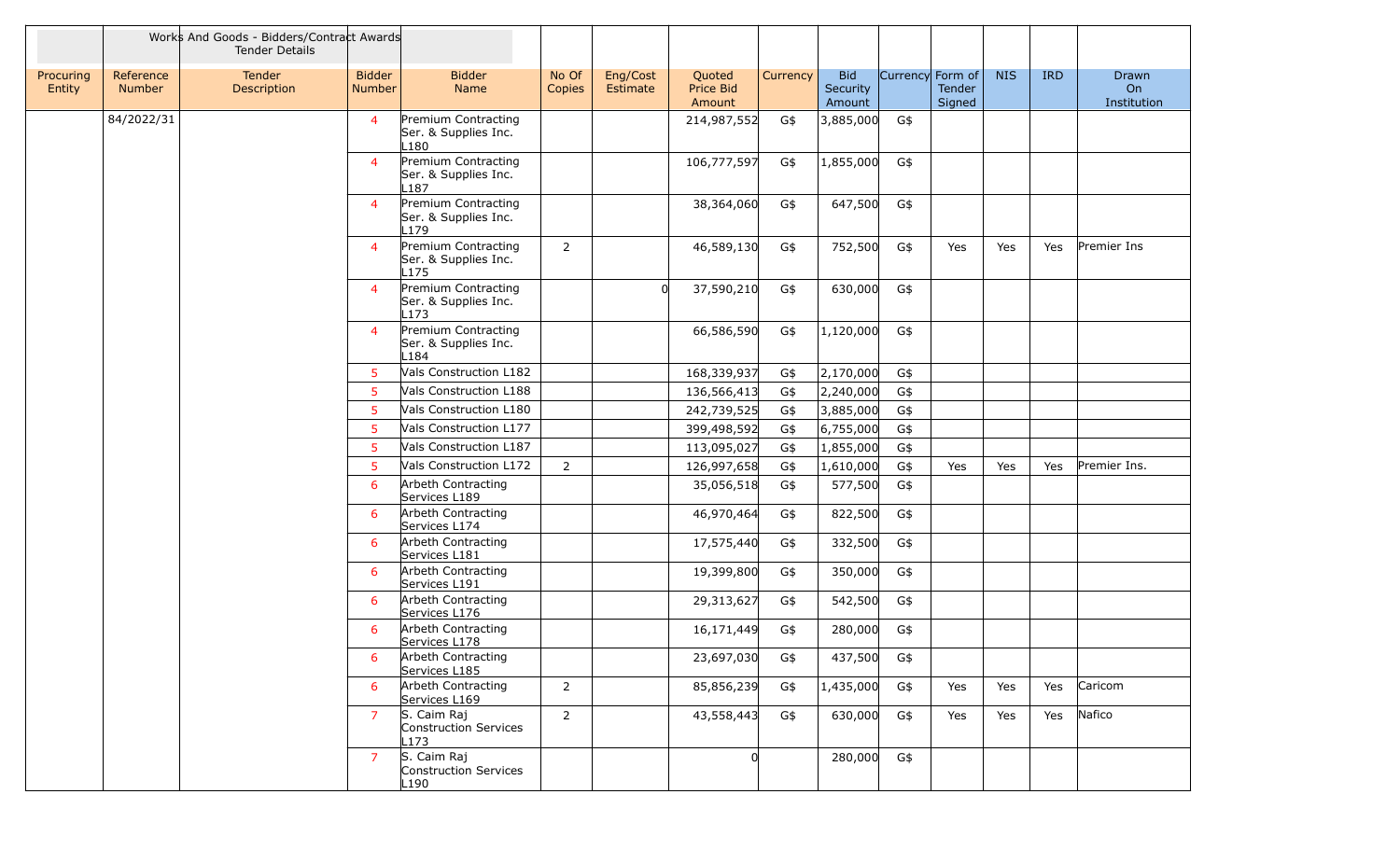|                     |                            | Works And Goods - Bidders/Contract Awards<br><b>Tender Details</b> |                                |                                                     |                 |                      |                               |                 |                                  |                  |                  |            |            |                            |
|---------------------|----------------------------|--------------------------------------------------------------------|--------------------------------|-----------------------------------------------------|-----------------|----------------------|-------------------------------|-----------------|----------------------------------|------------------|------------------|------------|------------|----------------------------|
| Procuring<br>Entity | Reference<br><b>Number</b> | Tender<br>Description                                              | <b>Bidder</b><br><b>Number</b> | <b>Bidder</b><br>Name                               | No Of<br>Copies | Eng/Cost<br>Estimate | Quoted<br>Price Bid<br>Amount | <b>Currency</b> | <b>Bid</b><br>Security<br>Amount | Currency Form of | Tender<br>Signed | <b>NIS</b> | <b>IRD</b> | Drawn<br>On<br>Institution |
|                     | 84/2022/31                 |                                                                    | $\overline{7}$                 | S. Caim Raj<br><b>Construction Services</b><br>.189 |                 |                      | 40,696,686                    | G\$             | 577,500                          | G\$              |                  |            |            |                            |
|                     |                            |                                                                    | 7                              | S. Caim Raj<br><b>Construction Services</b><br>.176 |                 |                      | 39,179,626                    | G\$             | 542,500                          | G\$              |                  |            |            |                            |
|                     |                            |                                                                    | $\overline{7}$                 | S. Caim Raj<br>Construction Services<br>L175        |                 |                      | 51,878,676                    | G\$             | 752,500                          | G\$              |                  |            |            |                            |
|                     |                            |                                                                    | $\overline{7}$                 | S. Caim Raj<br><b>Construction Services</b><br>.191 |                 |                      | 25,071,004                    | G\$             |                                  |                  |                  |            |            |                            |
|                     |                            |                                                                    | $\overline{7}$                 | S. Caim Raj<br>Construction Services<br>179         |                 |                      | 45,039,989                    | G\$             | 647,500                          | G\$              |                  |            |            |                            |
|                     |                            |                                                                    | $\overline{7}$                 | S. Caim Raj<br><b>Construction Services</b><br>.185 |                 |                      | 31,161,119                    | G\$             | 437,500                          | G\$              |                  |            |            |                            |
|                     |                            |                                                                    | 8                              | GSR Group Inc L190                                  |                 |                      | 16,375,065                    | G\$             | 280,000                          | G\$              |                  |            |            |                            |
|                     |                            |                                                                    | 8                              | GSR Group Inc L173                                  |                 |                      | 36,366,225                    | G\$             | 630,000                          | G\$              |                  |            |            |                            |
|                     |                            |                                                                    | 8                              | GSR Group Inc L181                                  |                 |                      | 19,659,100                    | G\$             | 332,500                          | G\$              |                  |            |            |                            |
|                     |                            |                                                                    | 8                              | GSR Group Inc L171                                  | 2               |                      | 24,440,450                    | G\$             | 455,000                          | G\$              | Yes              | Yes        | Yes        | Nafico                     |
|                     |                            |                                                                    | 8                              | GSR Group Inc L186                                  |                 |                      | 13,951,700                    | G\$             | 245,000                          | G\$              |                  |            |            |                            |
|                     |                            |                                                                    | 8                              | GSR Group Inc L176                                  |                 |                      |                               | G\$             | 442,500                          | G\$              |                  |            |            |                            |
|                     |                            |                                                                    | 8                              | GSR Group Inc L191                                  |                 |                      | 20,285,370                    | G\$             | 350,000                          | G\$              |                  |            |            |                            |
|                     |                            |                                                                    | 8                              | GSR Group Inc L189                                  |                 |                      | 33,240,795                    | G\$             | 577,500                          | G\$              |                  |            |            |                            |
|                     |                            |                                                                    | 8                              | GSR Group Inc L179                                  |                 |                      | 38,121,825                    | G\$             | 647,500                          | G\$              |                  |            |            |                            |
|                     |                            |                                                                    | 8                              | GSR Group Inc L185                                  |                 |                      | 25,241,370                    | G\$             | 437,500                          | G\$              |                  |            |            |                            |
|                     |                            |                                                                    | 8                              | GSR Group Inc L183                                  |                 |                      | 13,732,530                    | G\$             |                                  |                  |                  |            |            |                            |
|                     |                            |                                                                    | 9                              | AJM Enterprise L180                                 |                 |                      | 242,676,525                   | G\$             | 3,885,000                        | G\$              |                  |            |            |                            |
|                     |                            |                                                                    | 9                              | AJM Enterprise L187                                 |                 |                      | 113,347,027                   | G\$             | 1,855,000                        | G\$              |                  |            |            |                            |
|                     |                            |                                                                    | 9                              | AJM Enterprise L182                                 |                 |                      | 168,780,937                   | G\$             | 2,170,000                        | G\$              |                  |            |            |                            |
|                     |                            |                                                                    | 9                              | AJM Enterprise L177                                 |                 |                      | 399,572,092                   | G\$             | 6,755,000                        | G\$              |                  |            |            |                            |
|                     |                            |                                                                    | 9                              | AJM Enterprise L170                                 |                 |                      | 59,904,474                    | G\$             | 875,000                          | G\$              |                  |            |            |                            |
|                     |                            |                                                                    | 9                              | AJM Enterprise L184                                 |                 |                      | 67,445,362                    | G\$             |                                  |                  |                  |            |            |                            |
|                     |                            |                                                                    | 9                              | AJM Enterprise L192                                 |                 |                      | 67,841,287                    | G\$             | 960,000                          | G\$              |                  |            |            |                            |
|                     |                            |                                                                    | 9                              | AJM Enterprise L188                                 |                 |                      | 136,755,412                   | G\$             | 2,240,000                        | G\$              |                  |            |            |                            |
|                     |                            |                                                                    | 9                              | AJM Enterprise L169                                 | $\overline{2}$  |                      | 87,893,767                    | G\$             | 1,435,000                        | G\$              | Yes              | Yes        | Yes        | Nafico                     |
|                     |                            |                                                                    | 9                              | AJM Enterprise L172                                 |                 |                      | 127,015,423                   | G\$             | 1,610,000                        | G\$              |                  |            |            |                            |
|                     |                            |                                                                    | 9                              | AJM Enterprise L174                                 |                 |                      | 60,231,160                    | G\$             | 822,500                          | G\$              |                  |            |            |                            |
|                     |                            |                                                                    | 10                             | Advanced Engineering<br>L184                        |                 |                      | 62,064,975                    | G\$             | 1,120,000                        | G\$              |                  |            |            |                            |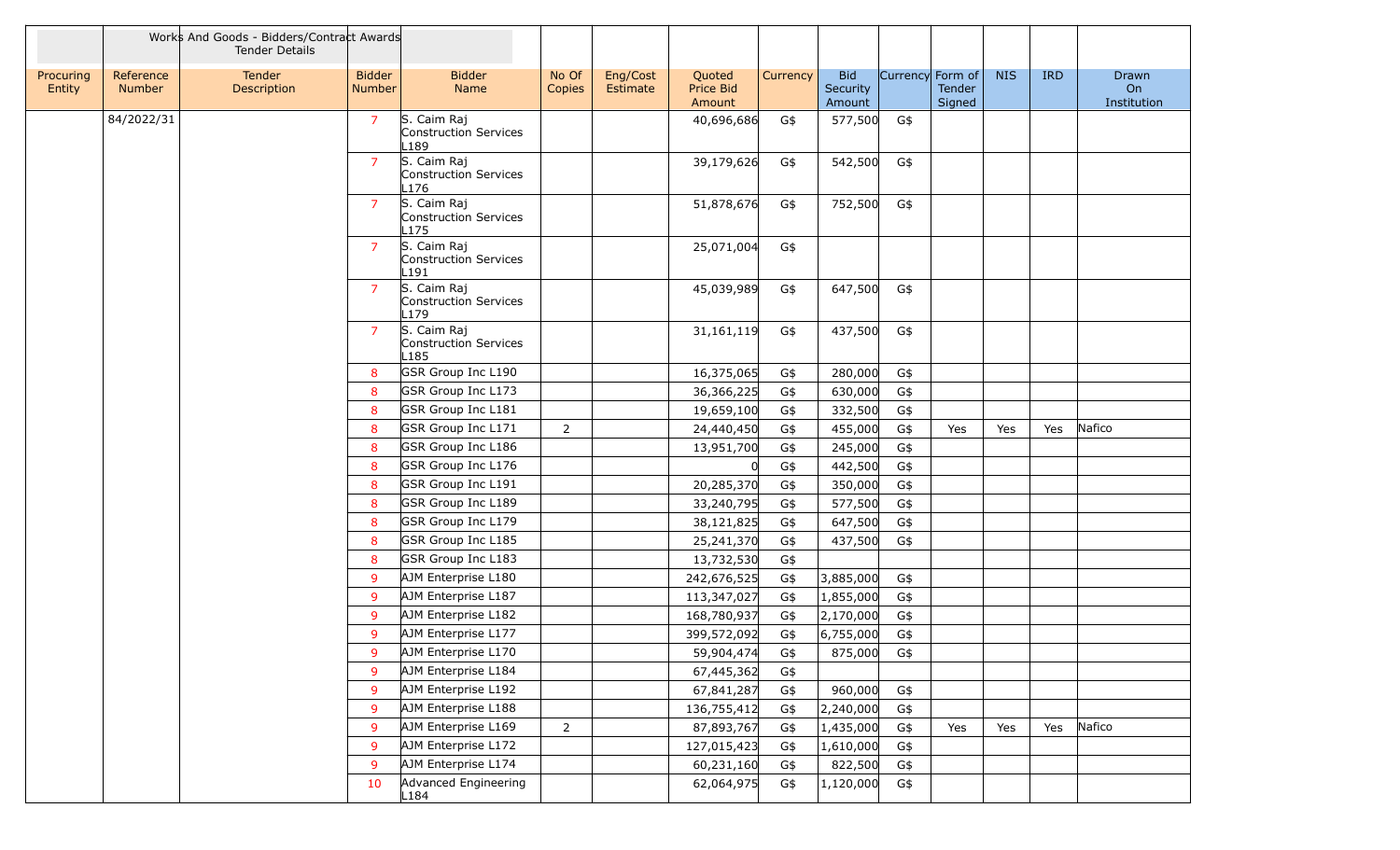|                     |                            | Works And Goods - Bidders/Contract Awards<br><b>Tender Details</b> |                                |                                   |                 |                      |                               |          |                                  |                  |                  |            |            |                            |
|---------------------|----------------------------|--------------------------------------------------------------------|--------------------------------|-----------------------------------|-----------------|----------------------|-------------------------------|----------|----------------------------------|------------------|------------------|------------|------------|----------------------------|
| Procuring<br>Entity | Reference<br><b>Number</b> | Tender<br>Description                                              | <b>Bidder</b><br><b>Number</b> | <b>Bidder</b><br>Name             | No Of<br>Copies | Eng/Cost<br>Estimate | Quoted<br>Price Bid<br>Amount | Currency | <b>Bid</b><br>Security<br>Amount | Currency Form of | Tender<br>Signed | <b>NIS</b> | <b>IRD</b> | Drawn<br>On<br>Institution |
|                     | 84/2022/31                 |                                                                    | 10                             | Advanced Engineering<br>L175      |                 |                      | 41,985,195                    | G\$      | 552,500                          | G\$              |                  |            |            |                            |
|                     |                            |                                                                    | 10                             | Advanced Engineering<br>L174      |                 |                      | 45,047,073                    | G\$      | 822,500                          | G\$              |                  |            |            |                            |
|                     |                            |                                                                    | 10                             | Advanced Engineering<br>.192      |                 |                      | 63,859,635                    | G\$      | 960,000                          | G\$              |                  |            |            |                            |
|                     |                            |                                                                    | 10                             | Advanced Engineering<br>L187      |                 |                      | 104,070,645                   | G\$      | 1,855,000                        | G\$              |                  |            |            |                            |
|                     |                            |                                                                    | 10                             | Advanced Engineering<br>L188      |                 |                      | 126,804,510                   | G\$      | 2,240,000                        | G\$              |                  |            |            |                            |
|                     |                            |                                                                    | 10                             | Advanced Engineering<br>L173      |                 |                      | 34,522,005                    | G\$      | 630,000                          | G\$              |                  |            |            |                            |
|                     |                            |                                                                    | 10                             | Advanced Engineering<br>171       |                 |                      | 2,442,320                     | G\$      | 455,000                          | G\$              |                  |            |            |                            |
|                     |                            |                                                                    | 10                             | Advanced Engineering<br>L176      |                 |                      | 30,552,480                    | G\$      | 442,500                          | G\$              |                  |            |            |                            |
|                     |                            |                                                                    | 10                             | Advanced Engineering<br>-170      |                 |                      | 48,124,702                    | G\$      | 875,000                          | G\$              |                  |            |            |                            |
|                     |                            |                                                                    | 10                             | Advanced Engineering<br>L172      |                 |                      | 94,415,191                    | G\$      | 1,610,000                        | G\$              |                  |            |            |                            |
|                     |                            |                                                                    | 10                             | Advanced Engineering<br>169       | $\overline{2}$  |                      | 81,740,505                    | G\$      | 1,435,000                        | G\$              | Yes              | Yes        | Yes        | Premier Ins.               |
|                     |                            |                                                                    | 11                             | Akon Services 192                 |                 |                      | 60,977,123                    | G\$      | 192,960                          | G\$              |                  |            |            |                            |
|                     |                            |                                                                    | 11                             | Akon Services 189                 |                 |                      | 31,882,074                    | G\$      | 577,500                          | G\$              |                  |            |            |                            |
|                     |                            |                                                                    | 11                             | Akon Services 188                 |                 |                      | 126,585,638                   | G\$      | 2,240,000                        | G\$              |                  |            |            |                            |
|                     |                            |                                                                    | 11                             | Akon Services 186                 |                 |                      | 12,146,975                    | G\$      | 245,000                          | G\$              |                  |            |            |                            |
|                     |                            |                                                                    | 11                             | Akon Services 187                 | $\mathbf 0$     |                      | 104,548,185                   | G\$      | 1,855,000                        | G\$              |                  |            |            |                            |
|                     |                            |                                                                    | 11                             | Akon Services 190                 |                 |                      | 14,866,005                    | G\$      | 280,000                          | G\$              |                  |            |            |                            |
|                     |                            |                                                                    | 11                             | Akon Services 185                 | $\overline{2}$  |                      | 23,424,209                    | G\$      | 437,500                          | G\$              | Yes              | Yes        | Yes        | Assuria                    |
|                     |                            |                                                                    | 11                             | Akon Services 191                 |                 |                      | 18,342,850                    | G\$      | 191,350                          | G\$              |                  |            |            |                            |
|                     |                            |                                                                    | 12                             | Ideal Engineering<br>Services 168 |                 |                      | 98,499,755                    | G\$      | 910,000                          | G\$              |                  |            |            |                            |
|                     |                            |                                                                    | 12                             | Ideal Engineering<br>Services 182 |                 |                      | 172,370,258                   | G\$      | 2,170,000                        | G\$              |                  |            |            |                            |
|                     |                            |                                                                    | 12                             | Ideal Engineering<br>Services 177 |                 |                      | 371,582,820                   | G\$      | 6,755,000                        | G\$              |                  |            |            |                            |
|                     |                            |                                                                    | 12                             | Ideal Engineering<br>Services 167 | $\mathbf{1}$    |                      | 110,158,178                   | G\$      | 2,065,000                        | G\$              | Yes              | Yes        | Yes        | Caricom                    |
|                     |                            |                                                                    | 12                             | Ideal Engineering<br>Services 192 |                 |                      | 61,365,780                    | G\$      | 960,000                          | G\$              |                  |            |            |                            |
|                     |                            |                                                                    | 12                             | Ideal Engineering<br>Services 180 |                 |                      | 216, 245, 715                 | G\$      | 2,170,000                        | G\$              |                  |            |            |                            |
|                     |                            |                                                                    | 12                             | Ideal Engineering<br>Services 187 |                 |                      | 102,644,850                   | G\$      | 1,855,000                        | G\$              |                  |            |            |                            |
|                     |                            |                                                                    | 12                             | Ideal Engineering<br>Services 170 |                 |                      | 56,275,349                    | G\$      | 875,000                          | G\$              |                  |            |            |                            |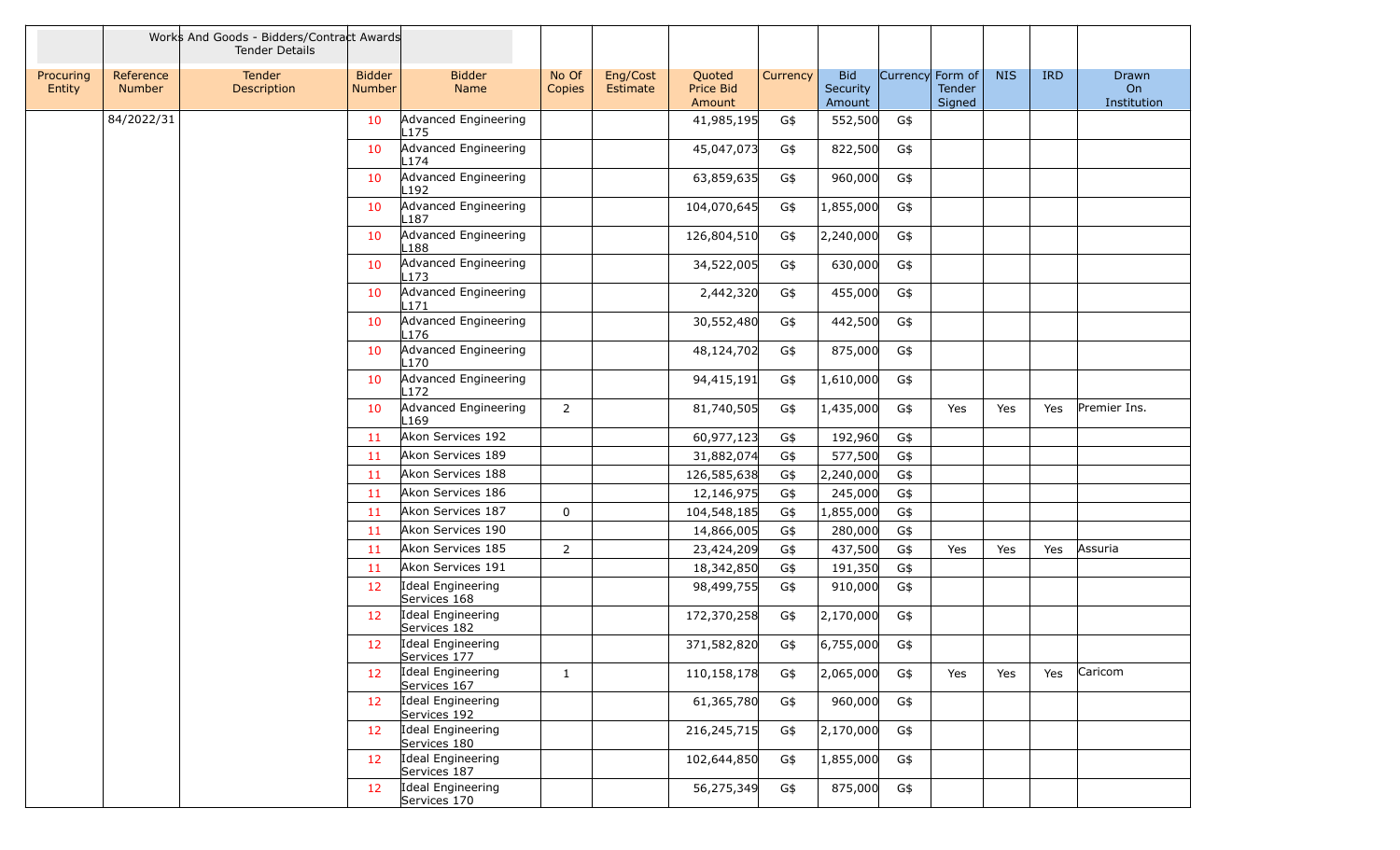|                     |                            | Works And Goods - Bidders/Contract Awards<br><b>Tender Details</b> |                                |                                              |                 |                      |                               |          |                                  |                  |                  |            |            |                            |
|---------------------|----------------------------|--------------------------------------------------------------------|--------------------------------|----------------------------------------------|-----------------|----------------------|-------------------------------|----------|----------------------------------|------------------|------------------|------------|------------|----------------------------|
| Procuring<br>Entity | Reference<br><b>Number</b> | Tender<br>Description                                              | <b>Bidder</b><br><b>Number</b> | <b>Bidder</b><br>Name                        | No Of<br>Copies | Eng/Cost<br>Estimate | Quoted<br>Price Bid<br>Amount | Currency | <b>Bid</b><br>Security<br>Amount | Currency Form of | Tender<br>Signed | <b>NIS</b> | <b>IRD</b> | Drawn<br>On<br>Institution |
|                     | 84/2022/31                 |                                                                    | 12                             | Ideal Engineering<br>Services 169            |                 |                      | 11,320,024                    | G\$      | 1,435,000                        | G\$              |                  |            |            |                            |
|                     |                            |                                                                    | 12                             | Ideal Engineering<br>Services <sub>184</sub> |                 |                      | 60,105,938                    | G\$      | 1,120,000                        | G\$              |                  |            |            |                            |
|                     |                            |                                                                    | 12                             | Ideal Engineering<br>Services 188            |                 |                      | 124,918,710                   | G\$      | 2,240,000                        | G\$              |                  |            |            |                            |
|                     |                            |                                                                    | 12                             | Ideal Engineering<br>Services 175            |                 |                      | 45,217,809                    | G\$      | 752,500                          | G\$              |                  |            |            |                            |
|                     |                            |                                                                    | 13                             | Mohamed's Excavation<br>Const. Inc. L177     | $\overline{2}$  |                      | 385,731,150                   | G\$      | 6,755,000                        | G\$              | Yes              | Yes        | Yes        | Caricom                    |
|                     |                            |                                                                    | 13                             | Mohamed's Excavation<br>Const. Inc. L188     |                 |                      | 127,631,070                   | G\$      | 2,240,000                        | G\$              |                  |            |            |                            |
|                     |                            |                                                                    | 13                             | Mohamed's Excavation<br>Const. Inc. L182     |                 |                      | 123,708,008                   | G\$      | 2,170,000                        | G\$              |                  |            |            |                            |
|                     |                            |                                                                    | 14                             | M&P Investment Inc.<br>.180                  |                 |                      | 326, 337, 728                 | G\$      | 3,885,000                        | G\$              |                  |            |            |                            |
|                     |                            |                                                                    | 14                             | M&P Investment Inc.<br>$-177$                | $2^{\circ}$     |                      | 383,360,836                   | G\$      | 6,755,000                        | G\$              | Yes              | Yes        | Yes        | Nafico                     |
|                     |                            |                                                                    | 14                             | M&P Investment Inc.<br>188.                  |                 |                      | 194,111,702                   | G\$      | 2,240,000                        | G\$              |                  |            |            |                            |
|                     |                            |                                                                    | 14                             | M&P Investment Inc.<br>.182                  |                 |                      | 234,117,970                   | G\$      | 2,170,000                        | G\$              |                  |            |            |                            |
|                     |                            |                                                                    | 14                             | M&P Investment Inc.<br>.182                  |                 |                      | 234,117,970                   | G\$      | 2,170,000                        | G\$              |                  |            |            |                            |
|                     |                            |                                                                    | 14                             | M&P Investment Inc.<br>-180                  |                 |                      | 326,337,728                   | G\$      | 3,885,000                        | G\$              |                  |            |            |                            |
|                     |                            |                                                                    | 15                             | First Change Builders<br>Inc. L191           |                 |                      | 18,409,997                    | G\$      | 350,000                          | G\$              |                  |            |            |                            |
|                     |                            |                                                                    | 15                             | First Change Builders<br>Inc. L187           |                 |                      | 99,709,185                    | G\$      | 1,855,000                        | G\$              |                  |            |            |                            |
|                     |                            |                                                                    | 15                             | First Change Builders<br>Inc. L183           |                 |                      | 12,630,230                    | G\$      |                                  |                  |                  |            |            |                            |
|                     |                            |                                                                    | 15                             | First Change Builders<br>Inc. L180           |                 |                      | 18,442,650                    | G\$      | 332,500                          | G\$              |                  |            |            |                            |
|                     |                            |                                                                    | 15                             | First Change Builders<br>Inc. L171           | $\overline{2}$  |                      | 23,397,539                    | G\$      | 455,000                          | G\$              | Yes              | Yes        | Yes        |                            |
|                     |                            |                                                                    | 15                             | First Change Builders<br>Inc. L184           |                 |                      | 60,218,330                    | G\$      | 1,120,000                        | G\$              |                  |            |            |                            |
|                     |                            |                                                                    | 15                             | First Change Builders<br>Inc. L182           |                 |                      | 118,960,743                   | G\$      | 2,170,000                        | G\$              |                  |            |            |                            |
|                     |                            |                                                                    | 16                             | Civcon Engineering<br>Contractors L188       |                 |                      | 127,709,610                   | G\$      | 2,240,000                        | G\$              |                  |            |            |                            |
|                     |                            |                                                                    | 16                             | Civcon Engineering<br>Contractors L187       |                 |                      | 115,035,270                   | G\$      | 1,885,000                        | G\$              |                  |            |            |                            |
|                     |                            |                                                                    | 16                             | Civcon Engineering<br>Contractors L180       | $\overline{2}$  |                      | 218,783,145                   | G\$      | 3,885,000                        | G\$              | Yes              | Yes        | Yes        | Caricom                    |
|                     |                            |                                                                    | 17                             | Wazim & Sons<br>Infrastructure L185          |                 |                      | 36,036,735                    | G\$      | 437,500                          | G\$              |                  |            |            |                            |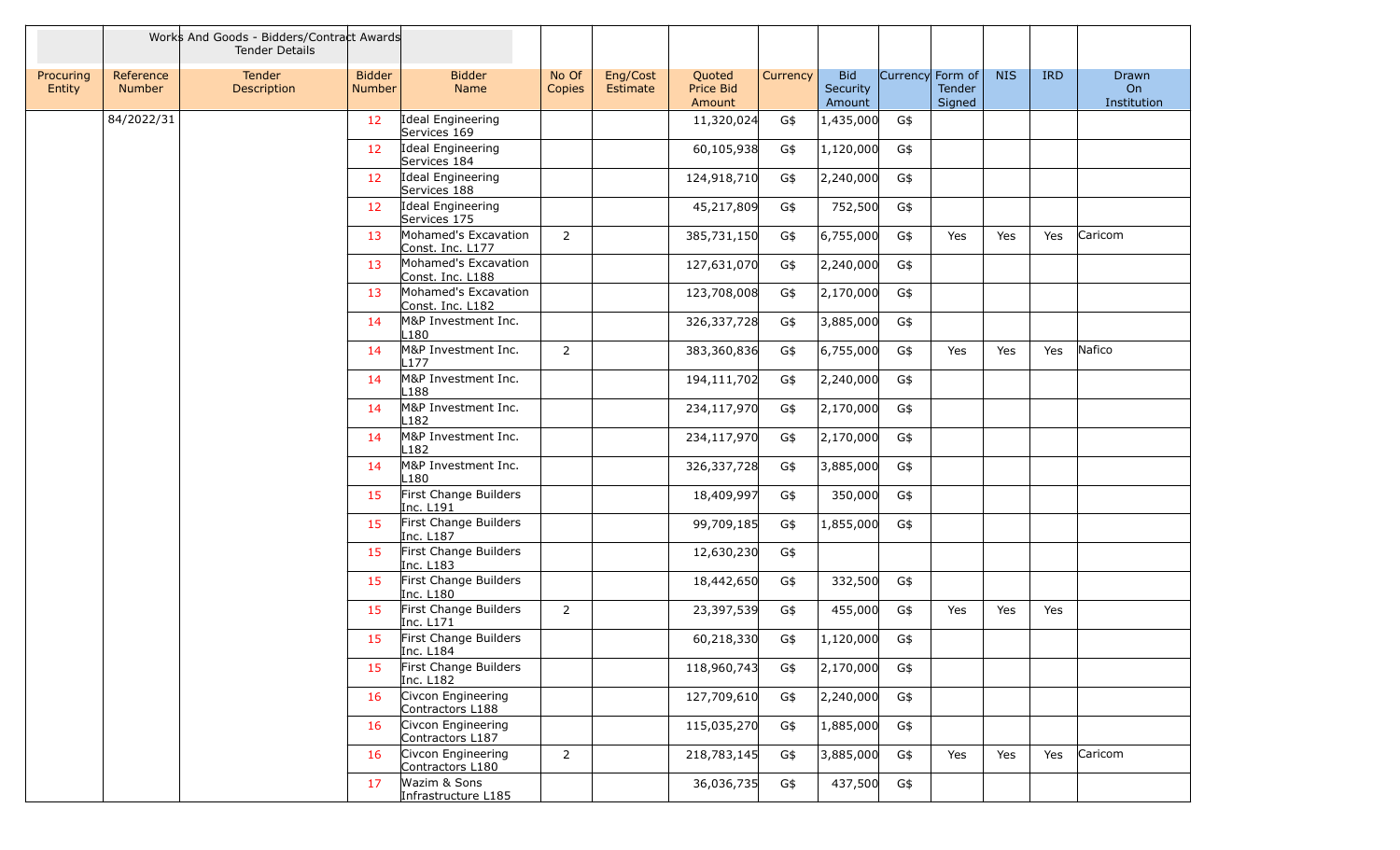|                     |                     | Works And Goods - Bidders/Contract Awards<br><b>Tender Details</b> |                                |                                                 |                 |                      |                               |          |                                  |                  |                  |            |            |                            |
|---------------------|---------------------|--------------------------------------------------------------------|--------------------------------|-------------------------------------------------|-----------------|----------------------|-------------------------------|----------|----------------------------------|------------------|------------------|------------|------------|----------------------------|
| Procuring<br>Entity | Reference<br>Number | Tender<br>Description                                              | <b>Bidder</b><br><b>Number</b> | <b>Bidder</b><br>Name                           | No Of<br>Copies | Eng/Cost<br>Estimate | Quoted<br>Price Bid<br>Amount | Currency | <b>Bid</b><br>Security<br>Amount | Currency Form of | Tender<br>Signed | <b>NIS</b> | <b>IRD</b> | Drawn<br>On<br>Institution |
|                     | 84/2022/31          |                                                                    | 17                             | Wazim & Sons<br>Infrastructure L184             |                 |                      | 62,965,875                    | G\$      | 1,120,000                        | G\$              |                  |            |            |                            |
|                     |                     |                                                                    | 17                             | Wazim & Sons<br>Infrastructure L179             |                 |                      | 36,027,810                    | G\$      | 647,500                          | G\$              |                  |            |            |                            |
|                     |                     |                                                                    | 17                             | Wazim & Sons<br>Infrastructure L176             |                 |                      | 30,684,360                    | G\$      | 542,500                          | G\$              |                  |            |            |                            |
|                     |                     |                                                                    | 17                             | Wazim & Sons<br>Infrastructure L174             |                 |                      | 44,507,820                    | G\$      | 822,500                          | G\$              |                  |            |            |                            |
|                     |                     |                                                                    | 17                             | Wazim & Sons<br>Infrastructure L171             | 2               |                      | 25,021,710                    | G\$      | 455,000                          | G\$              | Yes              | Yes        | Yes        | Caricom                    |
|                     |                     |                                                                    | 17                             | Wazim & Sons<br>Infrastructure L189             |                 |                      | 32,276,850                    | G\$      | 577,500                          | G\$              |                  |            |            |                            |
|                     |                     |                                                                    | 17                             | Wazim & Sons<br>Infrastructure L175             |                 |                      | 39,127,935                    | G\$      | 752,500                          | G\$              |                  |            |            |                            |
|                     |                     |                                                                    | 17                             | Wazim & Sons<br>Infrastructure L173             |                 |                      | 34,966,995                    | G\$      | 630,000                          | G\$              |                  |            |            |                            |
|                     |                     |                                                                    | 18                             | Samaroo Investment<br>L188                      |                 |                      | 127,322,528                   | G\$      |                                  |                  |                  |            |            |                            |
|                     |                     |                                                                    | 18                             | Samaroo Investment<br>.186                      |                 |                      | 13,046,350                    | G\$      | 245,000                          | G\$              |                  |            |            |                            |
|                     |                     |                                                                    | 18                             | Samaroo Investment<br>.185                      |                 |                      | 23,385,566                    | G\$      | 437,500                          | G\$              |                  |            |            |                            |
|                     |                     |                                                                    | 18                             | Samaroo Investment<br>.183                      |                 |                      | 12,363,120                    | G\$      |                                  |                  |                  |            |            |                            |
|                     |                     |                                                                    | 18                             | Samaroo Investment<br>L187                      |                 |                      | 103,992,300                   | G\$      | 1,855,000                        | G\$              |                  |            |            |                            |
|                     |                     |                                                                    | 18                             | Samaroo Investment<br>.181                      | 2               |                      | 18,880,000                    | G\$      | 332,500                          | G\$              | Yes              | Yes        | Yes        | Assuria                    |
|                     |                     |                                                                    | 18                             | Samaroo Investment<br>-184                      |                 |                      | 62,794,704                    | G\$      | 1,120,000                        | G\$              |                  |            |            |                            |
|                     |                     |                                                                    | 19                             | Eagle Transportation &<br>Gen. Const. Inc. L167 | $\overline{2}$  |                      | 122,103,345                   | G\$      | 2,065,000                        | G\$              | Yes              | Yes        | Yes        | Caricom                    |
|                     |                     |                                                                    | 20                             | S. Maraj Contracting<br>Services L168           | 2               |                      | 47,107,525                    | G\$      | 910,000                          | G\$              | Yes              | Yes        | Yes        | Assuria                    |
|                     |                     |                                                                    | 21                             | S. Jagmohan Const. &<br>Gen. Supplies Inc. L192 |                 |                      | 63,336,814                    | G\$      | 960,000                          | G\$              |                  |            |            |                            |
|                     |                     |                                                                    | 21                             | S. Jagmohan Const. &<br>Gen. Supplies Inc. L188 |                 |                      | 122,990,989                   | G\$      | 2,240,000                        | G\$              |                  |            |            |                            |
|                     |                     |                                                                    | 21                             | S. Jagmohan Const. &<br>Gen. Supplies Inc. L187 |                 |                      | 103,179,536                   | G\$      | 1,855,000                        | G\$              |                  |            |            |                            |
|                     |                     |                                                                    | 21                             | S. Jagmohan Const. &<br>Gen. Supplies Inc. L184 |                 |                      | 61,992,893                    | G\$      | 1,120,000                        | G\$              |                  |            |            |                            |
|                     |                     |                                                                    | 21                             | S. Jagmohan Const. &<br>Gen. Supplies Inc. L182 |                 |                      | 141,010,485                   | G\$      | 2,170,000                        | G\$              |                  |            |            |                            |
|                     |                     |                                                                    | 21                             | S. Jagmohan Const. &<br>Gen. Supplies Inc. L180 |                 |                      | 175,495,976                   | G\$      | 3,885,000                        | G\$              |                  |            |            |                            |
|                     |                     |                                                                    | 21                             | S. Jagmohan Const. &<br>Gen. Supplies Inc. L179 |                 |                      | 36,358,193                    | G\$      | 647,500                          | G\$              |                  |            |            |                            |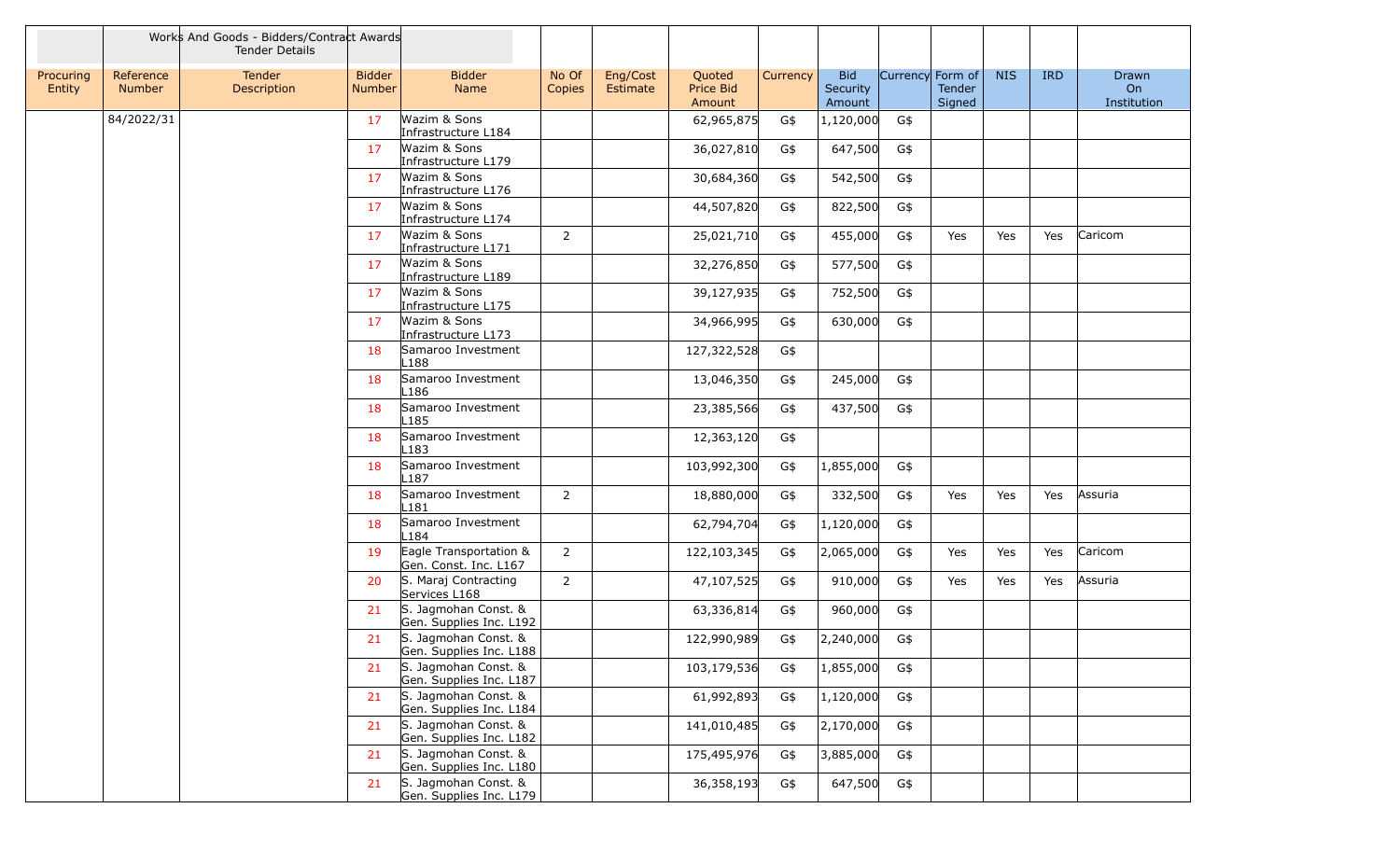|                     |                            | Works And Goods - Bidders/Contract Awards<br><b>Tender Details</b> |                                |                                                       |                 |                                                       |          |                                  |                  |                  |            |            |                            |
|---------------------|----------------------------|--------------------------------------------------------------------|--------------------------------|-------------------------------------------------------|-----------------|-------------------------------------------------------|----------|----------------------------------|------------------|------------------|------------|------------|----------------------------|
| Procuring<br>Entity | Reference<br><b>Number</b> | Tender<br>Description                                              | <b>Bidder</b><br><b>Number</b> | <b>Bidder</b><br>Name                                 | No Of<br>Copies | Eng/Cost<br>Quoted<br>Price Bid<br>Estimate<br>Amount | Currency | <b>Bid</b><br>Security<br>Amount | Currency Form of | Tender<br>Signed | <b>NIS</b> | <b>IRD</b> | Drawn<br>On<br>Institution |
|                     | 84/2022/31                 |                                                                    | 21                             | S. Jagmohan Const. &<br>Gen. Supplies Inc. L177       |                 | 300,721,961                                           | G\$      | 6,755,000                        | G\$              |                  |            |            |                            |
|                     |                            |                                                                    | 21                             | S. Jagmohan Const. &<br>Gen. Supplies Inc. L175       |                 | 42,713,265                                            | G\$      | 752,500                          | G\$              |                  |            |            |                            |
|                     |                            |                                                                    | 21                             | S. Jagmohan Const. &<br>Gen. Supplies Inc. L173       |                 | 35,406,551                                            | G\$      | 630,000                          | G\$              |                  |            |            |                            |
|                     |                            |                                                                    | 21                             | S. Jagmohan Const. &<br>Gen. Supplies Inc. L172       |                 | 128,396,283                                           | G\$      | 1,610,000                        | G\$              |                  |            |            |                            |
|                     |                            |                                                                    | 21                             | S. Jagmohan Const. &<br>Gen. Supplies Inc. L169       | $\overline{2}$  | 89,506,751                                            | G\$      | 1,435,000                        | G\$              | Yes              | Yes        | Yes        | Premier Ins.               |
|                     |                            |                                                                    | 21                             | S. Jagmohan Const. &<br>Gen. Supplies Inc. L176       |                 | 30,922,868                                            | G\$      | 442,500                          | G\$              |                  |            |            |                            |
|                     |                            |                                                                    | 21                             | S. Jagmohan Const. &<br>Gen. Supplies Inc. L171       |                 | 23,879,520                                            | G\$      | 455,000                          | G\$              |                  |            |            |                            |
|                     |                            |                                                                    | 22                             | <b>BML Architect &amp;</b><br>Engineering Inc. L192   |                 | 78,702,021                                            | G\$      | 960,000                          | G\$              |                  |            |            |                            |
|                     |                            |                                                                    | 22                             | <b>BML Architect &amp;</b><br>Engineering Inc. L191   |                 | 22,624,407                                            | G\$      | 350,000                          | G\$              |                  |            |            |                            |
|                     |                            |                                                                    | 22                             | <b>BML Architect &amp;</b><br>Engineering Inc. L190   |                 | 18,380,880                                            | G\$      | 280,000                          | G\$              |                  |            |            |                            |
|                     |                            |                                                                    | 22                             | <b>BML Architect &amp;</b><br>Engineering Inc. L189   |                 | 51,694,410                                            | G\$      | 577,500                          | G\$              |                  |            |            |                            |
|                     |                            |                                                                    | 22                             | <b>BML Architect &amp;</b><br>Engineering Inc. L188   |                 | 153,179,594                                           | G\$      | 2,240,000                        | G\$              |                  |            |            |                            |
|                     |                            |                                                                    | 22                             | <b>BML Architect &amp;</b><br>Engineering Inc. L187   |                 | 126, 171, 417                                         | G\$      | 1,855,000                        | G\$              |                  |            |            |                            |
|                     |                            |                                                                    | 22                             | <b>BML Architect &amp;</b><br>Engineering Inc. L186   |                 | 16,348,900                                            | G\$      | 245,000                          | G\$              |                  |            |            |                            |
|                     |                            |                                                                    | 22                             | <b>BML Architect &amp;</b><br>Engineering Inc. L183   |                 | 14,610,015                                            | G\$      |                                  |                  |                  |            |            |                            |
|                     |                            |                                                                    | 22                             | <b>BML Architect &amp;</b><br>Engineering Inc. L182   |                 | 153,080,298                                           | G\$      | 2,170,000                        | G\$              |                  |            |            |                            |
|                     |                            |                                                                    | 22                             | <b>BML Architect &amp;</b><br>Engineering Inc. L181   |                 | 21,856,600                                            | G\$      | 332,500                          | G\$              |                  |            |            |                            |
|                     |                            |                                                                    | 22                             | <b>BML Architect &amp;</b><br>Engineering Inc. L180   |                 | 277,991,845                                           | G\$      | 3,885,000                        | G\$              |                  |            |            |                            |
|                     |                            |                                                                    | 22                             | <b>BML Architect &amp;</b><br>Engineering Inc. $L1/8$ |                 | 17,893,676                                            | G\$      | 280,000                          | G\$              |                  |            |            |                            |
|                     |                            |                                                                    | 22                             | <b>BML Architect &amp;</b><br>Engineering Inc. L177   |                 | 348,314,355                                           | G\$      | 6,755,000                        | G\$              |                  |            |            |                            |
|                     |                            |                                                                    | 22                             | <b>BML Architect &amp;</b><br>Engineering Inc. L176   |                 | 38,514,814                                            | G\$      | 542,500                          | G\$              |                  |            |            |                            |
|                     |                            |                                                                    | 22                             | <b>BML Architect &amp;</b><br>Engineering Inc. L185   |                 | 29,324,500                                            | G\$      | 437,500                          | G\$              |                  |            |            |                            |
|                     |                            |                                                                    | 22                             | <b>BML Architect &amp;</b><br>Engineering Inc. L174   |                 | 57,328,408                                            | G\$      | 822,500                          | G\$              |                  |            |            |                            |
|                     |                            |                                                                    | 22                             | <b>BML Architect &amp;</b><br>Engineering Inc. L173   |                 | 43,527,383                                            | G\$      | 630,000                          | G\$              |                  |            |            |                            |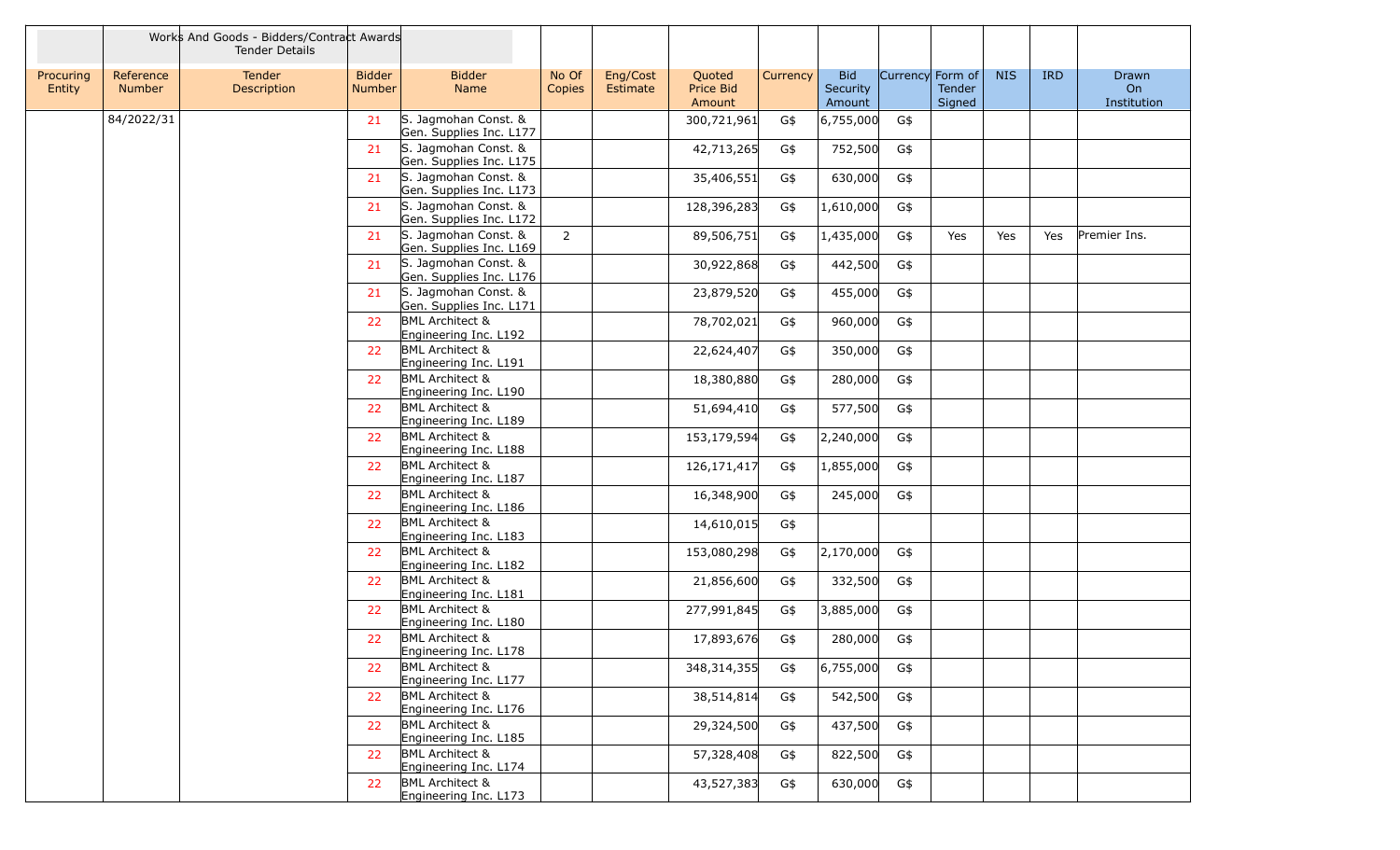|                     |                            | Works And Goods - Bidders/Contract Awards<br>Tender Details |                                |                                                         |                 |                      |                               |          |                                  |                  |                  |            |            |                            |
|---------------------|----------------------------|-------------------------------------------------------------|--------------------------------|---------------------------------------------------------|-----------------|----------------------|-------------------------------|----------|----------------------------------|------------------|------------------|------------|------------|----------------------------|
| Procuring<br>Entity | Reference<br><b>Number</b> | Tender<br>Description                                       | <b>Bidder</b><br><b>Number</b> | <b>Bidder</b><br>Name                                   | No Of<br>Copies | Eng/Cost<br>Estimate | Quoted<br>Price Bid<br>Amount | Currency | <b>Bid</b><br>Security<br>Amount | Currency Form of | Tender<br>Signed | <b>NIS</b> | <b>IRD</b> | Drawn<br>On<br>Institution |
|                     | 84/2022/31                 |                                                             | 22                             | <b>BML Architect &amp;</b><br>Engineering Inc. L184     |                 |                      | 75,349,050                    |          | 1,120,000                        | G\$              |                  |            |            |                            |
|                     |                            |                                                             | 22                             | <b>BML Architect &amp;</b><br>Engineering Inc. L171     |                 |                      | 20,045,393                    | G\$      | 455,000                          | G\$              |                  |            |            |                            |
|                     |                            |                                                             | 22                             | <b>BML Architect &amp;</b><br>Engineering Inc. L170     |                 |                      | 57,394,037                    | G\$      | 875,000                          | G\$              |                  |            |            |                            |
|                     |                            |                                                             | 22                             | <b>BML Architect &amp;</b><br>Engineering Inc. L179     |                 |                      | 44,742,471                    | G\$      | 647,500                          | G\$              |                  |            |            |                            |
|                     |                            |                                                             | 22                             | <b>BML Architect &amp;</b><br>Engineering Inc. L175     |                 |                      | 52,192,551                    | G\$      | 752,500                          | $G\$             |                  |            |            |                            |
|                     |                            |                                                             | 22                             | <b>BML Architect &amp;</b><br>Engineering Inc. L172     |                 |                      | 126,812,985                   | G\$      | 1,610,000                        | G\$              |                  |            |            |                            |
|                     |                            |                                                             | 22                             | <b>BML Architect &amp;</b><br>Engineering Inc. L169     | $\overline{2}$  |                      | 97,407,765                    | G\$      | 1,435,000                        | G\$              | Yes              | Yes        | Yes        | Caricom                    |
|                     |                            |                                                             | 23                             | Naran Construction<br>L191                              |                 |                      | 1,778,800                     | G\$      | 400,000                          | G\$              |                  |            |            |                            |
|                     |                            |                                                             | 23                             | Naran Construction<br>L <sub>190</sub>                  |                 |                      | 13,713,210                    | G\$      | 320,000                          | G\$              |                  |            |            |                            |
|                     |                            |                                                             | 23                             | Naran Construction<br>L189                              |                 |                      | 28,785,540                    | G\$      | 660,000                          | G\$              |                  |            |            |                            |
|                     |                            |                                                             | 23                             | Naran Construction<br>$\lfloor 185 \rfloor$             |                 |                      | 22,294,020                    | G\$      | 437,500                          | G\$              |                  |            |            |                            |
|                     |                            |                                                             | 23                             | Naran Construction<br>L <sub>183</sub>                  |                 |                      | 11,775,645                    | G\$      |                                  |                  |                  |            |            |                            |
|                     |                            |                                                             | 23                             | Naran Construction<br>L181                              |                 |                      | 17,550,000                    | G\$      | 332,500                          | G\$              |                  |            |            |                            |
|                     |                            |                                                             | 23                             | Naran Construction<br>L179                              |                 |                      | 32,643,450                    | G\$      | 647,500                          | G\$              |                  |            |            |                            |
|                     |                            |                                                             | 23                             | Naran Construction<br>L178                              |                 |                      | 14,577,150                    | G\$      | 280,000                          | G\$              |                  |            |            |                            |
|                     |                            |                                                             | 23                             | Naran Construction<br>L176                              |                 |                      | 28,281,750                    | G\$      | 542,500                          | G\$              |                  |            |            |                            |
|                     |                            |                                                             | 23                             | Naran Construction<br>L173                              |                 |                      | 32,845,260                    | G\$      | 630,000                          | G\$              |                  |            |            |                            |
|                     |                            |                                                             | 23                             | Naran Construction<br>L <sub>186</sub>                  |                 |                      | 11,076,000                    | G\$      | 280,000                          | G\$              |                  |            |            |                            |
|                     |                            |                                                             | 23                             | Naran Construction<br>L <sub>166</sub>                  | 2               |                      | 13,001,000                    | G\$      | 245,000                          | G\$              | Yes              | Yes        | Yes        | Assuria                    |
|                     |                            |                                                             | 23                             | Naran Construction<br>L175                              |                 |                      | 41,100,255                    | G\$      | 752,500                          | G\$              |                  |            |            |                            |
|                     |                            |                                                             | 24                             | S. Hussain Builkding &<br>Civil Eng. Contractor<br>L188 |                 |                      | 126,563,903                   | G\$      | 2,240,000                        | G\$              |                  |            |            |                            |
|                     |                            |                                                             | 24                             | S. Hussain Builkding &<br>Civil Eng. Contractor<br>L187 |                 |                      | 103,837,461                   | G\$      | 1,855,000                        | G\$              |                  |            |            |                            |
|                     |                            |                                                             | 24                             | S. Hussain Builkding &<br>Civil Eng. Contractor<br>L185 |                 |                      | 24,887,573                    | G\$      | 437,500                          | G\$              |                  |            |            |                            |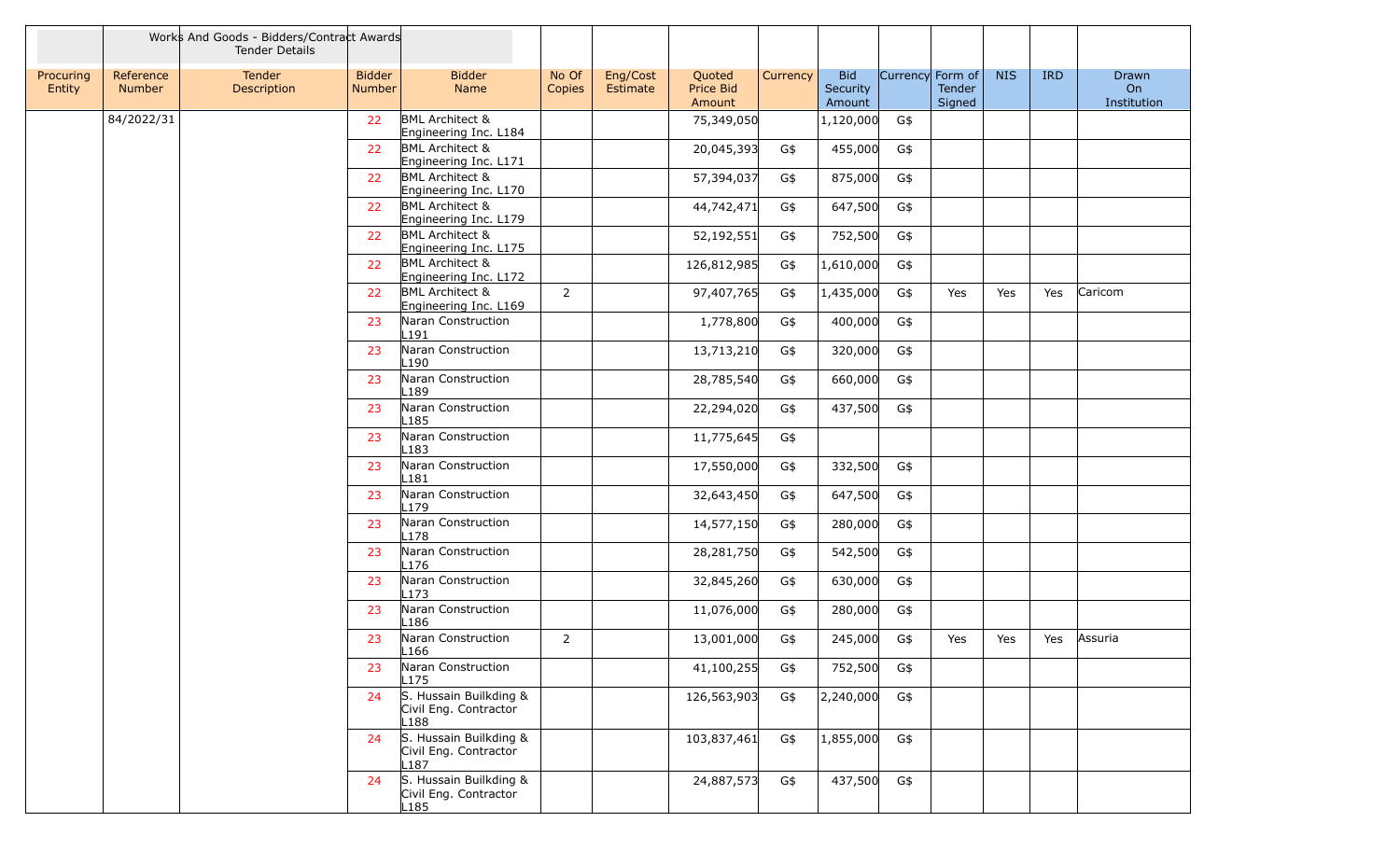|                     |                            | Works And Goods - Bidders/Contract Awards<br><b>Tender Details</b> |                         |                                                                     |                 |                      |                               |          |                                  |                  |                  |            |            |                            |
|---------------------|----------------------------|--------------------------------------------------------------------|-------------------------|---------------------------------------------------------------------|-----------------|----------------------|-------------------------------|----------|----------------------------------|------------------|------------------|------------|------------|----------------------------|
| Procuring<br>Entity | Reference<br><b>Number</b> | Tender<br>Description                                              | <b>Bidder</b><br>Number | <b>Bidder</b><br>Name                                               | No Of<br>Copies | Eng/Cost<br>Estimate | Quoted<br>Price Bid<br>Amount | Currency | <b>Bid</b><br>Security<br>Amount | Currency Form of | Tender<br>Signed | <b>NIS</b> | <b>IRD</b> | Drawn<br>On<br>Institution |
|                     | 84/2022/31                 |                                                                    | 24                      | S. Hussain Builkding &<br>Civil Eng. Contractor<br>L <sub>182</sub> |                 |                      | 144,129,615                   | G\$      | 2,170,000                        | G\$              |                  |            |            |                            |
|                     |                            |                                                                    | 24                      | S. Hussain Builkding &<br>Civil Eng. Contractor<br>L180             |                 |                      | 218,391,233                   | G\$      | 3,885,000                        | G\$              |                  |            |            |                            |
|                     |                            |                                                                    | 24                      | S. Hussain Builkding &<br>Civil Eng. Contractor<br>L179             |                 |                      | 36,009,666                    | G\$      | 647,500                          | G\$              |                  |            |            |                            |
|                     |                            |                                                                    | 24                      | S. Hussain Builkding &<br>Civil Eng. Contractor<br>L177             |                 |                      | 385,551,915                   | G\$      | 6,755,000                        | G\$              |                  |            |            |                            |
|                     |                            |                                                                    | 24                      | S. Hussain Builkding &<br>Civil Eng. Contractor<br>L <sub>175</sub> |                 |                      | 45,337,793                    | G\$      | 752,500                          | G\$              |                  |            |            |                            |
|                     |                            |                                                                    | 24                      | S. Hussain Builkding &<br>Civil Eng. Contractor<br>L <sub>173</sub> |                 |                      | 35,627,708                    | G\$      | 630,000                          | G\$              |                  |            |            |                            |
|                     |                            |                                                                    | 24                      | S. Hussain Builkding &<br>Civil Eng. Contractor<br>L <sub>192</sub> |                 |                      | 61,289,760                    | G\$      | 960,000                          | G\$              |                  |            |            |                            |
|                     |                            |                                                                    | 24                      | S. Hussain Builkding &<br>Civil Eng. Contractor<br>L <sub>171</sub> |                 |                      | 25,778,760                    | G\$      | 455,000                          | G\$              |                  |            |            |                            |
|                     |                            |                                                                    | 24                      | S. Hussain Builkding &<br>Civil Eng. Contractor<br>L <sub>169</sub> | $\overline{2}$  |                      | 94,555,335                    | G\$      | 1,435,000                        | G\$              | Yes              | Yes        | Yes        | Assuria                    |
|                     |                            |                                                                    | 24                      | S. Hussain Builkding &<br>Civil Eng. Contractor<br>L189             |                 |                      | 32,974,106                    | G\$      | 577,500                          | G\$              |                  |            |            |                            |
|                     |                            |                                                                    | 24                      | S. Hussain Builkding &<br>Civil Eng. Contractor<br>L <sub>176</sub> |                 |                      | 30,883,965                    | G\$      | 542,500                          | G\$              |                  |            |            |                            |
|                     |                            |                                                                    | 25                      | TS Guyana Inc. L192                                                 |                 |                      | 85,475,364                    | G\$      | 960,000                          | G\$              |                  |            |            |                            |
|                     |                            |                                                                    | 25                      | TS Guyana Inc. L188                                                 |                 |                      | 177,014,519                   | G\$      | 2,240,000                        | G\$              |                  |            |            |                            |
|                     |                            |                                                                    | 25                      | TS Guyana Inc. L184                                                 |                 |                      | 86,544,974                    | G\$      | 1,120,000                        | G\$              |                  |            |            |                            |
|                     |                            |                                                                    | 25                      | TS Guyana Inc. L182                                                 |                 |                      | 168,375,942                   | G\$      | 2,170,000                        | G\$              |                  |            |            |                            |
|                     |                            |                                                                    | 25                      | TS Guyana Inc. L180                                                 |                 |                      | 297,093,898                   | G\$      | 3,885,000                        | G\$              |                  |            |            |                            |
|                     |                            |                                                                    | 25                      | TS Guyana Inc. L177                                                 |                 |                      | 446,796,672                   | G\$      | 6,755,000                        | G\$              |                  |            |            |                            |
|                     |                            |                                                                    | 25                      | TS Guyana Inc. L172                                                 |                 |                      | 129,239,244                   | G\$      | 1,610,000                        | G\$              |                  |            |            |                            |
|                     |                            |                                                                    | 25                      | TS Guyana Inc. L171                                                 |                 |                      | 33, 332, 428                  | G\$      | 455,000                          | G\$              |                  |            |            |                            |
|                     |                            |                                                                    | 25                      | TS Guyana Inc. L170                                                 |                 |                      | 63,555,305                    | G\$      | 875,000                          | G\$              |                  |            |            |                            |
|                     |                            |                                                                    | 25                      | TS Guyana Inc. L169                                                 |                 |                      | 111, 112, 185                 | G\$      | 1,435,000                        | G\$              |                  |            |            |                            |
|                     |                            |                                                                    | 25                      | TS Guyana Inc. L168                                                 |                 |                      | 87,837,700                    | G\$      | 910,000                          | G\$              |                  |            |            |                            |
|                     |                            |                                                                    | 25                      | TS Guyana Inc. L167                                                 | $\overline{2}$  |                      | 174,712,171                   | G\$      | 2,065,000                        | G\$              |                  |            |            |                            |
|                     |                            |                                                                    | 25                      | TS Guyana Inc. L187                                                 |                 |                      | 143,419,384                   | G\$      | 1,855,000                        | G\$              |                  |            |            |                            |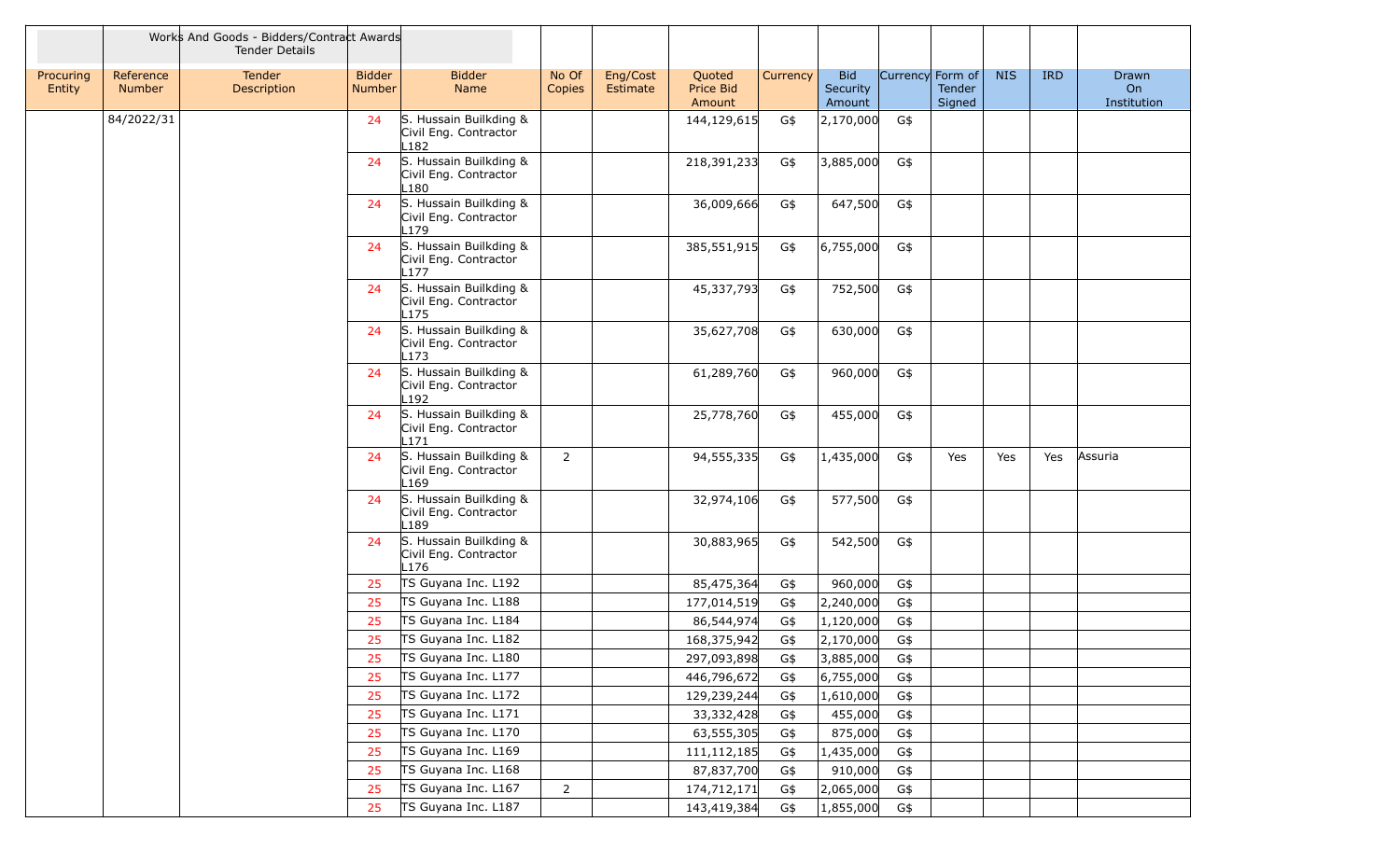|                     |                            | Works And Goods - Bidders/Contract Awards<br><b>Tender Details</b> |                                |                                        |                 |                                                       |          |                                  |                  |                  |            |            |                            |
|---------------------|----------------------------|--------------------------------------------------------------------|--------------------------------|----------------------------------------|-----------------|-------------------------------------------------------|----------|----------------------------------|------------------|------------------|------------|------------|----------------------------|
| Procuring<br>Entity | Reference<br><b>Number</b> | Tender<br>Description                                              | <b>Bidder</b><br><b>Number</b> | <b>Bidder</b><br>Name                  | No Of<br>Copies | Eng/Cost<br>Quoted<br>Price Bid<br>Estimate<br>Amount | Currency | <b>Bid</b><br>Security<br>Amount | Currency Form of | Tender<br>Signed | <b>NIS</b> | <b>IRD</b> | Drawn<br>On<br>Institution |
|                     | 84/2022/31                 |                                                                    | 26                             | A&A Engineering<br>Services L191       |                 | 17,437,200                                            | G\$      | 350,000                          | G\$              |                  |            |            |                            |
|                     |                            |                                                                    | 26                             | A&A Engineering<br>Services L190       |                 | 15,084,300                                            | G\$      | 280,000                          | G\$              |                  |            |            |                            |
|                     |                            |                                                                    | 26                             | A&A Engineering<br>Services L189       |                 | 28,809,900                                            | G\$      | 577,500                          | G\$              |                  |            |            |                            |
|                     |                            |                                                                    | 26                             | A&A Engineering<br>Services L188       |                 | 109,150,860                                           | G\$      | 2,240,000                        | G\$              |                  |            |            |                            |
|                     |                            |                                                                    | 26                             | A&A Engineering<br>Services L186       |                 | 12,763,900                                            | G\$      | 245,000                          | G\$              |                  |            |            |                            |
|                     |                            |                                                                    | 26                             | A&A Engineering<br>Services L185       |                 | 21,798,000                                            | G\$      | 437,500                          | G\$              |                  |            |            |                            |
|                     |                            |                                                                    | 26                             | A&A Engineering<br>Services L184       |                 | 54,966,975                                            | G\$      | 1,120,000                        | G\$              |                  |            |            |                            |
|                     |                            |                                                                    | 26                             | A&A Engineering<br>Services L176       |                 | 27,757,955                                            | G\$      | 542,500                          | G\$              |                  |            |            |                            |
|                     |                            |                                                                    | 26                             | A&A Engineering<br>Services L175       |                 | 41,453,475                                            | G\$      | 752,500                          | G\$              |                  |            |            |                            |
|                     |                            |                                                                    | 26                             | A&A Engineering<br>Services L173       |                 | 33,215,385                                            | G\$      | 630,000                          | G\$              |                  |            |            |                            |
|                     |                            |                                                                    | 26                             | A&A Engineering<br>Services L171       | $\overline{2}$  | 22,099,455                                            | G\$      | 455,000                          | G\$              | Yes              | Yes        | Yes        | Nafico                     |
|                     |                            |                                                                    | 26                             | A&A Engineering<br>Services L181       |                 | 17,619,800                                            | G\$      | 332,500                          | G\$              |                  |            |            |                            |
|                     |                            |                                                                    | 26                             | A&A Engineering<br>Services L180       |                 | 185,824,485                                           | G\$      | 3,885,000                        | G\$              |                  |            |            |                            |
|                     |                            |                                                                    | 26                             | A&A Engineering<br>Services L187       |                 | 92,461,320                                            | G\$      | 1,855,000                        | G\$              |                  |            |            |                            |
|                     |                            |                                                                    | 26                             | A&A Engineering<br>Services L192       |                 | 55,729,905                                            | G\$      | 960,000                          | G\$              |                  |            |            |                            |
|                     |                            |                                                                    | 27                             | R&B Investment Inc<br>L <sub>170</sub> |                 | 55,794,795                                            | G\$      | 875,000                          | G\$              |                  |            |            |                            |
|                     |                            |                                                                    | 27                             | R&B Investment Inc<br>L189             |                 | 32,791,815                                            | G\$      | 577,500                          | G\$              |                  |            |            |                            |
|                     |                            |                                                                    | 27                             | R&B Investment Inc<br>L188             |                 | 127,953,840                                           | G\$      | 2,240,000                        | G\$              |                  |            |            |                            |
|                     |                            |                                                                    | 27                             | R&B Investment Inc<br>L18/             |                 | 105,936,075                                           | G\$      | 1,855,000                        | G\$              |                  |            |            |                            |
|                     |                            |                                                                    | 27                             | R&B Investment Inc<br>L185             |                 | 24,815,280                                            | G\$      | 437,500                          | G\$              |                  |            |            |                            |
|                     |                            |                                                                    | 27                             | R&B Investment Inc<br>L184             |                 | 63,806,925                                            | G\$      | 1,120,000                        | G\$              |                  |            |            |                            |
|                     |                            |                                                                    | 27                             | R&B Investment Inc<br>L182             |                 | 179,198,040                                           | G\$      | 2,170,000                        | G\$              |                  |            |            |                            |
|                     |                            |                                                                    | 27                             | R&B Investment Inc<br>L <sub>175</sub> |                 | 45,486,788                                            | G\$      | 752,500                          | G\$              |                  |            |            |                            |
|                     |                            |                                                                    | 27                             | R&B Investment Inc<br>L179             |                 | 36,372,000                                            | G\$      | 647,500                          | G\$              |                  |            |            |                            |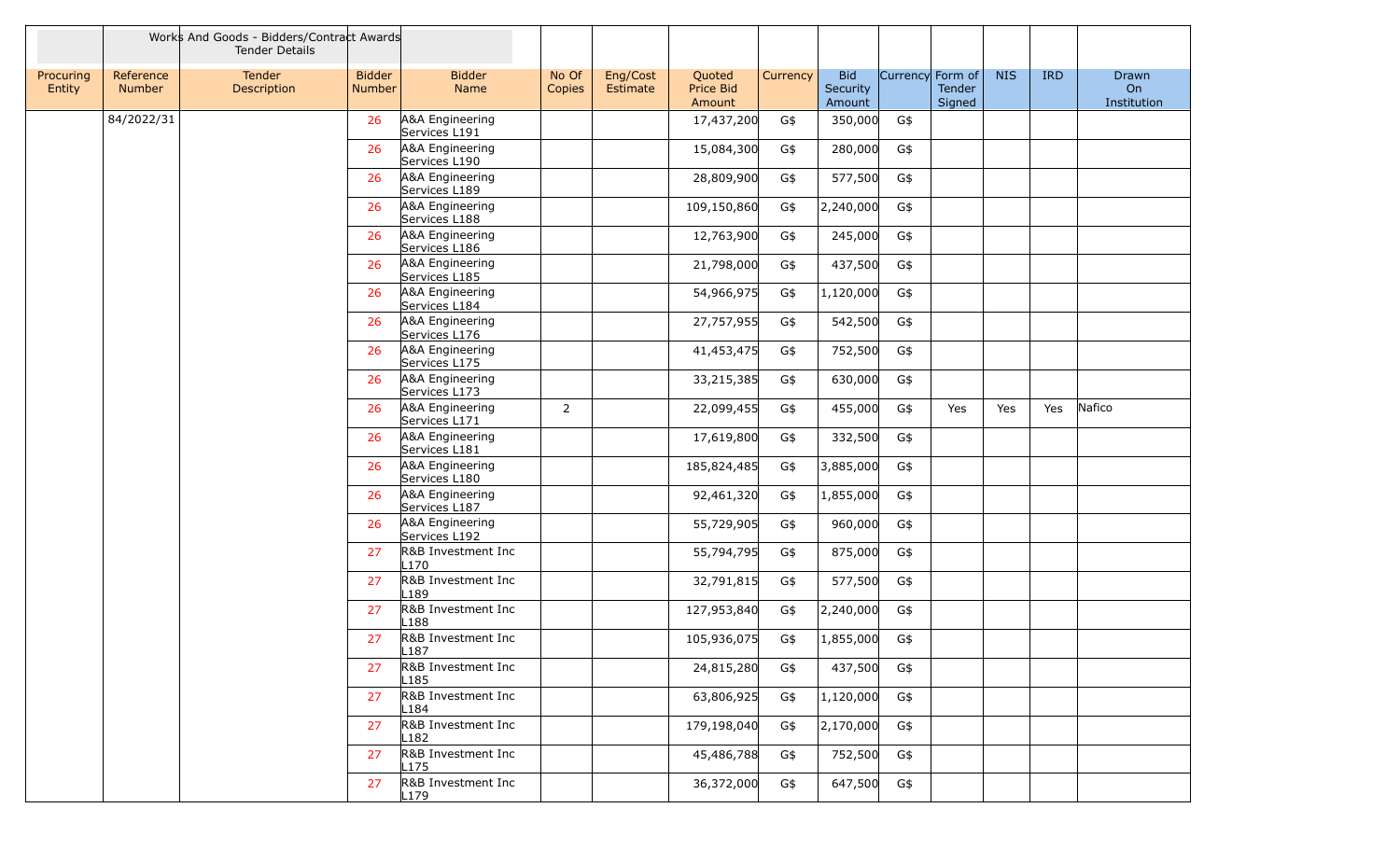|                     |                     | Works And Goods - Bidders/Contract Awards<br><b>Tender Details</b> |                                |                                                                  |                 |                      |                               |          |                                  |                  |                  |            |            |                            |
|---------------------|---------------------|--------------------------------------------------------------------|--------------------------------|------------------------------------------------------------------|-----------------|----------------------|-------------------------------|----------|----------------------------------|------------------|------------------|------------|------------|----------------------------|
| Procuring<br>Entity | Reference<br>Number | Tender<br>Description                                              | <b>Bidder</b><br><b>Number</b> | <b>Bidder</b><br>Name                                            | No Of<br>Copies | Eng/Cost<br>Estimate | Quoted<br>Price Bid<br>Amount | Currency | <b>Bid</b><br>Security<br>Amount | Currency Form of | Tender<br>Signed | <b>NIS</b> | <b>IRD</b> | Drawn<br>On<br>Institution |
|                     | 84/2022/31          |                                                                    | 27                             | R&B Investment Inc<br>L176                                       |                 |                      | 30,978,570                    | G\$      | 542,500                          | G\$              |                  |            |            |                            |
|                     |                     |                                                                    | 27                             | R&B Investment Inc<br>-180                                       |                 |                      | 219,804,743                   | G\$      | 3,885,000                        | G\$              |                  |            |            |                            |
|                     |                     |                                                                    | 27                             | R&B Investment Inc<br>173.                                       |                 |                      | 35,314,650                    | G\$      | 630,000                          | G\$              |                  |            |            |                            |
|                     |                     |                                                                    | 27                             | R&B Investment Inc<br>.171                                       |                 |                      | 17,990,490                    | G\$      | 455,000                          | G\$              |                  |            |            |                            |
|                     |                     |                                                                    | 27                             | R&B Investment Inc<br>-169                                       |                 |                      | 91,352,625                    | G\$      | 1,435,000                        | G\$              |                  |            |            |                            |
|                     |                     |                                                                    | 27                             | R&B Investment Inc<br>.167                                       | 1               |                      | 121,612,260                   | G\$      | 2,065,000                        | G\$              | Yes              | Yes        | Yes        | Assuria                    |
|                     |                     |                                                                    | 28                             | Puran Manman General<br>Contracting Services<br>192.             |                 |                      | 64,584,093                    | G\$      | 960,000                          | G\$              |                  |            |            |                            |
|                     |                     |                                                                    | 28                             | Puran Manman General<br>Contracting Services<br>188.             |                 |                      | 118,511,642                   | G\$      | 2,240,000                        | G\$              |                  |            |            |                            |
|                     |                     |                                                                    | 28                             | Puran Manman General<br>Contracting Services<br>L <sub>187</sub> |                 |                      | 97,784,631                    | G\$      | 1,855,000                        | G\$              |                  |            |            |                            |
|                     |                     |                                                                    | 28                             | Puran Manman General<br>Contracting Services<br>184              |                 |                      | 58,184,805                    | G\$      | 1,120,000                        | G\$              |                  |            |            |                            |
|                     |                     |                                                                    | 28                             | Puran Manman General<br>Contracting Services<br>182              |                 |                      | 147,552,804                   | G\$      | 2,170,000                        | G\$              |                  |            |            |                            |
|                     |                     |                                                                    | 28                             | Puran Manman General<br>Contracting Services<br>.180             |                 |                      | 202,923,987                   | G\$      | 3,885,000                        | G\$              |                  |            |            |                            |
|                     |                     |                                                                    | 28                             | Puran Manman General<br>Contracting Services<br>177              |                 |                      | 326,002,425                   | G\$      | 6,755,000                        | G\$              |                  |            |            |                            |
|                     |                     |                                                                    | 28                             | Puran Manman General<br>Contracting Services<br>175              |                 |                      | 39,212,418                    | G\$      | 752,500                          | G\$              |                  |            |            |                            |
|                     |                     |                                                                    | 28                             | Puran Manman General<br>Contracting Services<br>L174             |                 |                      | 45,438,109                    | G\$      | 822,500                          | G\$              |                  |            |            |                            |
|                     |                     |                                                                    | 28                             | Puran Manman General<br>Contracting Services<br>L172             |                 |                      | 103,354,524                   | G\$      | 1,610,000                        | G\$              |                  |            |            |                            |
|                     |                     |                                                                    | 28                             | Puran Manman General<br>Contracting Services<br>L170             |                 |                      | 41,615,516                    | G\$      | 875,000                          | G\$              |                  |            |            |                            |
|                     |                     |                                                                    | 28                             | Puran Manman General<br>Contracting Services<br>∟169             |                 |                      | 83,360,220                    | G\$      | 1,435,000                        | G\$              |                  |            |            |                            |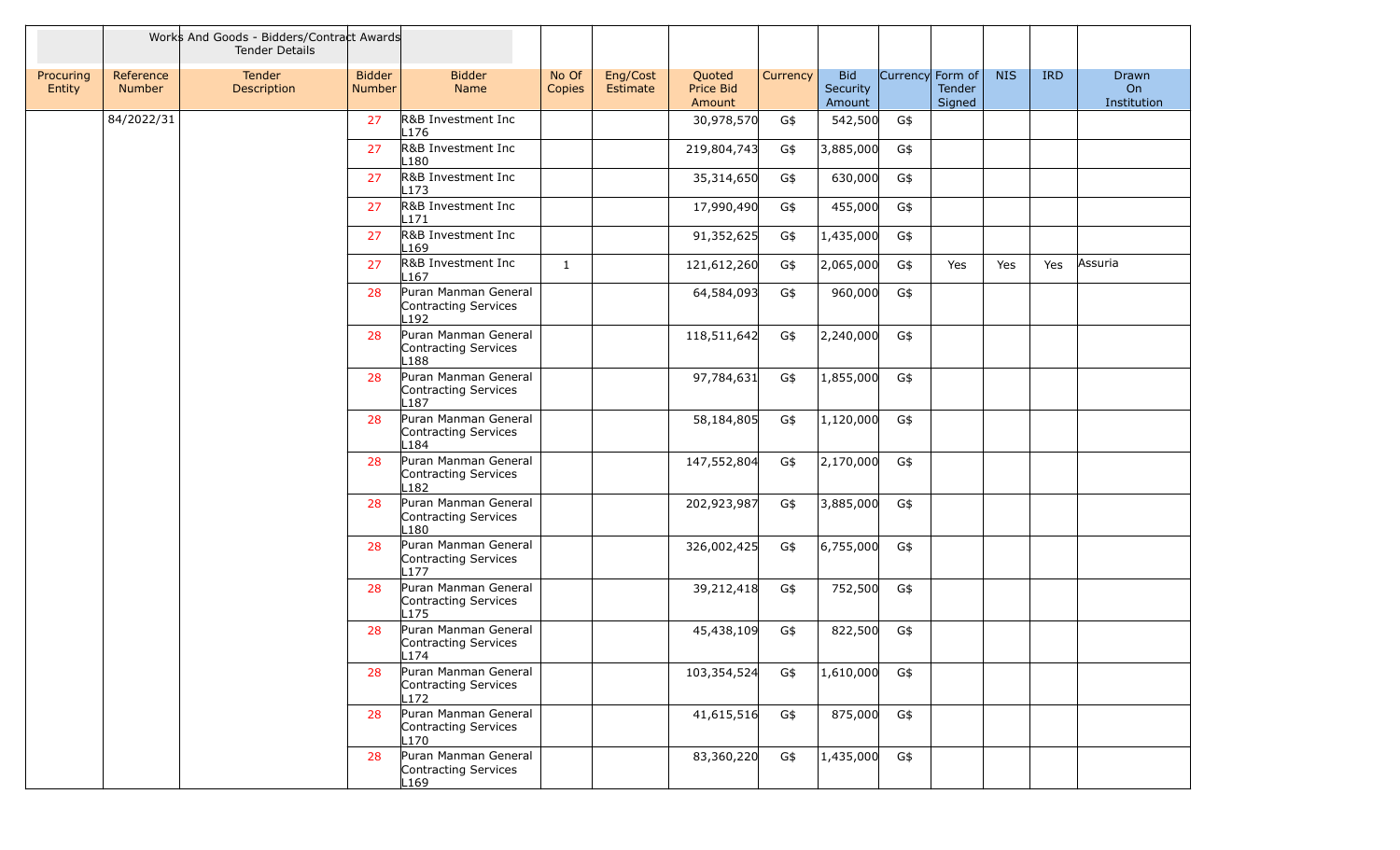|                     |                            | Works And Goods - Bidders/Contract Awards<br><b>Tender Details</b> |                                |                                                                  |                 |                      |                               |          |                                  |                  |                         |            |            |                            |
|---------------------|----------------------------|--------------------------------------------------------------------|--------------------------------|------------------------------------------------------------------|-----------------|----------------------|-------------------------------|----------|----------------------------------|------------------|-------------------------|------------|------------|----------------------------|
| Procuring<br>Entity | Reference<br><b>Number</b> | <b>Tender</b><br>Description                                       | <b>Bidder</b><br><b>Number</b> | <b>Bidder</b><br><b>Name</b>                                     | No Of<br>Copies | Eng/Cost<br>Estimate | Quoted<br>Price Bid<br>Amount | Currency | <b>Bid</b><br>Security<br>Amount | Currency Form of | <b>Tender</b><br>Signed | <b>NIS</b> | <b>IRD</b> | Drawn<br>On<br>Institution |
|                     | 84/2022/31                 |                                                                    | 28                             | Puran Manman General<br>Contracting Services<br>L168             |                 |                      | 43,630,350                    | G\$      | 910,000                          | G\$              |                         |            |            |                            |
|                     |                            |                                                                    | 28                             | Puran Manman General<br>Contracting Services<br>L <sub>167</sub> | $\overline{2}$  |                      | 100,225,125                   | G\$      | 2,065,000                        | G\$              | Yes                     | Yes        | Yes        | Caricom                    |
|                     |                            |                                                                    | 29                             | KB &B Contractors L192                                           |                 |                      | 64,777,642                    | G\$      | 960,000                          | G\$              |                         |            |            |                            |
|                     |                            |                                                                    | 29                             | KB &B Contractors L191                                           |                 |                      | 17,327,140                    | G\$      | 350,000                          | G\$              |                         |            |            |                            |
|                     |                            |                                                                    | 29                             | KB &B Contractors L190                                           |                 |                      | 15,003,240                    | G\$      | 280,000                          | G\$              |                         |            |            |                            |
|                     |                            |                                                                    | 29                             | KB &B Contractors L189                                           |                 |                      | 31,149,237                    | G\$      | 577,500                          | G\$              |                         |            |            |                            |
|                     |                            |                                                                    | 29                             | KB &B Contractors L188                                           |                 |                      | 122,363,073                   | G\$      | 240,000                          | G\$              |                         |            |            |                            |
|                     |                            |                                                                    | 29                             | KB &B Contractors L187                                           |                 |                      | 101,679,039                   | G\$      | 1,855,000                        | G\$              |                         |            |            |                            |
|                     |                            |                                                                    | 29                             | KB &B Contractors L184                                           | $\overline{2}$  |                      | 60,983,790                    | G\$      | 1,120,000                        | G\$              | Yes                     | Yes        | Yes        | Assuria                    |
|                     |                            |                                                                    | 30                             | Surrey Paving &<br>Aggregates Co. Guy.<br>Ltd. L188              |                 |                      | 132,288,135                   | G\$      | 2,240,000                        | G\$              |                         |            |            |                            |
|                     |                            |                                                                    | 30                             | Surrey Paving &<br>Aggregates Co. Guy.<br>Ltd. L187              |                 |                      | 109,347,145                   | G\$      | 1,855,000                        | G\$              |                         |            |            |                            |
|                     |                            |                                                                    | 30                             | Surrey Paving &<br>Aggregates Co. Guy.<br>Ltd. L184              |                 |                      | 66,486,210                    | G\$      | 1,120,000                        | G\$              |                         |            |            |                            |
|                     |                            |                                                                    | 30                             | Surrey Paving &<br>Aggregates Co. Guy.<br>Ltd. L180              |                 |                      | 218,447,943                   | G\$      | 3,885,000                        | G\$              |                         |            |            |                            |
|                     |                            |                                                                    | 30                             | Surrey Paving &<br>Aggregates Co. Guy.<br>Ltd. L177              |                 |                      | 269,592,939                   | G\$      | 6,755,000                        | G\$              |                         |            |            |                            |
|                     |                            |                                                                    | 30                             | Surrey Paving &<br>Aggregates Co. Guy.<br>Ltd. L170              |                 |                      | 48,528,869                    | G\$      | 875,000                          | G\$              |                         |            |            |                            |
|                     |                            |                                                                    | 30                             | Surrey Paving &<br>Aggregates Co. Guy.<br>Ltd. $Li69$            | $\overline{2}$  |                      | 84,832,577                    | G\$      | 2,170,000                        | G\$              | Yes                     | Yes        | Yes        | Assuria                    |
|                     |                            |                                                                    | 31                             | H. Nauth & Sons L192                                             |                 |                      | 61,464,375                    | G\$      | 960,500                          | G\$              |                         |            |            |                            |
|                     |                            |                                                                    | 31                             | H. Nauth & Sons L189                                             |                 |                      | 34,650,105                    | G\$      | 577,500                          | $G\$             |                         |            |            |                            |
|                     |                            |                                                                    | 31                             | H. Nauth & Sons L188                                             |                 |                      | 126,981,645                   | G\$      | 2,240,000                        | G\$              |                         |            |            |                            |
|                     |                            |                                                                    | 31                             | H. Nauth & Sons L187                                             |                 |                      | 106,516,200                   | G\$      | 855,000                          | G\$              |                         |            |            |                            |
|                     |                            |                                                                    | 31                             | H. Nauth & Sons L184                                             |                 |                      | 64,785,525                    | G\$      | 437,500                          | G\$              |                         |            |            |                            |
|                     |                            |                                                                    | 31                             | H. Nauth & Sons L182                                             |                 |                      | 79,667,075                    | G\$      | 2,170,000                        | G\$              |                         |            |            |                            |
|                     |                            |                                                                    | 31                             | H. Nauth & Sons L180                                             |                 |                      | 216,018,705                   | G\$      | 3,885,000                        | G\$              |                         |            |            |                            |
|                     |                            |                                                                    | 31                             | H. Nauth & Sons L179                                             |                 |                      | 38,223,780                    | G\$      | 647,500                          | G\$              |                         |            |            |                            |
|                     |                            |                                                                    | 31                             | H. Nauth & Sons L177                                             |                 |                      | 356,373,150                   | G\$      | 6,755,000                        | G\$              |                         |            |            |                            |
|                     |                            |                                                                    | 31                             | H. Nauth & Sons L175                                             |                 |                      | 48,018,475                    | G\$      | 752,000                          | G\$              |                         |            |            |                            |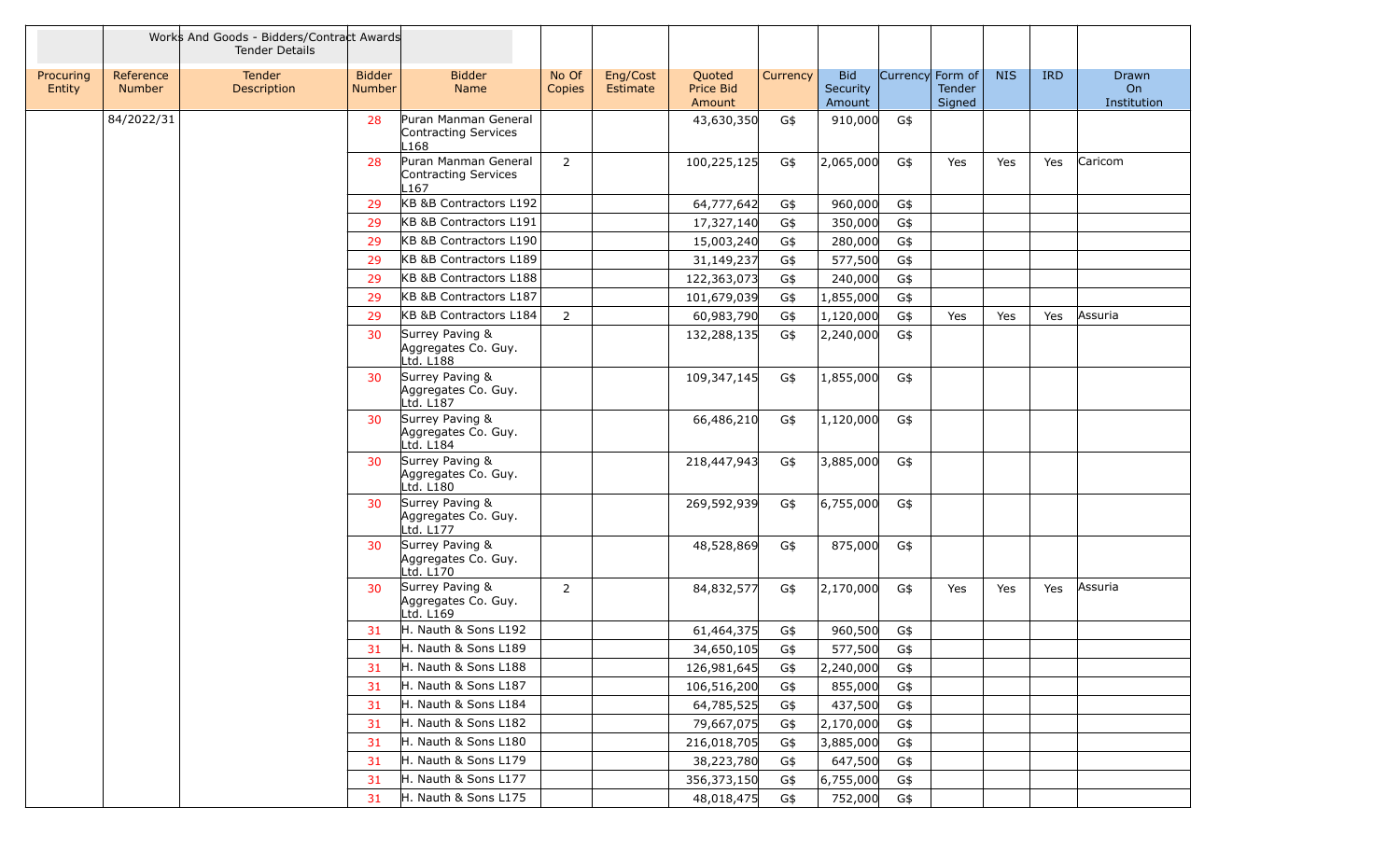|                     |                            | Works And Goods - Bidders/Contract Awards<br><b>Tender Details</b> |                                |                                          |                 |                      |                               |          |                                  |                  |                  |            |            |                            |
|---------------------|----------------------------|--------------------------------------------------------------------|--------------------------------|------------------------------------------|-----------------|----------------------|-------------------------------|----------|----------------------------------|------------------|------------------|------------|------------|----------------------------|
| Procuring<br>Entity | Reference<br><b>Number</b> | Tender<br>Description                                              | <b>Bidder</b><br><b>Number</b> | <b>Bidder</b><br>Name                    | No Of<br>Copies | Eng/Cost<br>Estimate | Quoted<br>Price Bid<br>Amount | Currency | <b>Bid</b><br>Security<br>Amount | Currency Form of | Tender<br>Signed | <b>NIS</b> | <b>IRD</b> | Drawn<br>On<br>Institution |
|                     | 84/2022/31                 |                                                                    | 31                             | H. Nauth & Sons L174                     |                 |                      | 57,558,428                    | G\$      | 822,500                          | G\$              |                  |            |            |                            |
|                     |                            |                                                                    | 31                             | H. Nauth & Sons L173                     |                 |                      | 36,312,990                    | G\$      | 630,000                          | G\$              |                  |            |            |                            |
|                     |                            |                                                                    | 31                             | H. Nauth & Sons L172                     |                 |                      | 127,688,461                   | G\$      | 822,500                          | G\$              |                  |            |            |                            |
|                     |                            |                                                                    | 31                             | H. Nauth & Sons L170                     |                 |                      | 54,900,825                    | G\$      | 875,000                          | G\$              |                  |            |            |                            |
|                     |                            |                                                                    | 31                             | H. Nauth & Sons L169                     |                 |                      | 88,172,070                    | G\$      | 1,435,000                        | G\$              |                  |            |            |                            |
|                     |                            |                                                                    | 31                             | H. Nauth & Sons L167                     | $\overline{2}$  |                      | 139,880,265                   | G\$      | 2,065,000                        | G\$              | Yes              | Yes        | Yes        | Nafico                     |
|                     |                            |                                                                    | 32                             | Mention Services Inc<br>L191             |                 |                      | 19,197,100                    | G\$      | 350,000                          | G\$              |                  |            |            |                            |
|                     |                            |                                                                    | 32                             | Mention Services Inc<br>L185             |                 |                      | 24,340,260                    | G\$      | 437,500                          | G\$              |                  |            |            |                            |
|                     |                            |                                                                    | 32                             | Mention Services Inc<br>L183             |                 |                      | 12,781,125                    | G\$      |                                  |                  |                  |            |            |                            |
|                     |                            |                                                                    | 32                             | Mention Services Inc<br>L181             |                 |                      | 18,764,200                    | G\$      | 332,500                          | G\$              |                  |            |            |                            |
|                     |                            |                                                                    | 32                             | Mention Services Inc<br>L173             |                 |                      | 35,288,715                    | G\$      | 630,000                          | G\$              |                  |            |            |                            |
|                     |                            |                                                                    | 32                             | Mention Services Inc<br>L <sub>171</sub> | $\overline{2}$  |                      | 20,780,445                    | G\$      | 455,000                          | G\$              | Yes              | Yes        | Yes        | Nafico                     |
|                     |                            |                                                                    | 33                             | XL Engineering L177                      |                 |                      | 367,335,255                   | G\$      | 6,755,000                        | G\$              |                  |            |            |                            |
|                     |                            |                                                                    | 33                             | XL Engineering L187                      |                 |                      | 106,830,097                   | G\$      | 1,855,000                        | G\$              |                  |            |            |                            |
|                     |                            |                                                                    | 33                             | XL Engineering L184                      |                 |                      | 66,481,590                    | G\$      | 1,120,000                        | G\$              |                  |            |            |                            |
|                     |                            |                                                                    | 33                             | XL Engineering L181                      |                 |                      | 20,824,700                    | G\$      | 332,500                          |                  |                  |            |            |                            |
|                     |                            |                                                                    | 33                             | XL Engineering L180                      |                 |                      | 214,882,552                   | G\$      | 3,885,000                        | G\$              |                  |            |            |                            |
|                     |                            |                                                                    | 33                             | XL Engineering L179                      |                 |                      | 38,154,060                    | G\$      | 647,500                          | G\$              |                  |            |            |                            |
|                     |                            |                                                                    | 33                             | XL Engineering L176                      |                 |                      | 35,050,410                    | G\$      |                                  |                  |                  |            |            |                            |
|                     |                            |                                                                    | 33                             | XL Engineering L175                      |                 |                      | 46,641,630                    | G\$      | 752,000                          | G\$              |                  |            |            |                            |
|                     |                            |                                                                    | 33                             | XL Engineering L173                      |                 |                      | 37,065,210                    | G\$      | 630,000                          | G\$              |                  |            |            |                            |
|                     |                            |                                                                    | 33                             | XL Engineering L166                      |                 |                      |                               | G\$      |                                  |                  | No               | Yes        | Yes        | FTP Signed not<br>com.     |
|                     |                            |                                                                    | 34                             | Rim Construction L188                    |                 |                      | 123,571,114                   | G\$      | 2,240,000                        | G\$              |                  |            |            |                            |
|                     |                            |                                                                    | 34                             | Rim Construction L187                    |                 |                      | 102,375,387                   | G\$      | 1,855,000                        | G\$              |                  |            |            |                            |
|                     |                            |                                                                    | 34                             | Rim Construction L184                    |                 |                      | 61,785,602                    | G\$      | 1,120,000                        | G\$              |                  |            |            |                            |
|                     |                            |                                                                    | 34                             | Rim Construction L182                    |                 |                      | 118,717,804                   | G\$      | 2,170,000                        | G\$              |                  |            |            |                            |
|                     |                            |                                                                    | 34                             | Rim Construction L180                    | $\overline{2}$  |                      | 215,332,234                   | G\$      | 3,885,000                        | G\$              | Yes              | Yes        | Yes        | Premier Ins                |
|                     |                            |                                                                    | 35                             | Sat Sais International<br>Inc. L179      |                 |                      | 38,710,900                    | G\$      | 647,500                          | G\$              |                  |            |            |                            |
|                     |                            |                                                                    | 35                             | Sat Sais International<br>Inc. L176      |                 |                      | 32,920,913                    | G\$      | 542,500                          | G\$              |                  |            |            |                            |
|                     |                            |                                                                    | 35                             | Sat Sais International<br>Inc. L173      |                 |                      | 36,988,770                    | G\$      | 630,000                          | G\$              |                  |            |            |                            |
|                     |                            |                                                                    | 35                             | Sat Sais International<br>Inc. L171      |                 |                      | 21,804,170                    | G\$      | 455,000                          | G\$              |                  |            |            |                            |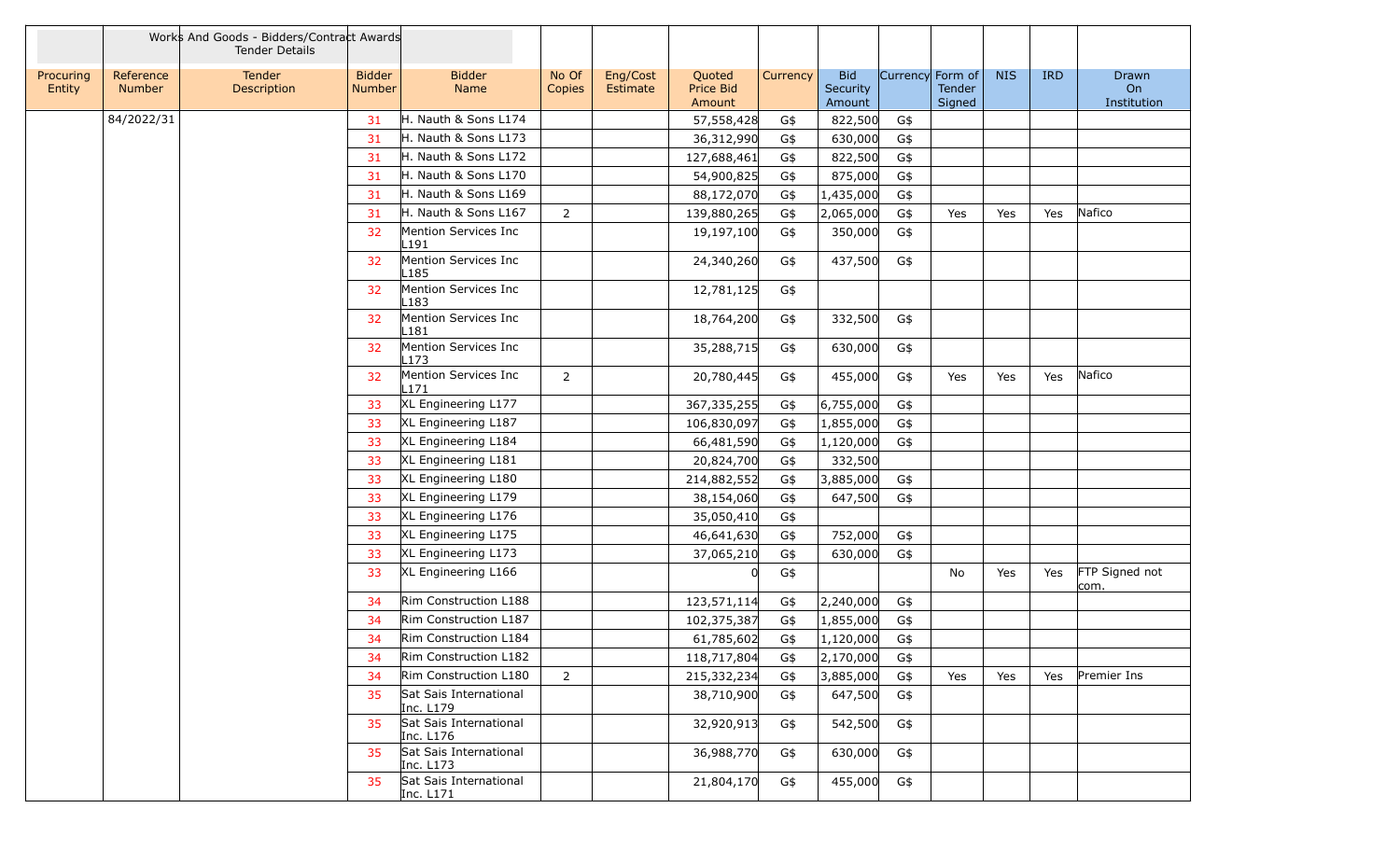|                     |                            | Works And Goods - Bidders/Contract Awards<br><b>Tender Details</b> |                         |                                             |                 |                      |                               |          |                                  |                  |                  |            |            |                            |
|---------------------|----------------------------|--------------------------------------------------------------------|-------------------------|---------------------------------------------|-----------------|----------------------|-------------------------------|----------|----------------------------------|------------------|------------------|------------|------------|----------------------------|
| Procuring<br>Entity | Reference<br><b>Number</b> | Tender<br>Description                                              | <b>Bidder</b><br>Number | <b>Bidder</b><br>Name                       | No Of<br>Copies | Eng/Cost<br>Estimate | Quoted<br>Price Bid<br>Amount | Currency | <b>Bid</b><br>Security<br>Amount | Currency Form of | Tender<br>Signed | <b>NIS</b> | <b>IRD</b> | Drawn<br>On<br>Institution |
|                     | 84/2022/31                 |                                                                    | 35                      | Sat Sais International<br>Inc. L170         |                 |                      | 51,297,120                    | G\$      | 875,000                          | G\$              |                  |            |            |                            |
|                     |                            |                                                                    | 35                      | Sat Sais International<br>Inc. L169         |                 |                      | 86,328,900                    | G\$      | 1,435,000                        | G\$              |                  |            |            |                            |
|                     |                            |                                                                    | 35                      | Sat Sais International<br>Inc. L168         |                 |                      | 57,095,000                    | G\$      | 910,000                          | G\$              |                  |            |            |                            |
|                     |                            |                                                                    | 35                      | Sat Sais International<br>Inc. L167         |                 |                      | 122,227,875                   | G\$      | 2,065,000                        | G\$              |                  |            |            |                            |
|                     |                            |                                                                    | 35                      | Sat Sais International<br>Inc. L166         | $2^{\circ}$     |                      | 21,443,900                    | G\$      | 245,000                          | G\$              |                  |            |            |                            |
|                     |                            |                                                                    | 36                      | Khan's Enterprise L168                      | $\overline{2}$  |                      | 51,968,500                    | G\$      | 910,000                          | G\$              | Yes              | Yes        | Yes        | Assuria                    |
|                     |                            |                                                                    | 37                      | Chungs Global Inc. L180                     |                 |                      | 284,868,045                   | G\$      | 3,885,000                        | G\$              |                  |            |            |                            |
|                     |                            |                                                                    | 37                      | Chungs Global Inc.<br>L <sub>177</sub>      | $2^{\circ}$     |                      | 419,576,010                   | G\$      | 6,755,000                        | G\$              | Yes              | Yes        | Yes        | Caricom                    |
|                     |                            |                                                                    | 38                      | O&O General<br>Contracting Services<br>L191 |                 |                      | 27,494,775                    | G\$      | 350,000                          | G\$              |                  |            |            |                            |
|                     |                            |                                                                    | 38                      | O&O General<br>Contracting Services<br>L190 |                 |                      | 21,479,325                    | G\$      | 280,000                          | G\$              |                  |            |            |                            |
|                     |                            |                                                                    | 38                      | O&O General<br>Contracting Services<br>L189 |                 |                      | 46,872,000                    | G\$      | 577,500                          | G\$              |                  |            |            |                            |
|                     |                            |                                                                    | 38                      | O&O General<br>Contracting Services<br>L187 |                 |                      | 156,500,925                   | G\$      | 1,855,000                        | G\$              |                  |            |            |                            |
|                     |                            |                                                                    | 38                      | O&O General<br>Contracting Services<br>L186 |                 |                      | 18,388,500                    | G\$      | 245,000                          | G\$              |                  |            |            |                            |
|                     |                            |                                                                    | 38                      | O&O General<br>Contracting Services<br>L185 |                 |                      | 35,010,150                    | G\$      | 437,500                          | G\$              |                  |            |            |                            |
|                     |                            |                                                                    | 38                      | O&O General<br>Contracting Services<br>L184 |                 |                      | 94,503,150                    | G\$      | 1,120,000                        | G\$              |                  |            |            |                            |
|                     |                            |                                                                    | 38                      | O&O General<br>Contracting Services<br>L183 |                 |                      | 17,310,075                    | G\$      |                                  |                  |                  |            |            |                            |
|                     |                            |                                                                    | 38                      | O&O General<br>Contracting Services<br>L181 |                 |                      | 25,345,000                    | G\$      | 332,500                          | G\$              |                  |            |            |                            |
|                     |                            |                                                                    | 38                      | O&O General<br>Contracting Services<br>L179 |                 |                      | 49,827,225                    | G\$      | 647,500                          | G\$              |                  |            |            |                            |
|                     |                            |                                                                    | 38                      | O&O General<br>Contracting Services<br>L178 |                 |                      | 21,268,075                    | G\$      | 280,000                          | G\$              |                  |            |            |                            |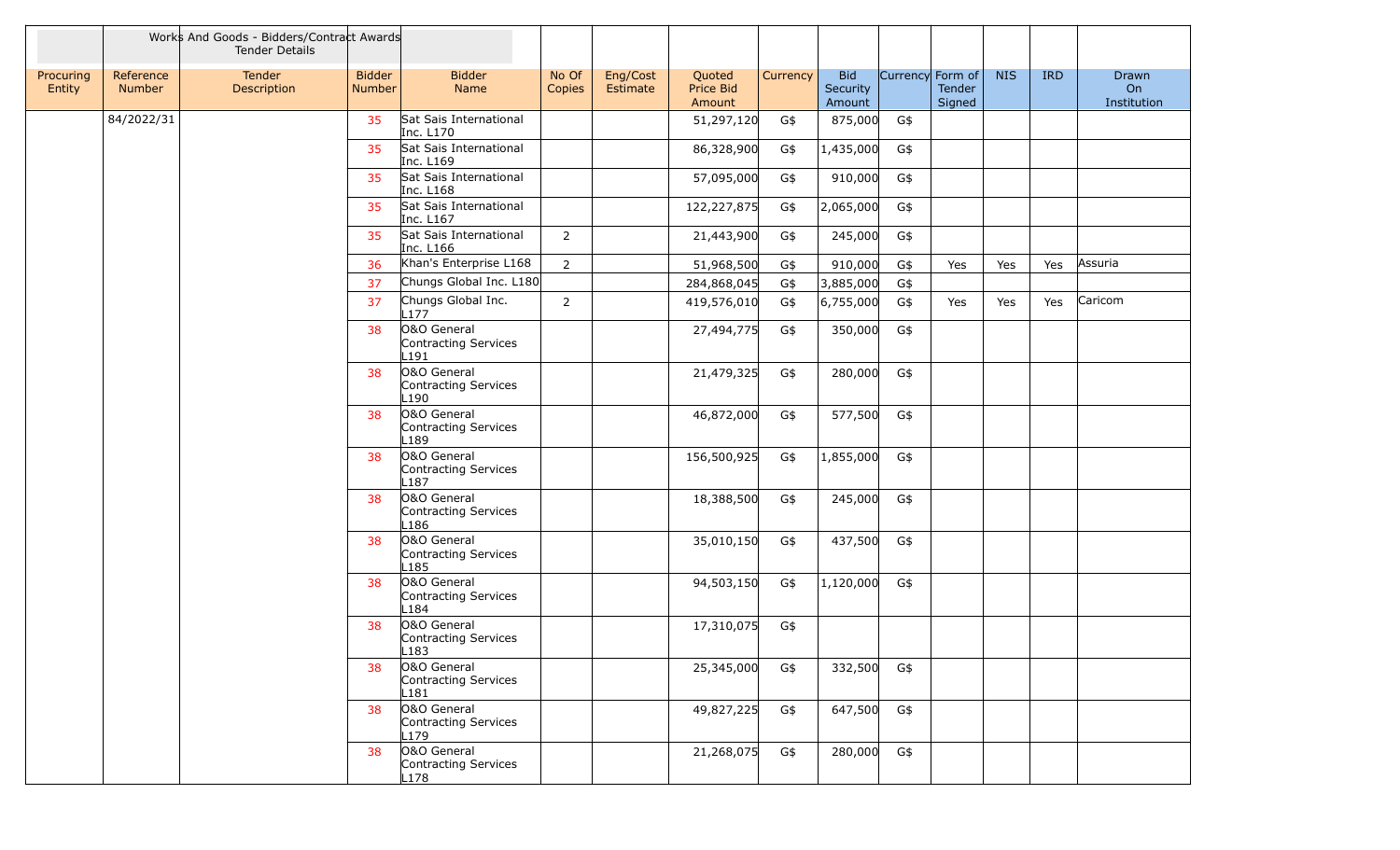|                     |                            | Works And Goods - Bidders/Contract Awards<br><b>Tender Details</b> |                                |                                                         |                 |                      |                               |          |                                  |                  |                  |            |            |                            |
|---------------------|----------------------------|--------------------------------------------------------------------|--------------------------------|---------------------------------------------------------|-----------------|----------------------|-------------------------------|----------|----------------------------------|------------------|------------------|------------|------------|----------------------------|
| Procuring<br>Entity | Reference<br><b>Number</b> | Tender<br>Description                                              | <b>Bidder</b><br><b>Number</b> | <b>Bidder</b><br>Name                                   | No Of<br>Copies | Eng/Cost<br>Estimate | Quoted<br>Price Bid<br>Amount | Currency | <b>Bid</b><br>Security<br>Amount | Currency Form of | Tender<br>Signed | <b>NIS</b> | <b>IRD</b> | Drawn<br>On<br>Institution |
|                     | 84/2022/31                 |                                                                    | 38                             | O&O General<br>Contracting Services<br>L176             |                 |                      | 44,633,550                    | G\$      | 542,500                          | G\$              |                  |            |            |                            |
|                     |                            |                                                                    | 38                             | O&O General<br>Contracting Services<br>L175             |                 |                      | 60,766,150                    | G\$      | 752,000                          | G\$              |                  |            |            |                            |
|                     |                            |                                                                    | 38                             | O&O General<br>Contracting Services<br>L173             |                 |                      | 53,290,650                    | G\$      | 630,000                          | G\$              |                  |            |            |                            |
|                     |                            |                                                                    | 38                             | O&O General<br>Contracting Services<br>L172             |                 |                      | 41,542,000                    | G\$      | 822,500                          | G\$              |                  |            |            |                            |
|                     |                            |                                                                    | 38                             | O&O General<br>Contracting Services<br>L171             |                 |                      | 35,193,000                    | G\$      | 455,000                          | G\$              |                  |            |            |                            |
|                     |                            |                                                                    | 38                             | O&O General<br>Contracting Services<br>L170             |                 |                      | 70,748,475                    | G\$      | 875,000                          | G\$              |                  |            |            |                            |
|                     |                            |                                                                    | 38                             | O&O General<br>Contracting Services<br>L <sub>169</sub> | $\overline{2}$  |                      | 116,684,500                   | G\$      | 1,435,000                        | G\$              | Yes              | Yes        | Yes        | Caricom                    |
|                     |                            |                                                                    | 39                             | GuyCanada<br>Infrastructure Services<br>Inc. L192       |                 |                      | 82,311,058                    | G\$      | 960,500                          | G\$              |                  |            |            |                            |
|                     |                            |                                                                    | 39                             | GuyCanada<br>Infrastructure Services<br>Inc. L188       |                 |                      | 144,506,922                   | G\$      | 2,240,000                        | G\$              |                  |            |            |                            |
|                     |                            |                                                                    | 39                             | GuyCanada<br>Infrastructure Services<br>Inc. L187       |                 |                      | 124,871,408                   | G\$      | 1,855,000                        | G\$              |                  |            |            |                            |
|                     |                            |                                                                    | 39                             | GuyCanada<br>Infrastructure Services<br>Inc. L180       |                 |                      | 237,996,864                   | G\$      | 3,885,000                        | G\$              |                  |            |            |                            |
|                     |                            |                                                                    | 39                             | GuyCanada<br>Infrastructure Services<br>Inc. L177       |                 |                      | 383,917,485                   | G\$      | 6,755,000                        | G\$              |                  |            |            |                            |
|                     |                            |                                                                    | 39                             | GuyCanada<br>Infrastructure Services<br> Inc. L1/2      |                 |                      | 120,329,843                   | G\$      | 822,500                          | G\$              |                  |            |            |                            |
|                     |                            |                                                                    | 39                             | GuyCanada<br>Infrastructure Services<br>Inc. L170       |                 |                      | 67,114,793                    | G\$      | 875,000                          | G\$              |                  |            |            |                            |
|                     |                            |                                                                    | 39                             | GuyCanada<br>Infrastructure Services<br>Inc. L169       | $\overline{2}$  |                      | 113,332,485                   | G\$      | 1,435,000                        | G\$              | Yes              | Yes        | Yes        | Caricom                    |
|                     |                            |                                                                    | 40                             | Val Contracting Services<br>L186                        |                 |                      | 13,260,200                    | G\$      | 245,000                          | G\$              |                  |            |            |                            |
|                     |                            |                                                                    | 40                             | Val Contracting Services<br>L <sub>185</sub>            |                 |                      | 23,949,692                    | G\$      | 437,500                          | G\$              |                  |            |            |                            |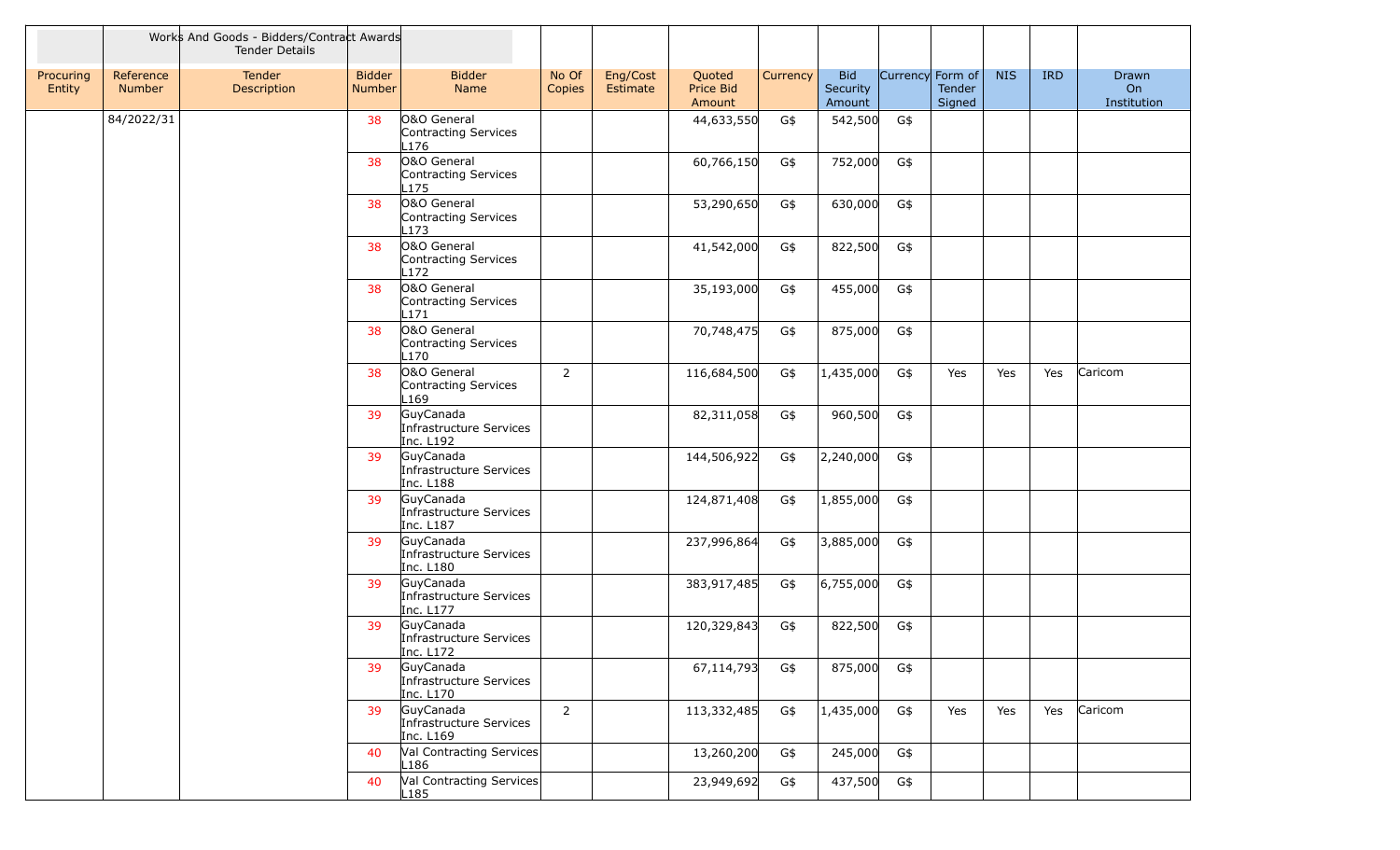|                     |                     | Works And Goods - Bidders/Contract Awards<br><b>Tender Details</b> |                         |                                            |                        |                      |                               |          |                                  |                  |                  |            |            |                            |
|---------------------|---------------------|--------------------------------------------------------------------|-------------------------|--------------------------------------------|------------------------|----------------------|-------------------------------|----------|----------------------------------|------------------|------------------|------------|------------|----------------------------|
| Procuring<br>Entity | Reference<br>Number | Tender<br>Description                                              | <b>Bidder</b><br>Number | <b>Bidder</b><br>Name                      | No Of<br><b>Copies</b> | Eng/Cost<br>Estimate | Quoted<br>Price Bid<br>Amount | Currency | <b>Bid</b><br>Security<br>Amount | Currency Form of | Tender<br>Signed | <b>NIS</b> | <b>IRD</b> | Drawn<br>On<br>Institution |
|                     | 84/2022/31          |                                                                    | 40                      | Val Contracting Services<br>L183           |                        |                      | 12,855,413                    | G\$      |                                  |                  |                  |            |            |                            |
|                     |                     |                                                                    | 40                      | Val Contracting Services<br>.181           | $2^{\circ}$            |                      | 18,590,900                    | G\$      | 332,500                          | G\$              | Yes              | Yes        | Yes        | Premier Ins.               |
|                     |                     |                                                                    | 41                      | Vish Turbo Contracting<br>& Gen. Sup. L166 | $2^{\circ}$            |                      | 13,915,900                    | G\$      | 245,000                          | G\$              | Yes              | Yes        | Yes        | Nafico                     |
|                     |                     |                                                                    | 42                      | Faizal Ali Contracting<br>L192             |                        |                      | 61,784,415                    | G\$      | 960,500                          | G\$              |                  |            |            |                            |
|                     |                     |                                                                    | 42                      | Faizal Ali Contracting<br>.189             |                        |                      | 32,306,400                    | G\$      | 577,500                          | G\$              |                  |            |            |                            |
|                     |                     |                                                                    | 42                      | Faizal Ali Contracting<br>187              |                        |                      | 100,565,900                   | G\$      | 1,855,000                        | G\$              |                  |            |            |                            |
|                     |                     |                                                                    | 42                      | Faizal Ali Contracting<br>.184             |                        |                      | 61,664,190                    | G\$      | 1,120,000                        | G\$              |                  |            |            |                            |
|                     |                     |                                                                    | 42                      | Faizal Ali Contracting<br>.179             |                        |                      | 35,885,430                    | G\$      | 647,500                          | G\$              |                  |            |            |                            |
|                     |                     |                                                                    | 42                      | Faizal Ali Contracting<br>L175             |                        |                      | 40,260,360                    | G\$      | 752,000                          | G\$              |                  |            |            |                            |
|                     |                     |                                                                    | 42                      | Faizal Ali Contracting<br>172              |                        |                      | 97,127,347                    | G\$      | 822,500                          | G\$              |                  |            |            |                            |
|                     |                     |                                                                    | 42                      | Faizal Ali Contracting<br>.171             |                        |                      | 19,251,540                    | G\$      | 455,000                          | G\$              |                  |            |            |                            |
|                     |                     |                                                                    | 42                      | Faizal Ali Contracting<br>.170             | $\overline{2}$         |                      | 43,451,205                    | G\$      | 875,000                          | G\$              | Yes              | Yes        | Yes        | Premier Ins                |
|                     |                     |                                                                    | 43                      | Keystone Industries<br>-190                |                        |                      | $\Omega$                      |          | 280,000                          |                  |                  |            |            |                            |
|                     |                     |                                                                    | 43                      | Keystone Industries<br>.191                |                        |                      | 24,487,958                    | G\$      | 350,000                          | G\$              |                  |            |            |                            |
|                     |                     |                                                                    | 43                      | Keystone Industries<br>.189                |                        |                      | 39,750,251                    | G\$      | 577,500                          | G\$              |                  |            |            |                            |
|                     |                     |                                                                    | 43                      | Keystone Industries<br>.185                |                        |                      | 30,431,191                    | G\$      | 437,500                          | G\$              |                  |            |            |                            |
|                     |                     |                                                                    | 43                      | Keystone Industries<br>179                 |                        |                      | 44,041,469                    | G\$      | 647,500                          | G\$              |                  |            |            |                            |
|                     |                     |                                                                    | 43                      | Keystone Industries<br>176                 |                        |                      | 37,866,223                    | G\$      | 542,500                          | G\$              |                  |            |            |                            |
|                     |                     |                                                                    | 43                      | Keystone Industries<br>L1/5                |                        |                      | 50,674,255                    | G\$      | 752,000                          | G\$              |                  |            |            |                            |
|                     |                     |                                                                    | 43                      | Keystone Industries<br>L173                | $2^{\circ}$            |                      | 42,005,394                    | G\$      | 630,000                          | G\$              | Yes              | Yes        | Yes        | Nafico                     |
|                     |                     |                                                                    | 44                      | Benchmark Construction<br>.190             |                        |                      | 0                             |          | 280,000                          | G\$              |                  |            |            |                            |
|                     |                     |                                                                    | 44                      | Benchmark Construction<br>191.             |                        |                      | 21,689,334                    | G\$      | 350,000                          | G\$              |                  |            |            |                            |
|                     |                     |                                                                    | 44                      | Benchmark Construction<br>189.             |                        |                      | 35,207,365                    | G\$      | 577,500                          | G\$              |                  |            |            |                            |
|                     |                     |                                                                    | 44                      | Benchmark Construction<br>L185             |                        |                      | 26,965,341                    | G\$      | 437,500                          | G\$              |                  |            |            |                            |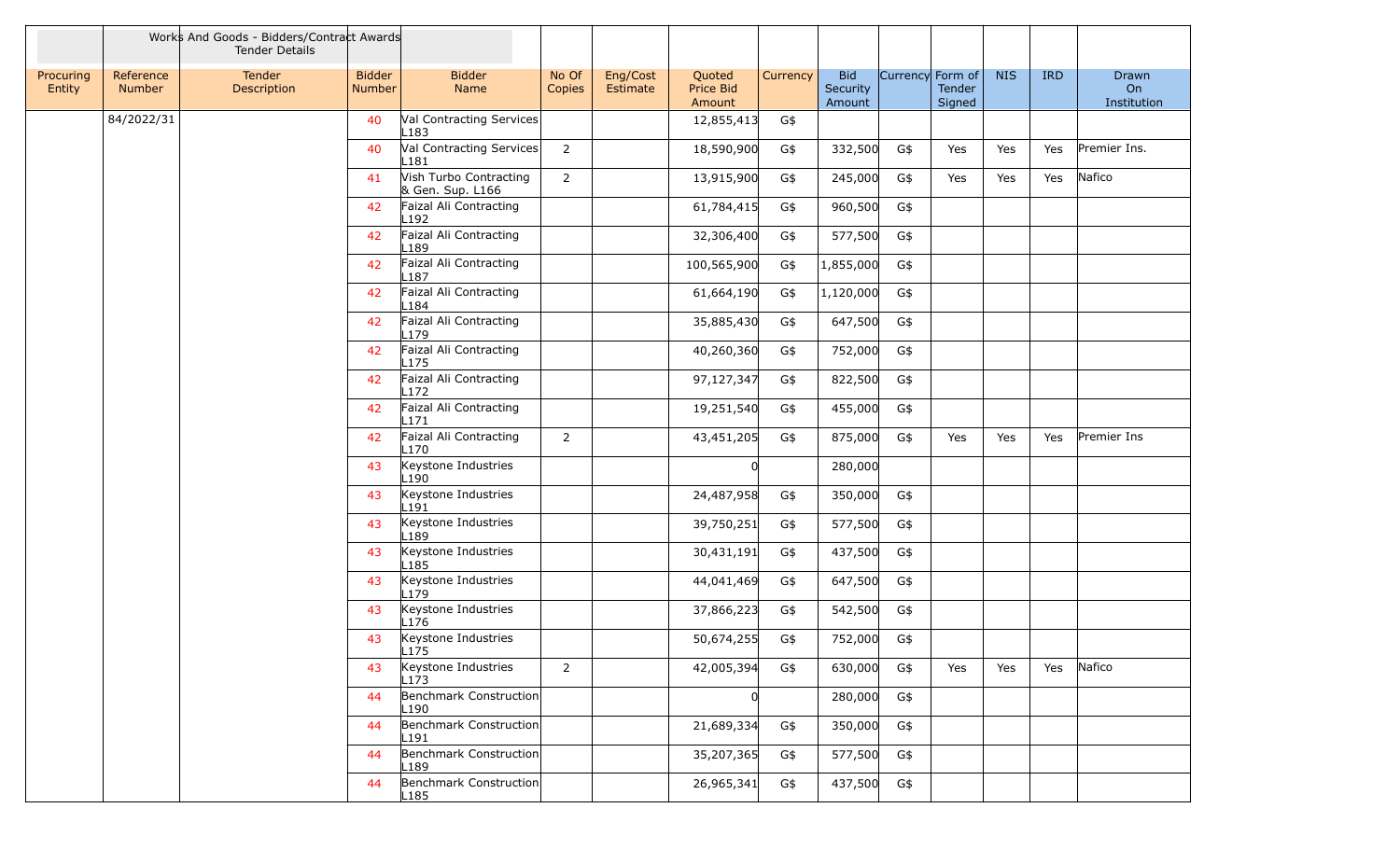|                     |                            | Works And Goods - Bidders/Contract Awards<br><b>Tender Details</b> |                         |                                                             |                 |                      |                               |          |                                  |                  |                         |            |            |                            |
|---------------------|----------------------------|--------------------------------------------------------------------|-------------------------|-------------------------------------------------------------|-----------------|----------------------|-------------------------------|----------|----------------------------------|------------------|-------------------------|------------|------------|----------------------------|
| Procuring<br>Entity | Reference<br><b>Number</b> | Tender<br>Description                                              | <b>Bidder</b><br>Number | <b>Bidder</b><br>Name                                       | No Of<br>Copies | Eng/Cost<br>Estimate | Quoted<br>Price Bid<br>Amount | Currency | <b>Bid</b><br>Security<br>Amount | Currency Form of | <b>Tender</b><br>Signed | <b>NIS</b> | <b>IRD</b> | Drawn<br>On<br>Institution |
|                     | 84/2022/31                 |                                                                    | 44                      | Benchmark Construction<br>L179                              |                 |                      | 39,248,159                    | G\$      | 647,500                          | G\$              |                         |            |            |                            |
|                     |                            |                                                                    | 44                      | Benchmark Construction<br>L176                              |                 |                      | 33,658,655                    | G\$      | 542,500                          | G\$              |                         |            |            |                            |
|                     |                            |                                                                    | 44                      | Benchmark Construction<br>175                               |                 |                      | 44,881,414                    | G\$      | 752,000                          | G\$              |                         |            |            |                            |
|                     |                            |                                                                    | 44                      | Benchmark Construction<br>-173                              | $\overline{2}$  |                      | 37,824,745                    | G\$      | 630,000                          | G\$              | Yes                     | Yes        | Yes        | Nafico                     |
|                     |                            |                                                                    | 45                      | Devcon Construction &<br>Contracting Services<br>.188       |                 |                      | 127,472,326                   | G\$      | 2,240,000                        | G\$              |                         |            |            |                            |
|                     |                            |                                                                    | 45                      | Devcon Construction &<br>Contracting Services<br>179        |                 |                      | 35,778,650                    | G\$      | 647,500                          | G\$              |                         |            |            |                            |
|                     |                            |                                                                    | 45                      | Devcon Construction &<br>Contracting Services<br>175        |                 |                      | 42,661,411                    | G\$      | 752,000                          | G\$              | Yes                     | Yes        | Yes        | Nafico                     |
|                     |                            |                                                                    | 45                      | Devcon Construction &<br><b>Contracting Services</b><br>174 |                 |                      | U                             | G\$      | 0l                               | G\$              | No                      | Yes        | Yes        | FTP signed not<br>com.     |
|                     |                            |                                                                    | 46                      | REeliance Inc. L178                                         |                 |                      | 15,283,406                    | G\$      | 280,000                          | G\$              |                         |            |            |                            |
|                     |                            |                                                                    | 46                      | REeliance Inc. L183                                         |                 |                      | 12,700,876                    | G\$      |                                  |                  |                         |            |            |                            |
|                     |                            |                                                                    | 46                      | REeliance Inc. L190                                         | $\overline{2}$  |                      | 15,515,818                    | G\$      | 280,000                          | G\$              | Yes                     | Yes        | Yes        | Premier Ins                |
|                     |                            |                                                                    | 46                      | REeliance Inc. L171                                         |                 |                      | 23,577,645                    | G\$      | 455,000                          | G\$              |                         |            |            |                            |
|                     |                            |                                                                    | 46                      | Reliance Inc. L181                                          | $\overline{2}$  |                      | 18,511,820                    | G\$      | 332,500                          | G\$              | Yes                     | Yes        | Yes        | Premier Ins                |
|                     |                            |                                                                    | 46                      | Reliance Inc L191                                           | $\overline{2}$  |                      | 19,135,670                    | G\$      | 350,000                          | G\$              | Yes                     | Yes        |            | Premier Ins                |
|                     |                            |                                                                    | 47                      | Urban Guyana Inc. L192                                      |                 |                      |                               | G\$      | 960,500                          | G\$              |                         |            |            |                            |
|                     |                            |                                                                    | 47                      | Urban Guyana Inc. L191                                      |                 |                      | 16,170,000                    | G\$      |                                  | G\$              |                         |            |            |                            |
|                     |                            |                                                                    | 47                      | Urban Guyana Inc. L190                                      |                 |                      | 14,009,100                    | G\$      | 280,000                          | G\$              |                         |            |            |                            |
|                     |                            |                                                                    | 47                      | Urban Guyana Inc. L178                                      |                 |                      | 12,886,942                    | G\$      | 280,000                          | G\$              |                         |            |            |                            |
|                     |                            |                                                                    | 47                      | Urban Guyana Inc.<br>171                                    | $\overline{2}$  |                      | 13,327,666                    | G\$      | 455,000                          | G\$              | Yes                     | Yes        | Yes        | Caricom                    |
|                     |                            |                                                                    | 48                      | Mohamed Ramin & Son<br>L177                                 | 2               |                      | 376,493,827                   | G\$      | 6,755,000                        | G\$              | Yes                     | Yes        | Yes        | Assuria                    |
|                     |                            |                                                                    | 49                      | Kascon Engineering<br>Services L192                         |                 |                      | 61,335,803                    | G\$      | 960,500                          | G\$              |                         |            |            |                            |
|                     |                            |                                                                    | 49                      | Kascon Engineering<br>Services L191                         |                 |                      | 18,344,550                    | G\$      | 350,000                          | G\$              |                         |            |            |                            |
|                     |                            |                                                                    | 49                      | Kascon Engineering<br>Services L190                         |                 |                      | 14,909,738                    | G\$      | 280,000                          | G\$              |                         |            |            |                            |
|                     |                            |                                                                    | 49                      | Kascon Engineering<br>Services L189                         |                 |                      | 31,905,510                    | G\$      | 280,000                          | G\$              |                         |            |            |                            |
|                     |                            |                                                                    | 49                      | Kascon Engineering<br>Services L188                         |                 |                      | 126,592,238                   | G\$      | 2,240,000                        | G\$              |                         |            |            |                            |
|                     |                            |                                                                    | 49                      | Kascon Engineering<br>Services L187                         |                 |                      | 104,469,635                   | G\$      | 1,855,000                        | G\$              |                         |            |            |                            |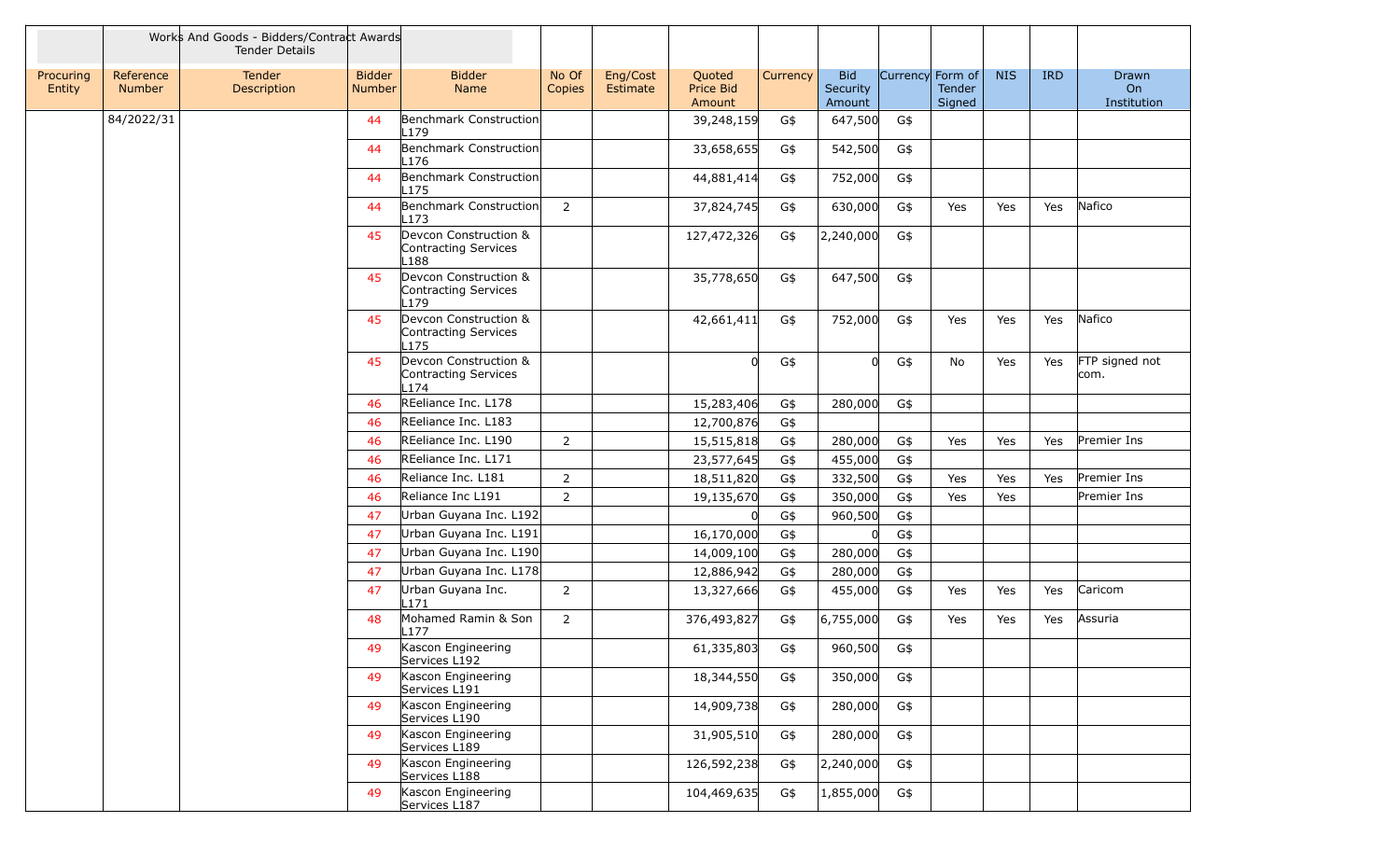|                     |                            | Works And Goods - Bidders/Contract Awards<br><b>Tender Details</b> |                         |                                     |                 |                      |                               |          |                                  |                  |                         |            |            |                            |
|---------------------|----------------------------|--------------------------------------------------------------------|-------------------------|-------------------------------------|-----------------|----------------------|-------------------------------|----------|----------------------------------|------------------|-------------------------|------------|------------|----------------------------|
| Procuring<br>Entity | Reference<br><b>Number</b> | Tender<br>Description                                              | <b>Bidder</b><br>Number | <b>Bidder</b><br>Name               | No Of<br>Copies | Eng/Cost<br>Estimate | Quoted<br>Price Bid<br>Amount | Currency | <b>Bid</b><br>Security<br>Amount | Currency Form of | <b>Tender</b><br>Signed | <b>NIS</b> | <b>IRD</b> | Drawn<br>On<br>Institution |
|                     | 84/2022/31                 |                                                                    | 49                      | Kascon Engineering<br>Services L186 |                 |                      | 12,041,300                    | G\$      | 245,000                          | G\$              |                         |            |            |                            |
|                     |                            |                                                                    | 49                      | Kascon Engineering<br>Services L185 | $\overline{2}$  |                      | 23,424,923                    | G\$      | 437,500                          | G\$              | Yes                     | Yes        | Yes        | Assuria                    |
|                     |                            |                                                                    | 50                      | Platinum Investments<br>Inc L180    |                 |                      | 217,202,213                   | G\$      | 3,885,000                        | G\$              |                         |            |            |                            |
|                     |                            |                                                                    | 50                      | Platinum Investments<br>Inc L177    |                 |                      | 380,029,650                   | G\$      | 6,755,000                        | G\$              |                         |            |            |                            |
|                     |                            |                                                                    | 50                      | Platinum Investments<br>Inc L167    | $2^{\circ}$     |                      | 123,795,210                   | G\$      | 2,065,000                        | G\$              | Yes                     | Yes        | Yes        | Caricom                    |
|                     |                            |                                                                    | 51                      | Dundas Construction<br>Inc. L192    |                 |                      | 63,869,967                    | G\$      | 960,000                          | G\$              |                         |            |            |                            |
|                     |                            |                                                                    | 51                      | Dundas Construction<br>Inc. L191    |                 |                      | 19,826,625                    | G\$      | 350,000                          | G\$              |                         |            |            |                            |
|                     |                            |                                                                    | 51                      | Dundas Construction<br>Inc. L190    |                 |                      | 15,337,833                    | G\$      | 280,000                          | G\$              |                         |            |            |                            |
|                     |                            |                                                                    | 51                      | Dundas Construction<br>Inc. L189    |                 |                      | 32,662,407                    | G\$      | 577,500                          | G\$              |                         |            |            |                            |
|                     |                            |                                                                    | 51                      | Dundas Construction<br>Inc. L188    |                 |                      | 127,806,451                   | G\$      | 2,240,000                        | G\$              |                         |            |            |                            |
|                     |                            |                                                                    | 51                      | Dundas Construction<br>Inc. L187    |                 |                      | 105,390,925                   | G\$      | 1,855,000                        | G\$              |                         |            |            |                            |
|                     |                            |                                                                    | 51                      | Dundas Construction<br>Inc. L186    |                 |                      | 13,841,490                    | G\$      | 245,000                          | G\$              |                         |            |            |                            |
|                     |                            |                                                                    | 51                      | Dundas Construction<br>Inc. L185    |                 |                      | 24,818,435                    | G\$      | 435,000                          | G\$              |                         |            |            |                            |
|                     |                            |                                                                    | 51                      | Dundas Construction<br>Inc. L184    |                 |                      | 63,644,847                    | G\$      | 112,000                          | G\$              |                         |            |            |                            |
|                     |                            |                                                                    | 51                      | Dundas Construction<br>Inc. L183    |                 |                      | 12,473,742                    | G\$      |                                  |                  |                         |            |            |                            |
|                     |                            |                                                                    | 51                      | Dundas Construction<br>Inc. L182    |                 |                      | 123,718,129                   | G\$      | 2,170,000                        | G\$              |                         |            |            |                            |
|                     |                            |                                                                    | 51                      | Dundas Construction<br>Inc. L181    |                 |                      | 18,585,565                    | G\$      | 333,500                          | G\$              |                         |            |            |                            |
|                     |                            |                                                                    | 51                      | Dundas Construction<br>Inc. L180    |                 |                      | 221,566,296                   | G\$      | 3,885,000                        | G\$              |                         |            |            |                            |
|                     |                            |                                                                    | 51                      | Dundas Construction<br> Inc. L179   |                 |                      | 35,443,164                    | G\$      | 647,500                          | G\$              |                         |            |            |                            |
|                     |                            |                                                                    | 51                      | Dundas Construction<br>Inc. L178    | 0               |                      | 15,619,023                    | G\$      | 280,000                          | G\$              |                         |            |            |                            |
|                     |                            |                                                                    | 51                      | Dundas Construction<br>Inc. L177    |                 |                      | 380,076,385                   | G\$      | 6,755,000                        | G\$              |                         |            |            |                            |
|                     |                            |                                                                    | 51                      | Dundas Construction<br>Inc. L176    |                 |                      | 30,370,788                    | G\$      | 542,500                          | G\$              |                         |            |            |                            |
|                     |                            |                                                                    | 51                      | Dundas Construction<br>Inc. L175    |                 |                      | 42,243,815                    | G\$      | 752,500                          | G\$              |                         |            |            |                            |
|                     |                            |                                                                    | 51                      | Dundas Construction<br>Inc. L174    |                 |                      | 46,922,816                    | G\$      | 822,500                          | G\$              |                         |            |            |                            |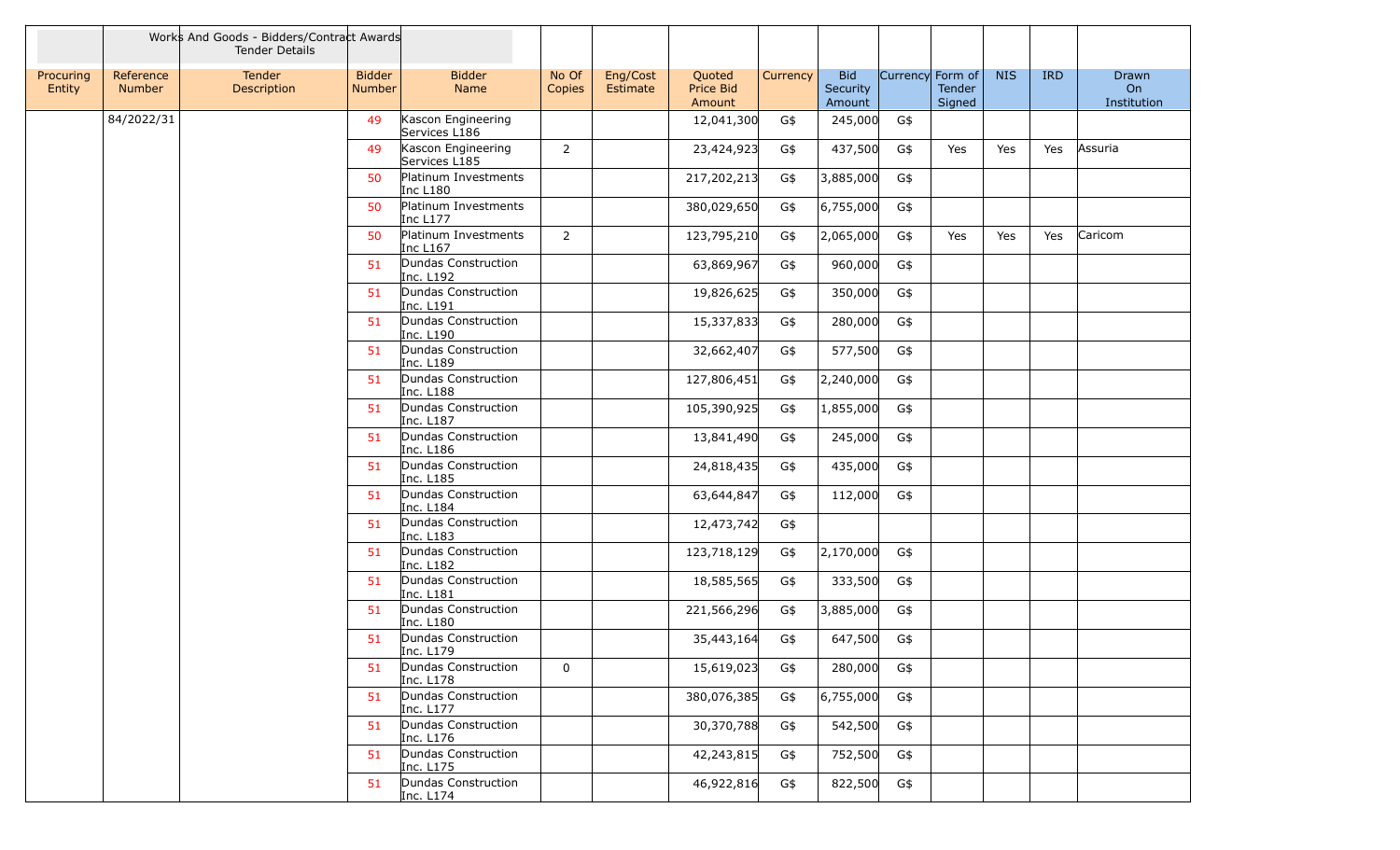|                     |                            | Works And Goods - Bidders/Contract Awards<br><b>Tender Details</b> |                                |                                           |                 |                                                       |          |                                  |                  |                  |            |            |                            |
|---------------------|----------------------------|--------------------------------------------------------------------|--------------------------------|-------------------------------------------|-----------------|-------------------------------------------------------|----------|----------------------------------|------------------|------------------|------------|------------|----------------------------|
| Procuring<br>Entity | Reference<br><b>Number</b> | Tender<br>Description                                              | <b>Bidder</b><br><b>Number</b> | <b>Bidder</b><br>Name                     | No Of<br>Copies | Eng/Cost<br>Quoted<br>Price Bid<br>Estimate<br>Amount | Currency | <b>Bid</b><br>Security<br>Amount | Currency Form of | Tender<br>Signed | <b>NIS</b> | <b>IRD</b> | Drawn<br>On<br>Institution |
|                     | 84/2022/31                 |                                                                    | 51                             | Dundas Construction<br>Inc. L173          |                 | 33,967,563                                            | G\$      | 630,000                          | G\$              |                  |            |            |                            |
|                     |                            |                                                                    | 51                             | Dundas Construction<br>Inc. L172          |                 | 92,395,527                                            | G\$      | 1,610,000                        | G\$              |                  |            |            |                            |
|                     |                            |                                                                    | 51                             | Dundas Construction<br>Inc. L171          |                 | 23,926,560                                            | G\$      | 455,000                          | G\$              |                  |            |            |                            |
|                     |                            |                                                                    | 51                             | Dundas Construction<br>Inc. L170          |                 | 49,099,417                                            | G\$      | 875,000                          | G\$              |                  |            |            |                            |
|                     |                            |                                                                    | 51                             | Dundas Construction<br>Inc. L169          | $\overline{2}$  | 81,685,768                                            | G\$      | 1,435,000                        | G\$              | Yes              | Yes        | Yes        | Caricom                    |
|                     |                            |                                                                    | 52                             | K. Ramdia Const. &<br>Services L191       |                 | 17,964,965                                            | G\$      | 250,000                          | G\$              |                  |            |            |                            |
|                     |                            |                                                                    | 52                             | K. Ramdia Const. &<br>Services L190       |                 | 13,706,217                                            | G\$      | 280,000                          | G\$              |                  |            |            |                            |
|                     |                            |                                                                    | 52                             | K. Ramdia Const. &<br>Services L186       |                 | 11,351,780                                            | G\$      | 245,000                          | G\$              |                  |            |            |                            |
|                     |                            |                                                                    | 52                             | K. Ramdia Const. &<br>Services L183       |                 | 11,264,948                                            | G\$      |                                  |                  |                  |            |            |                            |
|                     |                            |                                                                    | 52                             | K. Ramdia Const. &<br>Services L181       |                 | 17,448,060                                            | G\$      | 332,500                          | G\$              |                  |            |            |                            |
|                     |                            |                                                                    | 52                             | K. Ramdia Const. &<br>Services L178       |                 | 15,567,867                                            | G\$      | 280,000                          | G\$              |                  |            |            |                            |
|                     |                            |                                                                    | 52                             | K. Ramdia Const. &<br>Services L171       |                 | 18,998,310                                            | G\$      | 455,000                          | G\$              |                  |            |            |                            |
|                     |                            |                                                                    | 52                             | K. Ramdia Const. &<br>Services L166       | $\overline{2}$  | 13,067,500                                            | G\$      | 245,000                          | G\$              | Yes              | Yes        | Yes        | Caricom                    |
|                     |                            |                                                                    | 53                             | William Engineering<br>L175               |                 | 41,590,185                                            | G\$      |                                  |                  |                  |            |            |                            |
|                     |                            |                                                                    | 53                             | William Engineering<br>L177               | $\overline{2}$  | 22,615,845                                            | G\$      |                                  |                  | Yes              | Yes        | Yes        | Caricom for GPS            |
|                     |                            |                                                                    | 54                             | Joshua Group L174                         |                 | 56,401,553                                            | G\$      |                                  |                  |                  |            |            |                            |
|                     |                            |                                                                    | 54                             | Joshua Group L173                         | $\overline{2}$  | 43,516,883                                            | G\$      |                                  |                  | Yes              | Yes        | Yes        | No Bid Sec. Seen.          |
|                     |                            |                                                                    | 55                             | L&R General Contracting<br>Services L1891 |                 | 19,428,200                                            | G\$      | 350,000                          | G\$              |                  |            |            |                            |
|                     |                            |                                                                    | 55                             | L&R General Contracting<br>Services L190  |                 | 15,254,944                                            | G\$      | 280,000                          | G\$              |                  |            |            |                            |
|                     |                            |                                                                    | 55                             | L&R General Contracting<br>Services L186  |                 | 12,560,200                                            | G\$      | 245,000                          | G\$              |                  |            |            |                            |
|                     |                            |                                                                    | 55                             | L&R General Contracting<br>Services L185  |                 | 24,101,845                                            | G\$      | 347,500                          | G\$              |                  |            |            |                            |
|                     |                            |                                                                    | 55                             | L&R General Contracting<br>Services L183  |                 | 12,602,132                                            | G\$      |                                  |                  |                  |            |            |                            |
|                     |                            |                                                                    | 55                             | L&R General Contracting<br>Services L181  | $\overline{2}$  | 18,325,100                                            | G\$      | 332,500                          | G\$              | Yes              | Yes        | Yes        | Assuria                    |
|                     |                            |                                                                    | 56                             | Avinash Contracting &<br>Scrap Metal L168 |                 |                                                       |          | 910,000                          | G\$              |                  |            |            |                            |
|                     |                            |                                                                    | 56                             | Avinash Contracting &<br>Scrap Metal L173 |                 | $\overline{0}$                                        |          | 630,000                          | G\$              |                  |            |            |                            |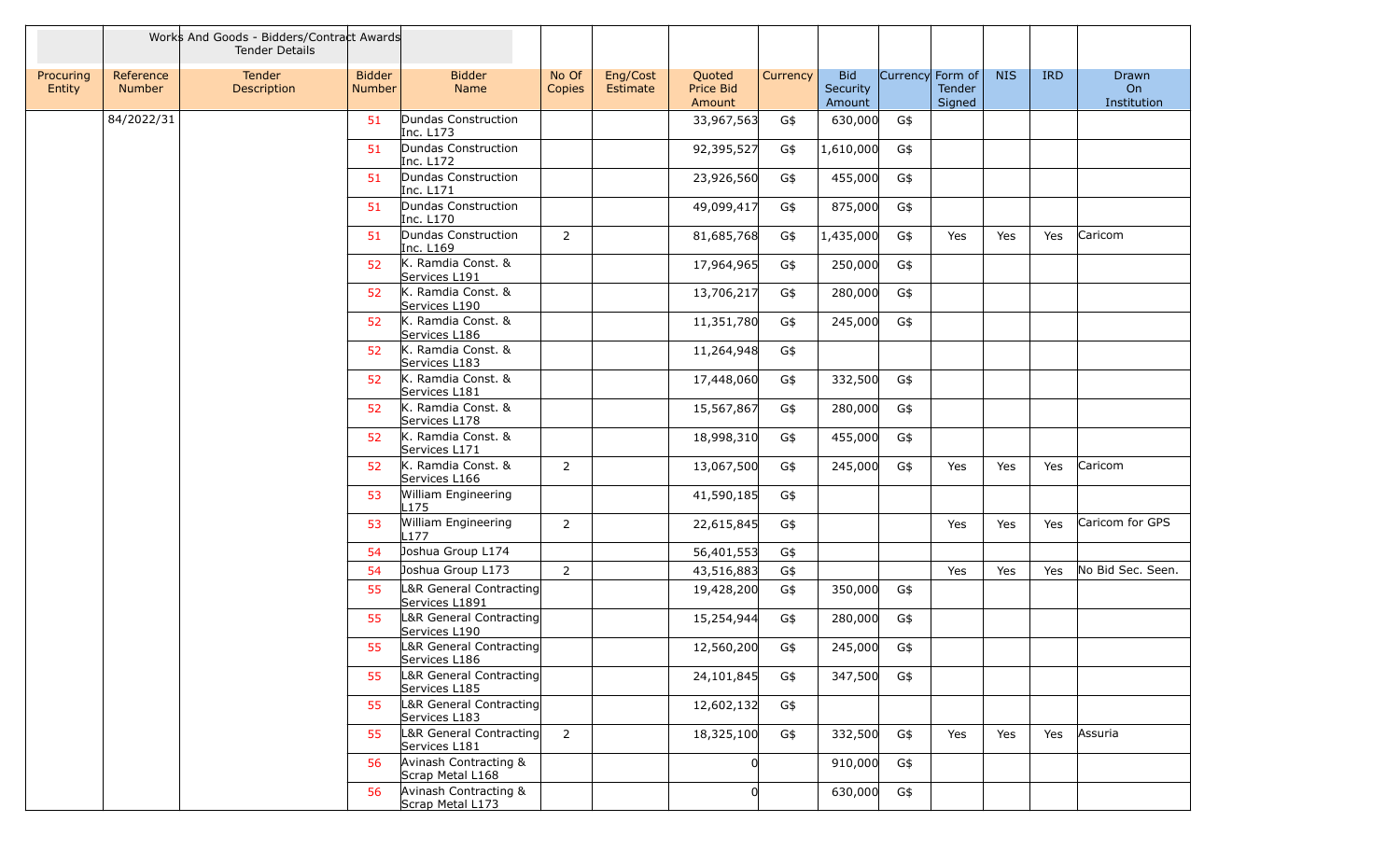|                     |                            | Works And Goods - Bidders/Contract Awards<br><b>Tender Details</b> |                                |                                           |                 |                      |                               |          |                                  |                  |                  |            |            |                            |
|---------------------|----------------------------|--------------------------------------------------------------------|--------------------------------|-------------------------------------------|-----------------|----------------------|-------------------------------|----------|----------------------------------|------------------|------------------|------------|------------|----------------------------|
| Procuring<br>Entity | Reference<br><b>Number</b> | Tender<br>Description                                              | <b>Bidder</b><br><b>Number</b> | <b>Bidder</b><br>Name                     | No Of<br>Copies | Eng/Cost<br>Estimate | Quoted<br>Price Bid<br>Amount | Currency | <b>Bid</b><br>Security<br>Amount | Currency Form of | Tender<br>Signed | <b>NIS</b> | <b>IRD</b> | Drawn<br>On<br>Institution |
|                     | 84/2022/31                 |                                                                    | 56                             | Avinash Contracting &<br>Scrap Metal L172 |                 |                      |                               |          | 1,610,000                        | G\$              |                  |            |            |                            |
|                     |                            |                                                                    | 56                             | Avinash Contracting &<br>Scrap Metal L171 |                 |                      |                               |          | 455,000                          | G\$              |                  |            |            |                            |
|                     |                            |                                                                    | 56                             | Avinash Contracting &<br>Scrap Metal L170 |                 |                      |                               |          | 455,000                          | G\$              |                  |            |            |                            |
|                     |                            |                                                                    | 56                             | Avinash Contracting &<br>Scrap Metal L169 |                 |                      | U                             |          | 1,435,000                        | G\$              |                  |            |            |                            |
|                     |                            |                                                                    | 56                             | Avinash Contracting &<br>Scrap Metal L178 |                 |                      |                               |          | 280,000                          | G\$              |                  |            |            |                            |
|                     |                            |                                                                    | 56                             | Avinash Contracting &<br>Scrap Metal L176 |                 |                      | U                             |          | 542,500                          | G\$              |                  |            |            |                            |
|                     |                            |                                                                    | 56                             | Avinash Contracting &<br>Scrap Metal L175 |                 |                      |                               |          | 752,500                          | G\$              |                  |            |            |                            |
|                     |                            |                                                                    | 56                             | Avinash Contracting &<br>Scrap Metal L174 |                 |                      |                               |          | 822,500                          | G\$              |                  |            |            |                            |
|                     |                            |                                                                    | 56                             | Avinash Contracting &<br>Scrap Metal L184 |                 |                      | U                             |          | 1,120,000                        | G\$              |                  |            |            |                            |
|                     |                            |                                                                    | 56                             | Avinash Contracting &<br>Scrap Metal L180 |                 |                      | U                             |          | 3,385,000                        | G\$              |                  |            |            |                            |
|                     |                            |                                                                    | 56                             | Avinash Contracting &<br>Scrap Metal L179 |                 |                      | U                             |          | 647,500                          | G\$              |                  |            |            |                            |
|                     |                            |                                                                    | 56                             | Avinash Contracting &<br>Scrap Metal L188 |                 |                      |                               |          | 2,240,000                        | G\$              |                  |            |            |                            |
|                     |                            |                                                                    | 56                             | Avinash Contracting &<br>Scrap Metal L187 |                 |                      |                               |          | 1,855,000                        | G\$              |                  |            |            |                            |
|                     |                            |                                                                    | 56                             | Avinash Contracting &<br>Scrap Metal L185 |                 |                      |                               |          | 437,500                          | G\$              |                  |            |            |                            |
|                     |                            |                                                                    | 56                             | Avinash Contracting &<br>Scrap Metal L192 |                 |                      | U                             |          | 960,000                          | G\$              |                  |            |            |                            |
|                     |                            |                                                                    | 56                             | Avinash Contracting &<br>Scrap Metal L191 |                 |                      | U                             |          | 350,000                          | G\$              |                  |            |            |                            |
|                     |                            |                                                                    | 56                             | Avinash Contracting &<br>Scrap Metal L190 |                 |                      |                               |          | 280,000                          | G\$              |                  |            |            |                            |
|                     |                            |                                                                    | 56                             | Avinash Contracting &<br>Scrap Metal L189 |                 |                      |                               |          | 577,500                          | G\$              |                  |            |            |                            |
|                     |                            |                                                                    | 56                             | Avinash Contracting &<br>Scrap Metal L188 |                 |                      | 113,939,123                   | G\$      | 2,240,000                        | G\$              |                  |            |            |                            |
|                     |                            |                                                                    | 56                             | Avinash Contracting &<br>Scrap Metal L187 |                 |                      | 96,020,610                    | G\$      | 1,855,578                        | G\$              |                  |            |            |                            |
|                     |                            |                                                                    | 56                             | Avinash Contracting &<br>Scrap Metal L182 |                 |                      | 157,868,970                   | G\$      | 2,170,000                        | G\$              |                  |            |            |                            |
|                     |                            |                                                                    | 56                             | Avinash Contracting &<br>Scrap Metal L180 |                 |                      | 188,055,578                   | G\$      | 3,885,000                        | G\$              |                  |            |            |                            |
|                     |                            |                                                                    | 56                             | Avinash Contracting &<br>Scrap Metal L177 |                 |                      | 325,801,140                   | G\$      | 6,755,000                        | G\$              |                  |            |            |                            |
|                     |                            |                                                                    | 56                             | Avinash Contracting &<br>Scrap Metal L167 |                 |                      | 106,968,540                   | G\$      | 2,065,000                        | G\$              |                  |            |            |                            |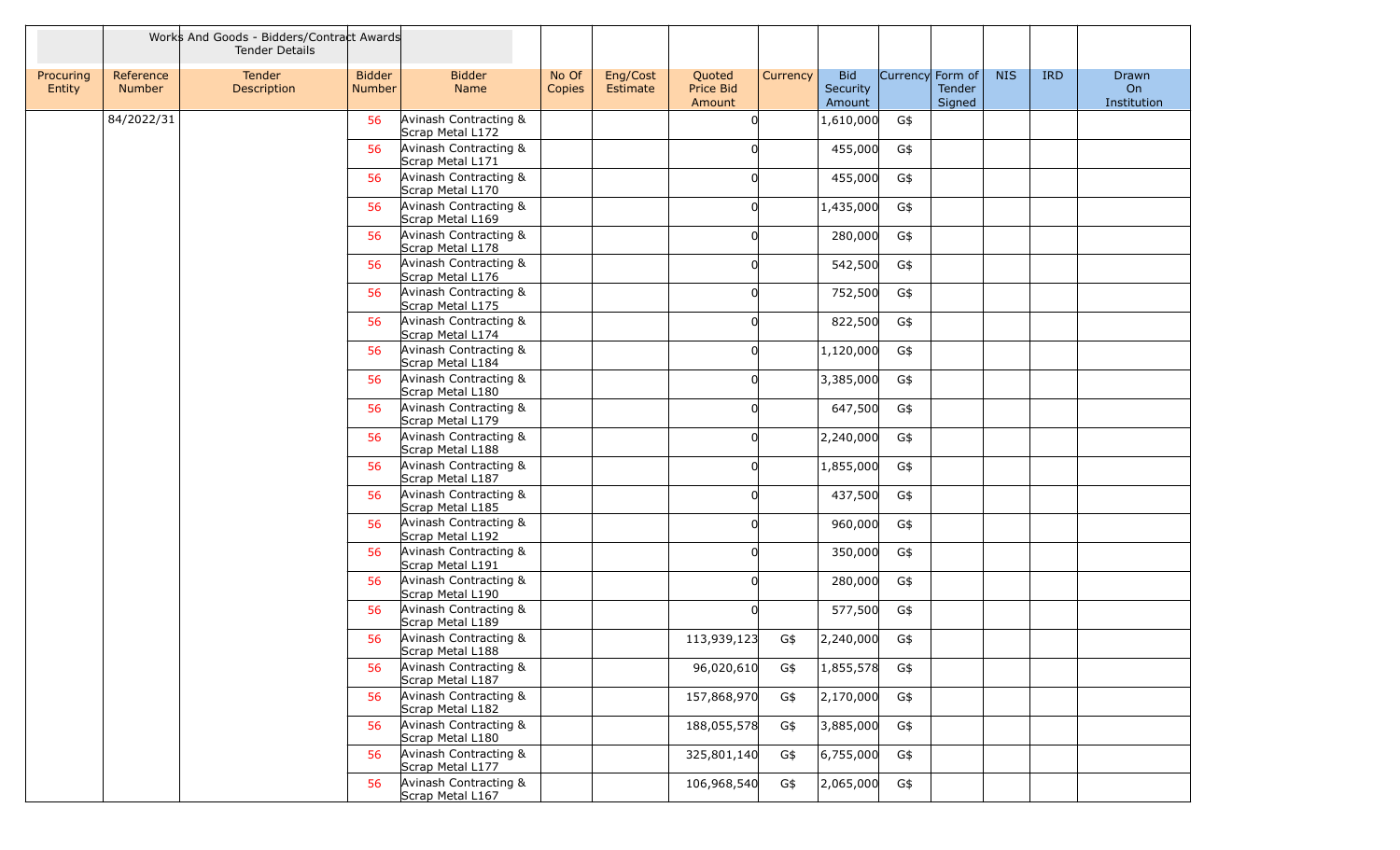|                     |                     | Works And Goods - Bidders/Contract Awards<br><b>Tender Details</b> |                         |                                               |                 |                      |                               |          |                                  |                  |                  |            |            |                            |
|---------------------|---------------------|--------------------------------------------------------------------|-------------------------|-----------------------------------------------|-----------------|----------------------|-------------------------------|----------|----------------------------------|------------------|------------------|------------|------------|----------------------------|
| Procuring<br>Entity | Reference<br>Number | Tender<br>Description                                              | <b>Bidder</b><br>Number | <b>Bidder</b><br>Name                         | No Of<br>Copies | Eng/Cost<br>Estimate | Quoted<br>Price Bid<br>Amount | Currency | <b>Bid</b><br>Security<br>Amount | Currency Form of | Tender<br>Signed | <b>NIS</b> | <b>IRD</b> | Drawn<br>On<br>Institution |
|                     | 84/2022/31          |                                                                    | 56                      | Avinash Contracting &<br>Scrap Metal L166     | $\overline{2}$  |                      | 13,892,400                    | G\$      | 245,000                          | G\$              | Yes              | Yes        | Yes        | Caricom                    |
|                     |                     |                                                                    | 57                      | VR Construction Inc.<br>L184                  |                 |                      | 66,048,675                    | G\$      | 1,120,000                        | G\$              |                  |            |            |                            |
|                     |                     |                                                                    | 57                      | VR Construction Inc.<br>L183                  |                 |                      | 13,893,180                    | G\$      |                                  |                  |                  |            |            |                            |
|                     |                     |                                                                    | 57                      | VR Construction Inc.<br>L182                  |                 |                      | 158,525,483                   | G\$      | 2,170,000                        | G\$              |                  |            |            |                            |
|                     |                     |                                                                    | 57                      | VR Construction Inc.<br>L181                  |                 |                      | 18,028,700                    | G\$      | 332,500                          | G\$              |                  |            |            |                            |
|                     |                     |                                                                    | 57                      | VR Construction Inc.<br>L180                  |                 |                      | 230,234,498                   | G\$      | 3,885,000                        | G\$              |                  |            |            |                            |
|                     |                     |                                                                    | 57                      | VR Construction Inc.<br>179                   |                 |                      | 41,321,385                    | G\$      | 647,500                          | G\$              |                  |            |            |                            |
|                     |                     |                                                                    | 57                      | VR Construction Inc.<br>.178                  |                 |                      | 18,669,735                    | G\$      | 280,000                          | G\$              |                  |            |            |                            |
|                     |                     |                                                                    | 57                      | VR Construction Inc.<br>$\lfloor 177 \rfloor$ |                 |                      | 393,351,000                   | G\$      | 6,755,000                        | G\$              |                  |            |            |                            |
|                     |                     |                                                                    | 57                      | VR Construction Inc.<br>L175                  |                 |                      | 44,372,843                    | G\$      | 4,372,843                        | G\$              |                  |            |            |                            |
|                     |                     |                                                                    | 57                      | VR Construction Inc.<br>L174                  |                 |                      | 65,205,341                    | G\$      | 822,500                          | G\$              |                  |            |            |                            |
|                     |                     |                                                                    | 57                      | VR Construction Inc.<br>L173                  |                 |                      | 35,600,963                    | G\$      | 630,000                          | G\$              |                  |            |            |                            |
|                     |                     |                                                                    | 57                      | VR Construction Inc.<br>L172                  |                 |                      | 135,221,573                   | G\$      | 822,500                          | G\$              |                  |            |            |                            |
|                     |                     |                                                                    | 57                      | VR Construction Inc.<br>171                   |                 |                      | 25,000,920                    | G\$      | 455,000                          | G\$              |                  |            |            |                            |
|                     |                     |                                                                    | 57                      | VR Construction Inc.<br>L170                  |                 |                      | 55,060,058                    | G\$      | 875,000                          | G\$              |                  |            |            |                            |
|                     |                     |                                                                    | 57                      | VR Construction Inc.<br>L169                  | $\overline{2}$  |                      | 94,252,358                    | G\$      | 1,435,000                        | G\$              | Yes              | Yes        | Yes        | Caricom                    |
|                     |                     |                                                                    | 57                      | VR Construction Inc.<br>L176                  |                 |                      | 30,517,043                    | G\$      | 542,500                          | G\$              |                  |            |            |                            |
|                     |                     |                                                                    | 57                      | VR Construction Inc.<br>192                   |                 |                      | 63,136,238                    | G\$      | 960,500                          | G\$              |                  |            |            |                            |
|                     |                     |                                                                    | 57                      | VR Construction Inc.<br>L191                  |                 |                      | 19,026,735                    | G\$      | 350,000                          | G\$              |                  |            |            |                            |
|                     |                     |                                                                    | 57                      | VR Construction Inc.<br>190-                  |                 |                      | 15,994,703                    | G\$      | 280,000                          | G\$              |                  |            |            |                            |
|                     |                     |                                                                    | 57                      | VR Construction Inc.<br>L189                  |                 |                      | 34,938,383                    | G\$      | 577,500                          | G\$              |                  |            |            |                            |
|                     |                     |                                                                    | 57                      | VR Construction Inc.<br>L188                  |                 |                      | 144,010,913                   | G\$      | 2,240,000                        | G\$              |                  |            |            |                            |
|                     |                     |                                                                    | 57                      | VR Construction Inc.<br>∟187                  |                 |                      | 114,275,543                   | G\$      | 1,855,000                        | G\$              |                  |            |            |                            |
|                     |                     |                                                                    | 57                      | VR Construction Inc.<br>L186                  |                 |                      | 15,243,500                    | G\$      | 245,000                          | G\$              |                  |            |            |                            |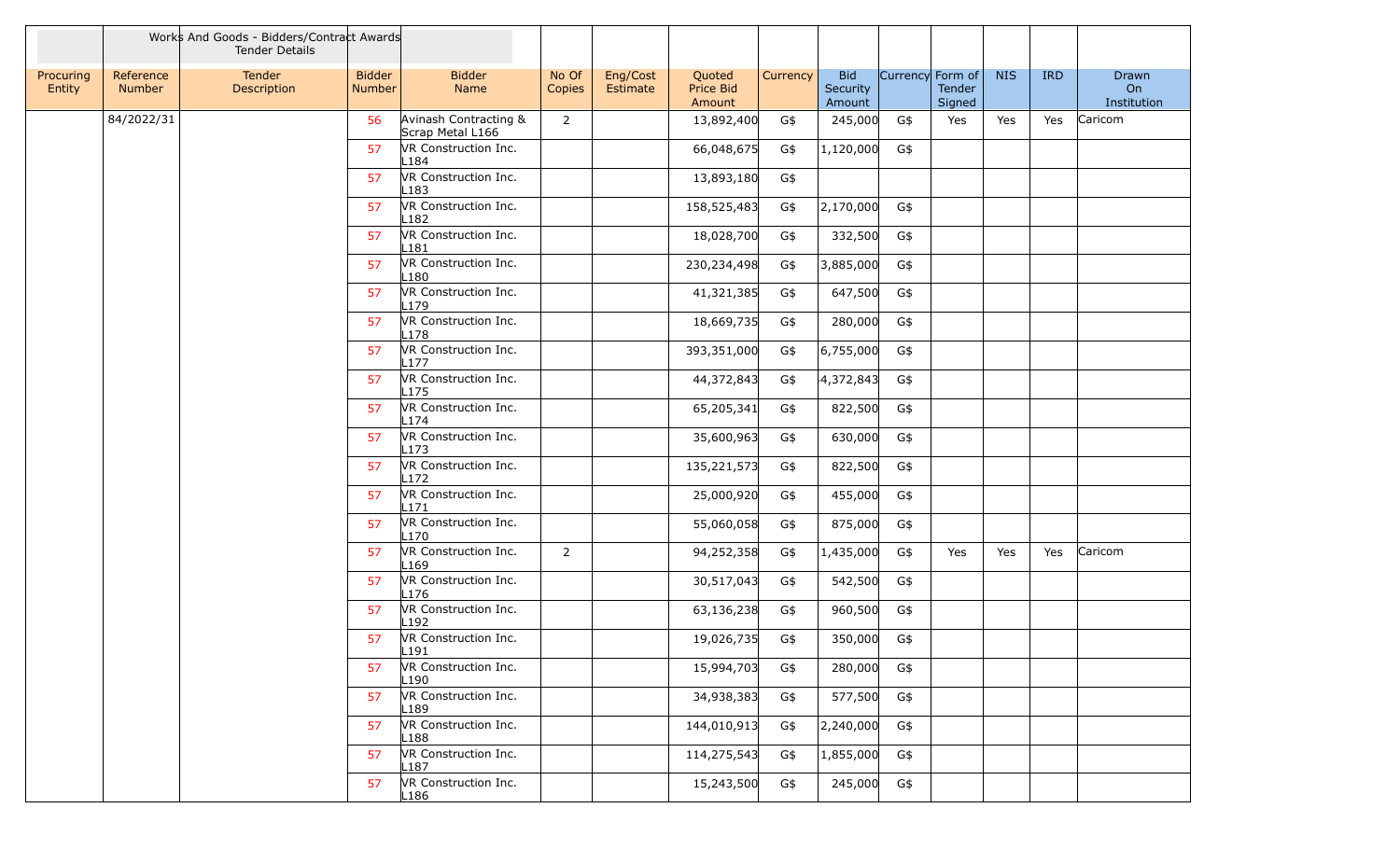|                     |                            | Works And Goods - Bidders/Contract Awards<br><b>Tender Details</b> |                                |                                               |                 |                      |                               |          |                                  |                  |                  |            |            |                            |
|---------------------|----------------------------|--------------------------------------------------------------------|--------------------------------|-----------------------------------------------|-----------------|----------------------|-------------------------------|----------|----------------------------------|------------------|------------------|------------|------------|----------------------------|
| Procuring<br>Entity | Reference<br><b>Number</b> | Tender<br>Description                                              | <b>Bidder</b><br><b>Number</b> | <b>Bidder</b><br>Name                         | No Of<br>Copies | Eng/Cost<br>Estimate | Quoted<br>Price Bid<br>Amount | Currency | <b>Bid</b><br>Security<br>Amount | Currency Form of | Tender<br>Signed | <b>NIS</b> | <b>IRD</b> | Drawn<br>On<br>Institution |
|                     | 84/2022/31                 |                                                                    | 57                             | VR Construction Inc.<br>L185                  |                 |                      | 26,929,928                    | G\$      | 437,500                          | G\$              |                  |            |            |                            |
|                     |                            |                                                                    | 58                             | Omari Hallow Blocks<br>Construction L186      |                 |                      | 10,411,110                    | G\$      | 245,000                          | G\$              |                  |            |            |                            |
|                     |                            |                                                                    | 58                             | Omari Hallow Blocks<br>Construction L183      |                 |                      | 10,730,874                    | G\$      |                                  |                  |                  |            |            |                            |
|                     |                            |                                                                    | 58                             | Omari Hallow Blocks<br>Construction L178      | $\overline{2}$  |                      | 13,630,280                    | G\$      | 280,000                          | G\$              | Yes              | Yes        | Yes        | Premier Ins                |
|                     |                            |                                                                    | 59                             | JK Enterprise Inc. L188                       |                 |                      | 115,212,405                   | G\$      | 2,240,000                        | G\$              |                  |            |            |                            |
|                     |                            |                                                                    | 59                             | JK Enterprise Inc. L187                       |                 |                      | 94,452,435                    | G\$      | 1,855,000                        | G\$              |                  |            |            |                            |
|                     |                            |                                                                    | 59                             | JK Enterprise Inc. L182                       |                 |                      | 118,135,973                   | G\$      | 2,170,000                        | G\$              |                  |            |            |                            |
|                     |                            |                                                                    | 59                             | JK Enterprise Inc. L180                       |                 |                      | 210,886,568                   | G\$      | 3,885,000                        | G\$              |                  |            |            |                            |
|                     |                            |                                                                    | 59                             | JK Enterprise Inc. L172                       |                 |                      | 115,830,645                   | G\$      | 1,610,000                        | G\$              |                  |            |            |                            |
|                     |                            |                                                                    | 59                             | JK Enterprise Inc. L169                       |                 |                      | 74,876,387                    | G\$      | 1,435,000                        | G\$              |                  |            |            |                            |
|                     |                            |                                                                    | 59                             | JK Enterprise Inc. L167                       | $\overline{2}$  |                      | 110,009,655                   | G\$      | 2,065,000                        | G\$              | Yes              | Yes        | Yes        | Nafico (Copy)              |
|                     |                            |                                                                    | 60                             | JB & Brothers<br>Construction L175            |                 |                      |                               |          | 752,500                          | G\$              |                  |            |            |                            |
|                     |                            |                                                                    | 60                             | JB & Brothers<br>Construction L173            |                 |                      | $\Omega$                      |          | 630,000                          | G\$              |                  |            |            |                            |
|                     |                            |                                                                    | 60                             | <b>JB &amp; Brothers</b><br>Construction L192 |                 |                      | 63,228,284                    | G\$      | 960,000                          | G\$              |                  |            |            |                            |
|                     |                            |                                                                    | 60                             | JB & Brothers<br>Construction L191            |                 |                      | 17,933,390                    | G\$      | 350,000                          | G\$              |                  |            |            |                            |
|                     |                            |                                                                    | 60                             | JB & Brothers<br>Construction L190            |                 |                      | 15,186,360                    | G\$      | 280,000                          | G\$              |                  |            |            |                            |
|                     |                            |                                                                    | 60                             | JB & Brothers<br>Construction L189            |                 |                      | 32,316,921                    | G\$      | 577,500                          | G\$              |                  |            |            |                            |
|                     |                            |                                                                    | 60                             | JB & Brothers<br>Construction L186            |                 |                      | 12,536,550                    | G\$      | 245,000                          | G\$              |                  |            |            |                            |
|                     |                            |                                                                    | 60                             | JB & Brothers<br>Construction L185            |                 |                      | 23,858,289                    | G\$      | 437,500                          | G\$              |                  |            |            |                            |
|                     |                            |                                                                    | 60                             | JB & Brothers<br>Construction L184            |                 |                      | 61,846,260                    | G\$      | 1,120,000                        | G\$              |                  |            |            |                            |
|                     |                            |                                                                    | 60                             | JB & Brothers<br>Construction L181            |                 |                      | 18,493,360                    | G\$      | 332,500                          | G\$              |                  |            |            |                            |
|                     |                            |                                                                    | -60                            | JB & Brothers<br>Construction L179            |                 |                      | 34,286,112                    | G\$      | 647,500                          | G\$              |                  |            |            |                            |
|                     |                            |                                                                    | 60                             | JB & Brothers<br>Construction L178            |                 |                      | 17,964,975                    | G\$      | 280,000                          | G\$              |                  |            |            |                            |
|                     |                            |                                                                    | 60                             | JB & Brothers<br>Construction L176            |                 |                      | 42,307,545                    | G\$      | 542,500                          | G\$              |                  |            |            |                            |
|                     |                            |                                                                    | 60                             | JB & Brothers<br>Construction L171            | 2               |                      | 16,017,624                    | G\$      | 155,000                          | G\$              | Yes              | Yes        | Yes        | Caricom                    |
|                     |                            |                                                                    | 60                             | JB & Brothers<br>Construction L174            |                 |                      | 56,886,296                    | G\$      |                                  |                  |                  |            |            |                            |
|                     |                            |                                                                    | 61                             | Mile Stone Construction<br>Inc. L192          |                 |                      | 63,829,771                    | G\$      | 960,500                          | G\$              |                  |            |            |                            |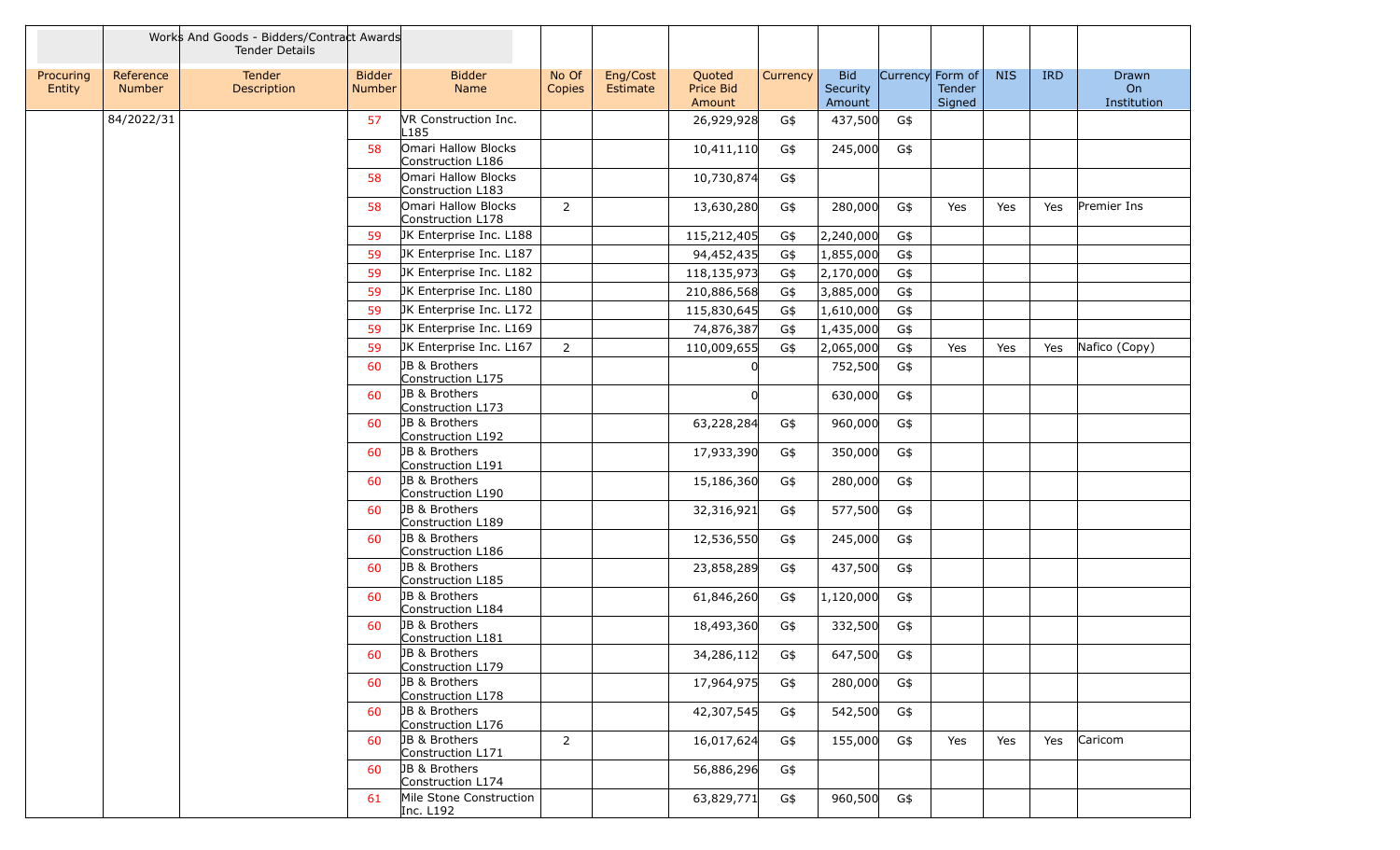|                     |                            | Works And Goods - Bidders/Contract Awards<br><b>Tender Details</b> |                                |                                                        |                 |                      |                               |          |                                  |                  |                         |            |            |                            |
|---------------------|----------------------------|--------------------------------------------------------------------|--------------------------------|--------------------------------------------------------|-----------------|----------------------|-------------------------------|----------|----------------------------------|------------------|-------------------------|------------|------------|----------------------------|
| Procuring<br>Entity | Reference<br><b>Number</b> | Tender<br>Description                                              | <b>Bidder</b><br><b>Number</b> | <b>Bidder</b><br>Name                                  | No Of<br>Copies | Eng/Cost<br>Estimate | Quoted<br>Price Bid<br>Amount | Currency | <b>Bid</b><br>Security<br>Amount | Currency Form of | <b>Tender</b><br>Signed | <b>NIS</b> | <b>IRD</b> | Drawn<br>On<br>Institution |
|                     | 84/2022/31                 |                                                                    | 61                             | Mile Stone Construction<br>Inc. L191                   |                 |                      | 19,263,762                    | G\$      | 350,000                          | G\$              |                         |            |            |                            |
|                     |                            |                                                                    | 61                             | Mile Stone Construction<br>Inc. L189                   |                 |                      | 32,737,551                    | G\$      | 577,500                          | G\$              |                         |            |            |                            |
|                     |                            |                                                                    | 61                             | Mile Stone Construction<br>Inc. L185                   | $\Omega$        |                      | 24,660,594                    | G\$      | 437,500                          | G\$              |                         |            |            |                            |
|                     |                            |                                                                    | 61                             | Mile Stone Construction<br>Inc. L184                   |                 |                      | 62,092,853                    | G\$      | 1,120,000                        | G\$              |                         |            |            |                            |
|                     |                            |                                                                    | 61                             | Mile Stone Construction<br>Inc. L179                   | $\overline{2}$  |                      | 31,306,265                    | G\$      | 647,500                          | G\$              | Yes                     | Yes        | Yes        | Demerara Bank              |
|                     |                            |                                                                    | 62                             | <b>ECS Construction &amp;</b><br>General Supplies L192 |                 |                      | 60,473,020                    | G\$      | 960,000                          | G\$              |                         |            |            |                            |
|                     |                            |                                                                    | 62                             | <b>ECS Construction &amp;</b><br>General Supplies L189 |                 |                      | 30,942,308                    | G\$      | 577,500                          | G\$              |                         |            |            |                            |
|                     |                            |                                                                    | 62                             | <b>ECS Construction &amp;</b><br>General Supplies L184 |                 |                      | 57,455,207                    | G\$      | 1,120,000                        | G\$              |                         |            |            |                            |
|                     |                            |                                                                    | 62                             | <b>ECS Construction &amp;</b><br>General Supplies L179 |                 |                      | 31,739,071                    | G\$      | 674,500                          | G\$              |                         |            |            |                            |
|                     |                            |                                                                    | 62                             | <b>ECS Construction &amp;</b><br>General Supplies L176 |                 |                      | 27,505,423                    | G\$      | 542,500                          | G\$              |                         |            |            |                            |
|                     |                            |                                                                    | 62                             | <b>ECS Construction &amp;</b><br>General Supplies L175 |                 |                      | 38,586,543                    | G\$      | 752,500                          | G\$              |                         |            |            |                            |
|                     |                            |                                                                    | 62                             | <b>ECS Construction &amp;</b><br>General Supplies L174 |                 |                      | 40,797,530                    | G\$      | 822,500                          | G\$              |                         |            |            |                            |
|                     |                            |                                                                    | 62                             | <b>ECS Construction &amp;</b><br>General Supplies L173 |                 |                      | 3,114,235                     | G\$      | 630,000                          | G\$              |                         |            |            |                            |
|                     |                            |                                                                    | 62                             | <b>ECS Construction &amp;</b><br>General Supplies L170 | 3               |                      | 43,321,799                    | G\$      | 875,000                          | G\$              | Yes                     | Yes        | Yes        | Assuria                    |
|                     |                            |                                                                    | 63                             | A&S General<br>Contractors Inc. L184                   |                 |                      | 62,995,695                    | G\$      | 1,120,000                        | G\$              |                         |            |            |                            |
|                     |                            |                                                                    | 63                             | A&S General<br>Contractors Inc. L182                   |                 |                      | 161,753,298                   | G\$      | 2,170,000                        | G\$              |                         |            |            |                            |
|                     |                            |                                                                    | 63                             | A&S General<br>Contractors Inc. L179                   |                 |                      | 36,994,661                    | G\$      | 647,500                          | G\$              |                         |            |            |                            |
|                     |                            |                                                                    | 63                             | A&S General<br>Contractors Inc. L177                   |                 |                      | 367,464,300                   | G\$      | 6,755,000                        | G\$              |                         |            |            |                            |
|                     |                            |                                                                    | 63                             | A&S General<br>Contractors Inc. L176                   |                 |                      | 33,797,925                    | G\$      | 242,500                          | G\$              |                         |            |            |                            |
|                     |                            |                                                                    | 63                             | A&S General<br>Contractors Inc. L173                   |                 |                      | 35,437,143                    | G\$      | 630,000                          | G\$              |                         |            |            |                            |
|                     |                            |                                                                    | 63                             | A&S General<br>Contractors Inc. L169                   | $\overline{2}$  |                      | 81,283,199                    | G\$      | 1,435,000                        | G\$              | Yes                     | Yes        | Yes        | Assuria                    |
|                     |                            |                                                                    | 64                             | TSR Investments L187                                   |                 |                      | 101,047,748                   | G\$      | 1,855,000                        | G\$              |                         |            |            |                            |
|                     |                            |                                                                    | 64                             | TSR Investments L184                                   |                 |                      | 60,684,094                    | G\$      | 1,120,000                        | G\$              |                         |            |            |                            |
|                     |                            |                                                                    | 64                             | TSR Investments L179                                   |                 |                      | 34,610,331                    | G\$      | 647,500                          | G\$              |                         |            |            |                            |
|                     |                            |                                                                    | 64                             | TSR Investments L176                                   |                 |                      | 29,125,451                    | G\$      | 542,500                          | G\$              |                         |            |            |                            |
|                     |                            |                                                                    | 64                             | TSR Investments L175                                   |                 |                      | 41,905,161                    | G\$      | 752,000                          | G\$              |                         |            |            |                            |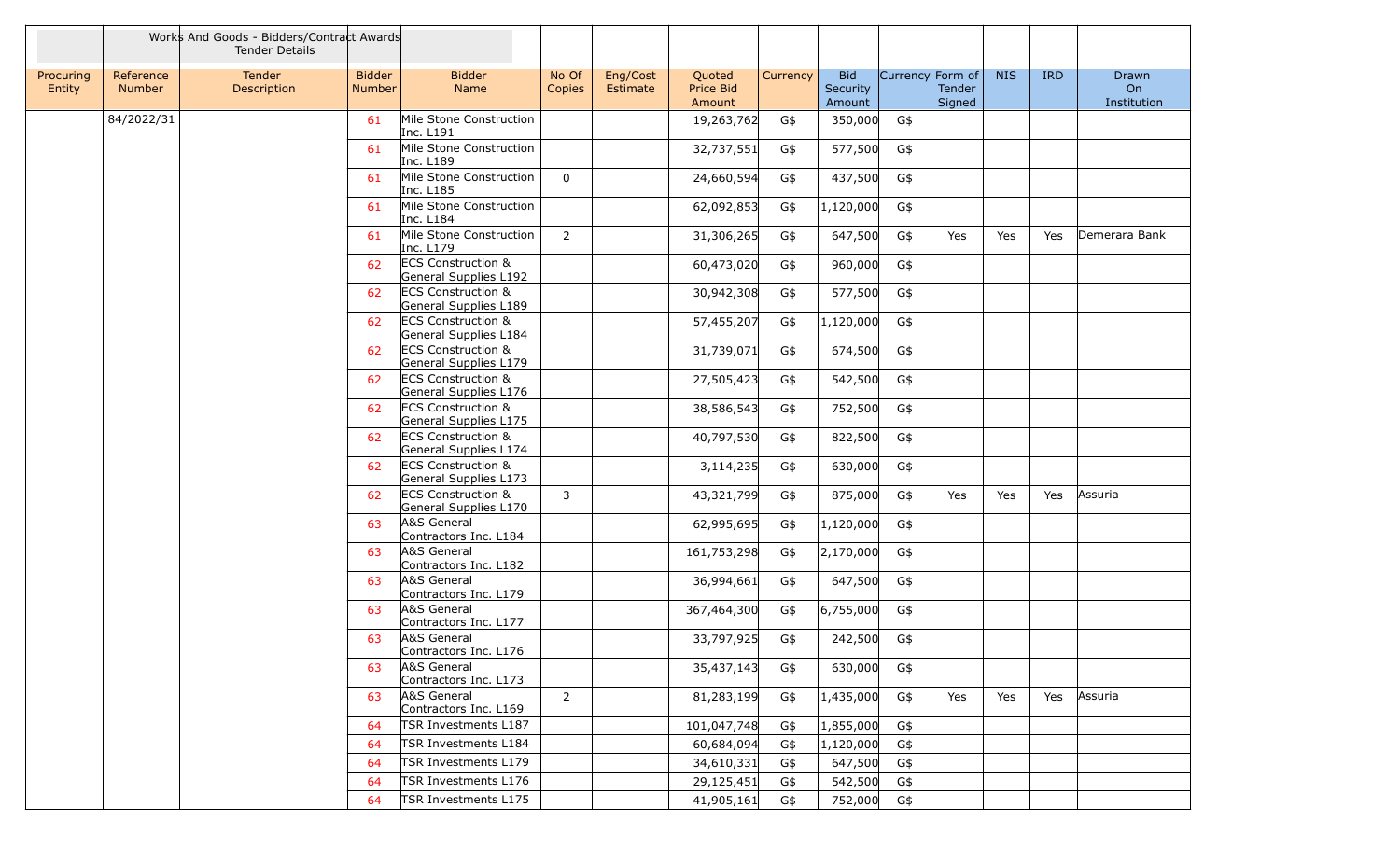|                     |                     | Works And Goods - Bidders/Contract Awards<br><b>Tender Details</b> |                         |                                                                 |                 |                      |                               |          |                                  |                  |                  |            |            |                            |
|---------------------|---------------------|--------------------------------------------------------------------|-------------------------|-----------------------------------------------------------------|-----------------|----------------------|-------------------------------|----------|----------------------------------|------------------|------------------|------------|------------|----------------------------|
| Procuring<br>Entity | Reference<br>Number | Tender<br>Description                                              | <b>Bidder</b><br>Number | <b>Bidder</b><br>Name                                           | No Of<br>Copies | Eng/Cost<br>Estimate | Quoted<br>Price Bid<br>Amount | Currency | <b>Bid</b><br>Security<br>Amount | Currency Form of | Tender<br>Signed | <b>NIS</b> | <b>IRD</b> | Drawn<br>On<br>Institution |
|                     | 84/2022/31          |                                                                    | 64                      | TSR Investments L174                                            |                 |                      | 50,560,853                    | G\$      | 822,500                          | G\$              |                  |            |            |                            |
|                     |                     |                                                                    | 64                      | TSR Investments L173                                            |                 |                      | 33,745,892                    | G\$      | 630,000                          | G\$              |                  |            |            |                            |
|                     |                     |                                                                    | 64                      | TSR Investments L172                                            |                 |                      | 102,993,098                   | G\$      | 822,500                          | G\$              |                  |            |            |                            |
|                     |                     |                                                                    | 64                      | TSR Investments L171                                            |                 |                      | 16,252,289                    | G\$      | 455,000                          | G\$              |                  |            |            |                            |
|                     |                     |                                                                    | 64                      | TSR Investments L170                                            |                 |                      | 48,535,541                    | G\$      | 875,000                          | G\$              |                  |            |            |                            |
|                     |                     |                                                                    | 64                      | TSR Investments L169                                            | $\overline{2}$  |                      | 82,289,282                    | G\$      | 1,435,000                        | G\$              | Yes              | Yes        | Yes        | Assuria                    |
|                     |                     |                                                                    | 65                      | Abdul Gaffur Gen.<br>Const. Sawmill, Sand<br>oam L168           |                 |                      | 51,892,100                    | G\$      | 910,000                          | G\$              |                  |            |            |                            |
|                     |                     |                                                                    | 65                      | Abdul Gaffur Gen.<br>Const. Sawmill, Sand<br>oam L167           | $\overline{2}$  |                      | 117,778,080                   | G\$      | 2,065,000                        | G\$              | Yes              | Yes        | Yes        | Caricom                    |
|                     |                     |                                                                    | 66                      | Krishna Ramdeen &<br>Sons Construction L179                     |                 |                      | 35,872,305                    | G\$      | 647,500                          | G\$              |                  |            |            |                            |
|                     |                     |                                                                    | 66                      | Krishna Ramdeen &<br>Sons Construction L176                     | $\overline{2}$  |                      | 30,405,165                    | G\$      | 542,500                          | G\$              | Yes              | Yes        | Yes        | Premier Ins                |
|                     |                     |                                                                    | 67                      | <b>SS Professional</b><br>Engineering Services Inc<br>L192      |                 |                      | 72,516,707                    | G\$      | 960,500                          | G\$              |                  |            |            |                            |
|                     |                     |                                                                    | 67                      | SS Professional<br>Engineering Services Inc<br>L191             |                 |                      | 18,508,780                    | G\$      | 350,000                          | G\$              |                  |            |            |                            |
|                     |                     |                                                                    | 67                      | SS Professional<br>Engineering Services Inc<br>L190             |                 |                      | 15,810,080                    | G\$      | 280,000                          | G\$              |                  |            |            |                            |
|                     |                     |                                                                    | 67                      | SS Professional<br>Engineering Services Inc<br>L189             |                 |                      | 32,886,672                    | G\$      | 577,500                          | G\$              |                  |            |            |                            |
|                     |                     |                                                                    | 67                      | SS Professional<br>Engineering Services Inc<br>-188             |                 |                      | 127,108,165                   | G\$      | 2,240,000                        | G\$              |                  |            |            |                            |
|                     |                     |                                                                    | 67                      | SS Professional<br>Engineering Services Inc<br>L <sub>187</sub> |                 |                      | 105,005,534                   | G\$      | 1,855,000                        | G\$              |                  |            |            |                            |
|                     |                     |                                                                    | 67                      | SS Professional<br>Engineering Services Inc<br>L <sub>185</sub> |                 |                      | 24,331,923                    | G\$      | 437,500                          | G\$              |                  |            |            |                            |
|                     |                     |                                                                    | 67                      | SS Professional<br>Engineering Services Inc<br>L184             |                 |                      | 62,542,935                    | G\$      | 1,120,000                        | G\$              |                  |            |            |                            |
|                     |                     |                                                                    | 67                      | SS Professional<br>Engineering Services Inc<br>L181             |                 |                      | 18,880,740                    | G\$      | 332,500                          | G\$              |                  |            |            |                            |
|                     |                     |                                                                    | 67                      | SS Professional<br>Engineering Services Inc<br>L179             |                 |                      | 35,914,746                    | G\$      | 647,500                          | G\$              |                  |            |            |                            |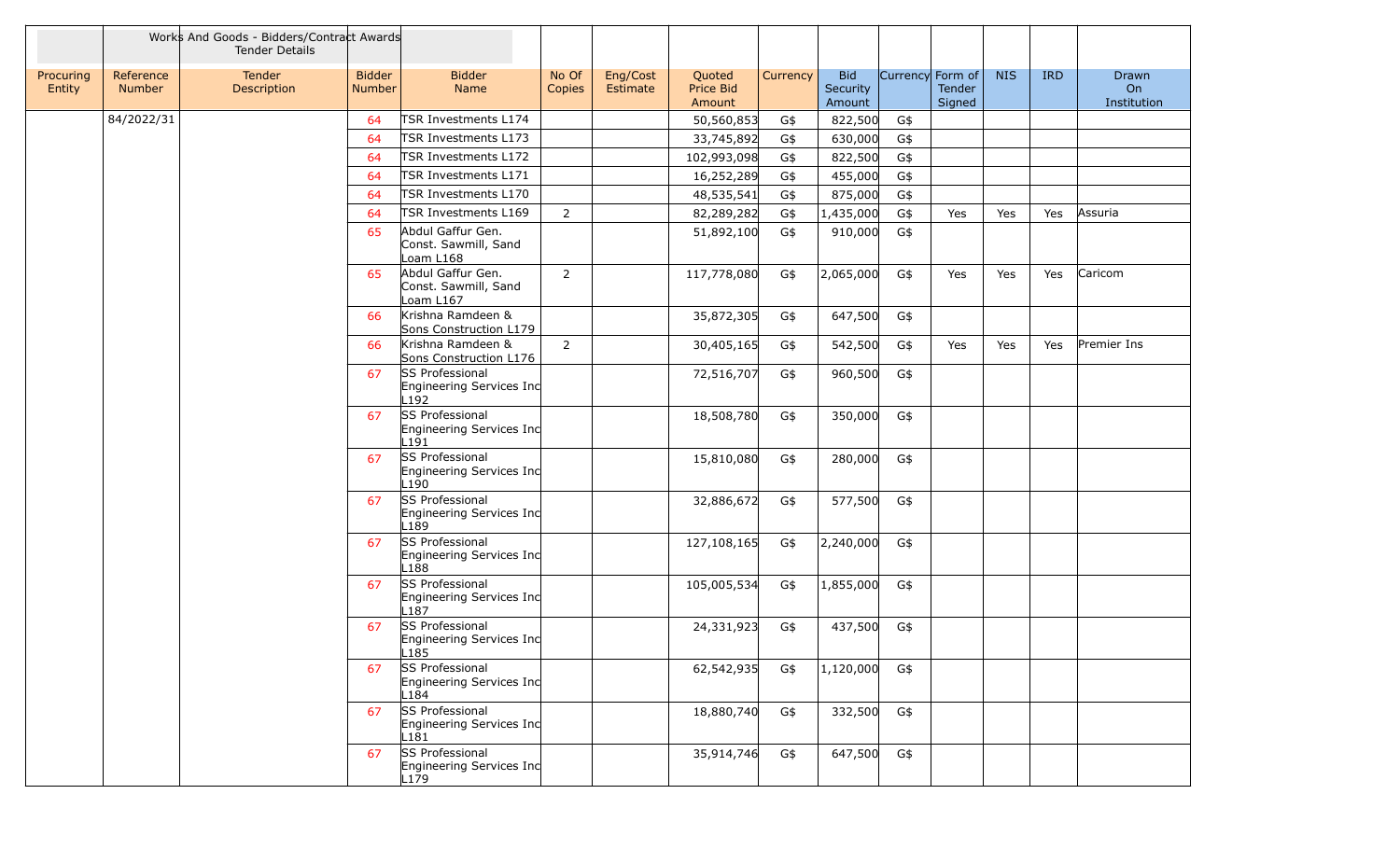|                     |                            | Works And Goods - Bidders/Contract Awards<br><b>Tender Details</b> |                         |                                                            |                 |                      |                               |          |                                  |                  |                  |            |            |                            |
|---------------------|----------------------------|--------------------------------------------------------------------|-------------------------|------------------------------------------------------------|-----------------|----------------------|-------------------------------|----------|----------------------------------|------------------|------------------|------------|------------|----------------------------|
| Procuring<br>Entity | Reference<br><b>Number</b> | Tender<br>Description                                              | <b>Bidder</b><br>Number | <b>Bidder</b><br>Name                                      | No Of<br>Copies | Eng/Cost<br>Estimate | Quoted<br>Price Bid<br>Amount | Currency | <b>Bid</b><br>Security<br>Amount | Currency Form of | Tender<br>Signed | <b>NIS</b> | <b>IRD</b> | Drawn<br>On<br>Institution |
|                     | 84/2022/31                 |                                                                    | 67                      | <b>SS Professional</b><br>Engineering Services Inc<br>L176 |                 |                      | 29,874,885                    | G\$      | 542,500                          | G\$              |                  |            |            |                            |
|                     |                            |                                                                    | 67                      | <b>SS Professional</b><br>Engineering Services Inc<br>L175 |                 |                      | 43,035,122                    | G\$      | 752,000                          | G\$              |                  |            |            |                            |
|                     |                            |                                                                    | 67                      | SS Professional<br>Engineering Services Inc<br>L173        |                 |                      | 34,173,227                    | G\$      | 630,000                          | G\$              |                  |            |            |                            |
|                     |                            |                                                                    | 67                      | SS Professional<br>Engineering Services Inc<br>171         |                 |                      | 15,743,584                    | G\$      | 455,000                          | G\$              |                  |            |            |                            |
|                     |                            |                                                                    | 67                      | SS Professional<br>Engineering Services Inc<br>-169        | $2^{\circ}$     |                      | 90,726,080                    | G\$      | 1,435,000                        | G\$              | Yes              | Yes        | Yes        | Assuria                    |
|                     |                            |                                                                    | 68                      | Emerald's Gen.<br>Contracting &<br>Distributors L188       |                 |                      | 121,255,260                   | G\$      | 2,240,000                        | G\$              |                  |            |            |                            |
|                     |                            |                                                                    | 68                      | Emerald's Gen.<br>Contracting &<br>Distributors L187       |                 |                      | 100,122,015                   | G\$      | 1,855,000                        | G\$              |                  |            |            |                            |
|                     |                            |                                                                    | 68                      | Emerald's Gen.<br>Contracting &<br>Distributors L186       |                 |                      | 12,058,600                    | G\$      | 245,000                          | G\$              |                  |            |            |                            |
|                     |                            |                                                                    | 68                      | Emerald's Gen.<br>Contracting &<br>Distributors L184       |                 |                      | 59,106,075                    | G\$      | 1,120,000                        | G\$              |                  |            |            |                            |
|                     |                            |                                                                    | 68                      | Emerald's Gen.<br>Contracting &<br>Distributors L183       |                 |                      | 12,587,925                    | G\$      | <sup>n</sup>                     |                  |                  |            |            |                            |
|                     |                            |                                                                    | 68                      | Emerald's Gen.<br>Contracting &<br>Distributors L182       |                 |                      | 116,124,120                   | G\$      | 2,170,000                        | G\$              |                  |            |            |                            |
|                     |                            |                                                                    | 68                      | Emerald's Gen.<br>Contracting &<br>Distributors L181       | $\overline{2}$  |                      | 18,183,800                    | G\$      | 332,500                          | G\$              | Yes              | Yes        | Yes        | Caricom                    |
|                     |                            |                                                                    | 69                      | N. Bhopaul & Son Truck.<br>& Const Services L192           |                 |                      | 54,436,673                    | G\$      | 960,500                          | G\$              |                  |            |            |                            |
|                     |                            |                                                                    | 69                      | N. Bhopaul & Son Truck.<br>& Const Services L191           |                 |                      | 17,000,450                    | G\$      | 350,000                          | G\$              |                  |            |            |                            |
|                     |                            |                                                                    | 69                      | N. Bhopaul & Son Truck.<br>& Const Services L190           |                 |                      | 14,168,700                    | G\$      | 280,000                          | G\$              |                  |            |            |                            |
|                     |                            |                                                                    | 69                      | N. Bhopaul & Son Truck.<br>& Const Services L189           |                 |                      | 27,920,130                    | G\$      | 577,500                          | G\$              |                  |            |            |                            |
|                     |                            |                                                                    | 69                      | N. Bhopaul & Son Truck.<br>& Const Services L188           |                 |                      | 27,920,130                    | G\$      | 2,240,000                        | G\$              |                  |            |            |                            |
|                     |                            |                                                                    | 69                      | N. Bhopaul & Son Truck.<br>& Const Services L187           |                 |                      | 94,808,280                    | G\$      | 1,855,000                        | G\$              |                  |            |            |                            |
|                     |                            |                                                                    | 69                      | N. Bhopaul & Son Truck.<br>& Const Services L186           |                 |                      | 13,879,100                    | G\$      | 245,000                          | G\$              |                  |            |            |                            |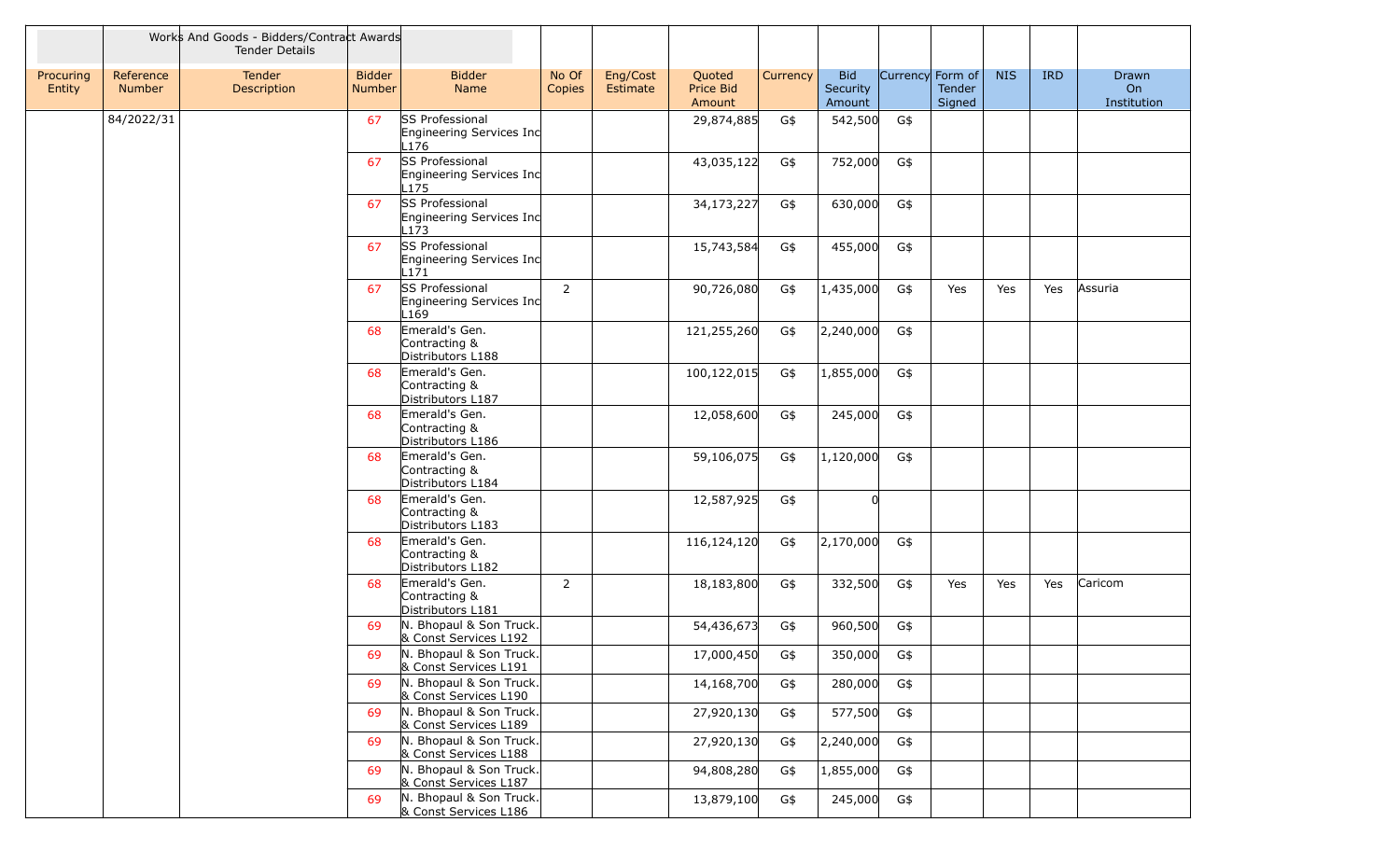|                     |                            | Works And Goods - Bidders/Contract Awards<br><b>Tender Details</b> |                                |                                                  |                 |                      |                               |          |                                  |     |                                             |            |            |                            |
|---------------------|----------------------------|--------------------------------------------------------------------|--------------------------------|--------------------------------------------------|-----------------|----------------------|-------------------------------|----------|----------------------------------|-----|---------------------------------------------|------------|------------|----------------------------|
| Procuring<br>Entity | Reference<br><b>Number</b> | Tender<br>Description                                              | <b>Bidder</b><br><b>Number</b> | <b>Bidder</b><br>Name                            | No Of<br>Copies | Eng/Cost<br>Estimate | Quoted<br>Price Bid<br>Amount | Currency | <b>Bid</b><br>Security<br>Amount |     | Currency Form of<br><b>Tender</b><br>Signed | <b>NIS</b> | <b>IRD</b> | Drawn<br>On<br>Institution |
|                     | 84/2022/31                 |                                                                    | 69                             | N. Bhopaul & Son Truck.<br>& Const Services L185 |                 |                      | 28,150,395                    | G\$      | 437,500                          | G\$ |                                             |            |            |                            |
|                     |                            |                                                                    | 69                             | N. Bhopaul & Son Truck.<br>& Const Services L184 |                 |                      | 55,727,050                    | G\$      | 1,120,000                        | G\$ |                                             |            |            |                            |
|                     |                            |                                                                    | 69                             | N. Bhopaul & Son Truck.<br>& Const Services L183 |                 |                      | 12,892,845                    | G\$      |                                  |     |                                             |            |            |                            |
|                     |                            |                                                                    | 69                             | N. Bhopaul & Son Truck.<br>& Const Services L182 |                 |                      | 124,000,000                   | G\$      | 2,170,000                        | G\$ |                                             |            |            |                            |
|                     |                            |                                                                    | 69                             | N. Bhopaul & Son Truck.<br>& Const Services L181 |                 |                      | 17,851,150                    | G\$      | 332,500                          | G\$ |                                             |            |            |                            |
|                     |                            |                                                                    | 69                             | N. Bhopaul & Son Truck.<br>& Const Services L180 |                 |                      | 190,736,648                   | G\$      | 3,885,000                        | G\$ |                                             |            |            |                            |
|                     |                            |                                                                    | 69                             | N. Bhopaul & Son Truck.<br>& Const Services L179 |                 |                      | 33,056,940                    | G\$      | 647,500                          | G\$ |                                             |            |            |                            |
|                     |                            |                                                                    | 69                             | N. Bhopaul & Son Truck.<br>& Const Services L178 |                 |                      | 13,762,980                    | G\$      | 280,000                          | G\$ |                                             |            |            |                            |
|                     |                            |                                                                    | 69                             | N. Bhopaul & Son Truck.<br>& Const Services L177 |                 |                      | 339,899,385                   | G\$      | 6,755,000                        | G\$ |                                             |            |            |                            |
|                     |                            |                                                                    | 69                             | N. Bhopaul & Son Truck.<br>& Const Services L176 |                 |                      | 28,911,698                    | G\$      | 542,500                          | G\$ |                                             |            |            |                            |
|                     |                            |                                                                    | 69                             | N. Bhopaul & Son Truck.<br>& Const Services L173 |                 |                      | 31,466,925                    | G\$      | 630,000                          | G\$ |                                             |            |            |                            |
|                     |                            |                                                                    | 69                             | N. Bhopaul & Son Truck.<br>& Const Services L171 | $\overline{2}$  |                      | 22,875,641                    | G\$      | 455,000                          | G\$ | Yes                                         | Yes        | Yes        |                            |
|                     |                            |                                                                    | 70                             | Stratergy &<br>Development Consul.<br>Inc. L192  |                 |                      | 60,251,436                    | G\$      | 960,500                          | G\$ |                                             |            |            |                            |
|                     |                            |                                                                    | 70                             | Stratergy &<br>Development Consul.<br>Inc. L188  |                 |                      | 117,778,868                   | G\$      | 2,240,000                        | G\$ |                                             |            |            |                            |
|                     |                            |                                                                    | 70                             | Stratergy &<br>Development Consul.<br>Inc. L187  |                 |                      | 95,964,200                    | G\$      | 1,855,000                        | G\$ |                                             |            |            |                            |
|                     |                            |                                                                    | 70                             | Stratergy &<br>Development Consul.<br>Inc. L180  |                 |                      | 188,986,287                   | G\$      | 3,885,000                        | G\$ |                                             |            |            |                            |
|                     |                            |                                                                    | 70                             | Stratergy &<br>Development Consul.<br>Inc. L177  |                 |                      | 311,338,058                   | G\$      | 6,755,000                        | G\$ |                                             |            |            |                            |
|                     |                            |                                                                    | 70                             | Stratergy &<br>Development Consul.<br>Inc. L169  | $\overline{2}$  |                      | 73,377,192                    | G\$      | 1,435,000                        | G\$ | Yes                                         | Yes        | Yes        | Caricom                    |
|                     |                            |                                                                    | 71                             | ONYX Engineering L191                            |                 |                      | 21,249,953                    | G\$      | 350,000                          | G\$ |                                             |            |            |                            |
|                     |                            |                                                                    | 71                             | ONYX Engineering L190                            |                 |                      | 18,719,243                    | G\$      | 280,000                          | G\$ |                                             |            |            |                            |
|                     |                            |                                                                    | 71                             | ONYX Engineering L189                            |                 |                      | 34,900,688                    | G\$      | 577,500                          | G\$ |                                             |            |            |                            |
|                     |                            |                                                                    | 71                             | ONYX Engineering L188                            |                 |                      | 135,682,835                   | G\$      | 2,240,000                        | G\$ |                                             |            |            |                            |
|                     |                            |                                                                    | 71                             | ONYX Engineering L187                            |                 |                      | 112,179,955                   | G\$      | 1,855,000                        | G\$ |                                             |            |            |                            |
|                     |                            |                                                                    | 71                             | ONYX Engineering L186                            |                 |                      | 14,617,000                    | G\$      | 245,000                          | G\$ |                                             |            |            |                            |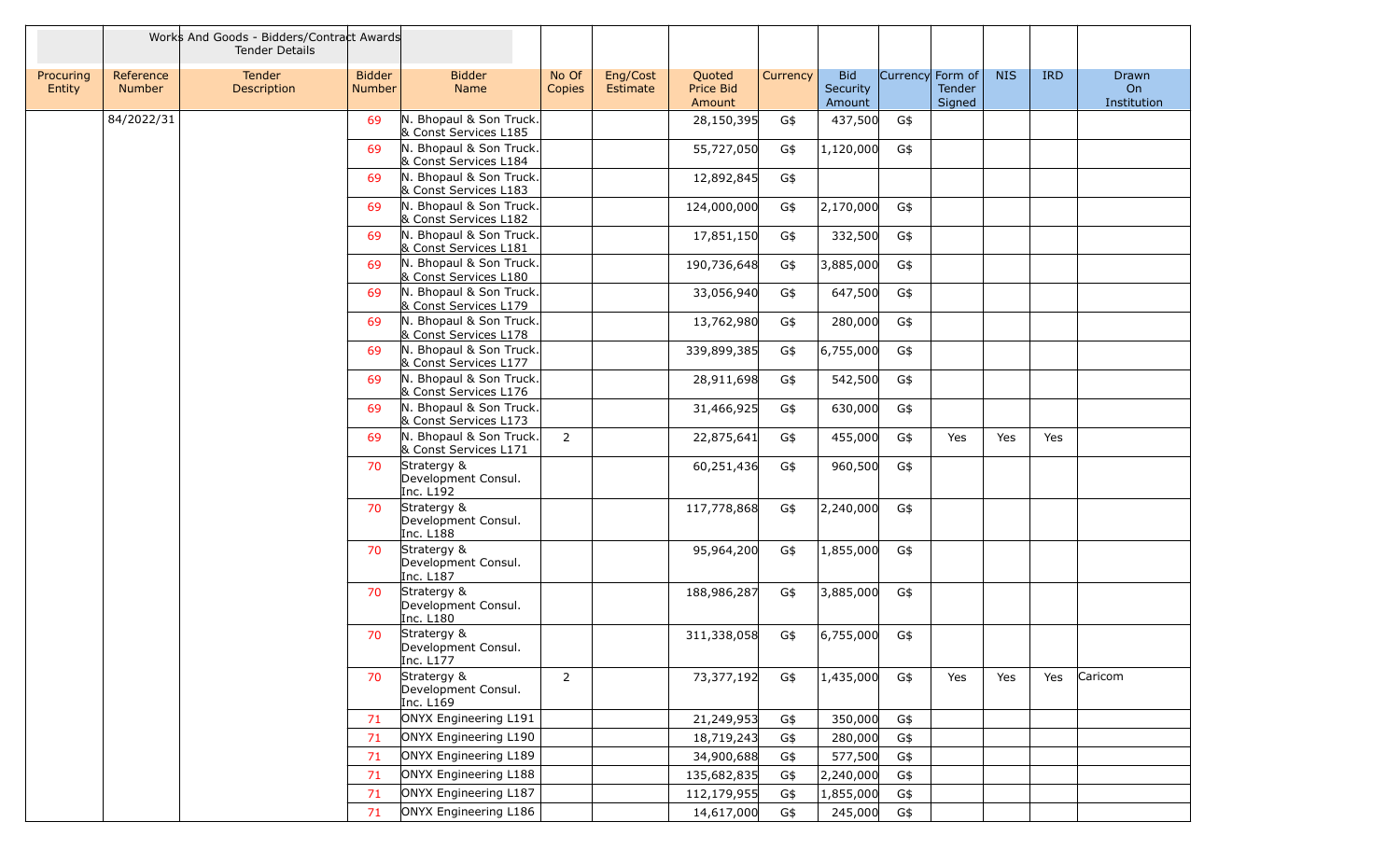|                     |                            | Works And Goods - Bidders/Contract Awards<br><b>Tender Details</b> |                         |                                          |                 |                      |                               |          |                                  |                  |                  |            |            |                            |
|---------------------|----------------------------|--------------------------------------------------------------------|-------------------------|------------------------------------------|-----------------|----------------------|-------------------------------|----------|----------------------------------|------------------|------------------|------------|------------|----------------------------|
| Procuring<br>Entity | Reference<br><b>Number</b> | Tender<br>Description                                              | <b>Bidder</b><br>Number | <b>Bidder</b><br>Name                    | No Of<br>Copies | Eng/Cost<br>Estimate | Quoted<br>Price Bid<br>Amount | Currency | <b>Bid</b><br>Security<br>Amount | Currency Form of | Tender<br>Signed | <b>NIS</b> | <b>IRD</b> | Drawn<br>On<br>Institution |
|                     | 84/2022/31                 |                                                                    | 71                      | ONYX Engineering L185                    |                 |                      | 26,644,118                    | G\$      | 437,500                          | G\$              |                  |            |            |                            |
|                     |                            |                                                                    | 71                      | ONYX Engineering L184                    |                 |                      | 67,422,758                    | G\$      | 1,120,000                        | G\$              |                  |            |            |                            |
|                     |                            |                                                                    | 71                      | ONYX Engineering L183                    |                 |                      | 14,641,938                    | G\$      |                                  |                  |                  |            |            |                            |
|                     |                            |                                                                    | 71                      | ONYX Engineering L182                    |                 |                      | 168,536,655                   | G\$      | 2,170,000                        | G\$              |                  |            |            |                            |
|                     |                            |                                                                    | 71                      | ONYX Engineering L181                    |                 |                      | 22,549,500                    | G\$      |                                  |                  |                  |            |            |                            |
|                     |                            |                                                                    | 71                      | ONYX Engineering L180                    |                 |                      | 265,671,210                   | G\$      | 3,885,000                        | G\$              |                  |            |            |                            |
|                     |                            |                                                                    | 71                      | ONYX Engineering L179                    |                 |                      | 42,813,383                    | G\$      | 647,500                          | G\$              |                  |            |            |                            |
|                     |                            |                                                                    | 71                      | ONYX Engineering L178                    |                 |                      | 18,321,461                    | G\$      | 280,000                          | G\$              |                  |            |            |                            |
|                     |                            |                                                                    | 71                      | ONYX Engineering L176                    |                 |                      | 36,850,853                    | G\$      | 542,500                          | G\$              |                  |            |            |                            |
|                     |                            |                                                                    | 71                      | ONYX Engineering L175                    |                 |                      | 52,295,093                    | G\$      | 752,000                          | G\$              |                  |            |            |                            |
|                     |                            |                                                                    | 71                      | ONYX Engineering L171                    |                 |                      | 26,142,005                    | G\$      | 455,000                          | G\$              |                  |            |            |                            |
|                     |                            |                                                                    | 71                      | ONYX Engineering L170                    |                 |                      | 52,642,048                    | G\$      | 875,000                          | G\$              |                  |            |            |                            |
|                     |                            |                                                                    | 71                      | ONYX Engineering L169                    | $\overline{2}$  |                      | 116,761,523                   | G\$      | 1,435,000                        | G\$              | Yes              | Yes        | Yes        | Premier Ins.               |
|                     |                            |                                                                    | 72                      | C&L Construction Inc<br>L188             |                 |                      | 122,479,424                   | G\$      | 2,240,000                        | G\$              |                  |            |            |                            |
|                     |                            |                                                                    | 72                      | C&L Construction Inc<br>L <sub>187</sub> |                 |                      | 99,874,845                    | G\$      | 1,855,000                        | G\$              |                  |            |            |                            |
|                     |                            |                                                                    | 72                      | C&L Construction Inc<br>L186             |                 |                      | 12,001,250                    | G\$      | 245,000                          | G\$              |                  |            |            |                            |
|                     |                            |                                                                    | 72                      | C&L Construction Inc<br>L185             |                 |                      | 23,160,354                    | G\$      | 437,500                          | G\$              |                  |            |            |                            |
|                     |                            |                                                                    | 72                      | C&L Construction Inc<br>L <sub>184</sub> |                 |                      | 59,972,850                    | G\$      | 1,120,000                        | G\$              |                  |            |            |                            |
|                     |                            |                                                                    | 72                      | C&L Construction Inc<br>L <sub>183</sub> |                 |                      | 11,993,310                    | G\$      |                                  |                  |                  |            |            |                            |
|                     |                            |                                                                    | 72                      | C&L Construction Inc<br>L182             |                 |                      | 149,641,968                   | G\$      | 2,170,000                        | G\$              |                  |            |            |                            |
|                     |                            |                                                                    | 72                      | C&L Construction Inc<br>L181             |                 |                      | 18,745,670                    | G\$      | 332,500                          | G\$              |                  |            |            |                            |
|                     |                            |                                                                    | 72                      | C&L Construction Inc<br>L180             |                 |                      | 221,333,312                   | G\$      | 3,885,000                        | G\$              |                  |            |            |                            |
|                     |                            |                                                                    | 72                      | C&L Construction Inc<br>L179             |                 |                      | 35,018,561                    | G\$      | 647,500                          | G\$              |                  |            |            |                            |
|                     |                            |                                                                    | 72                      | C&L Construction Inc<br>L178             |                 |                      | 15,991,080                    | G\$      | 280,000                          | G\$              |                  |            |            |                            |
|                     |                            |                                                                    | 72                      | C&L Construction Inc<br>L177             |                 |                      | 345,387,000                   | G\$      | 6,755,000                        | G\$              |                  |            |            |                            |
|                     |                            |                                                                    | 72                      | C&L Construction Inc<br>L <sub>176</sub> |                 |                      | 33,376,665                    | G\$      | 542,500                          | G\$              |                  |            |            |                            |
|                     |                            |                                                                    | 72                      | C&L Construction Inc<br>L175             |                 |                      | 41,558,738                    | G\$      | 752,000                          | G\$              |                  |            |            |                            |
|                     |                            |                                                                    | 72                      | C&L Construction Inc<br>L174             |                 |                      | 43,940,321                    | G\$      | 822,500                          | G\$              |                  |            |            |                            |
|                     |                            |                                                                    | 72                      | C&L Construction Inc<br>L173             |                 |                      | 33,375,993                    | G\$      | 630,000                          | G\$              |                  |            |            |                            |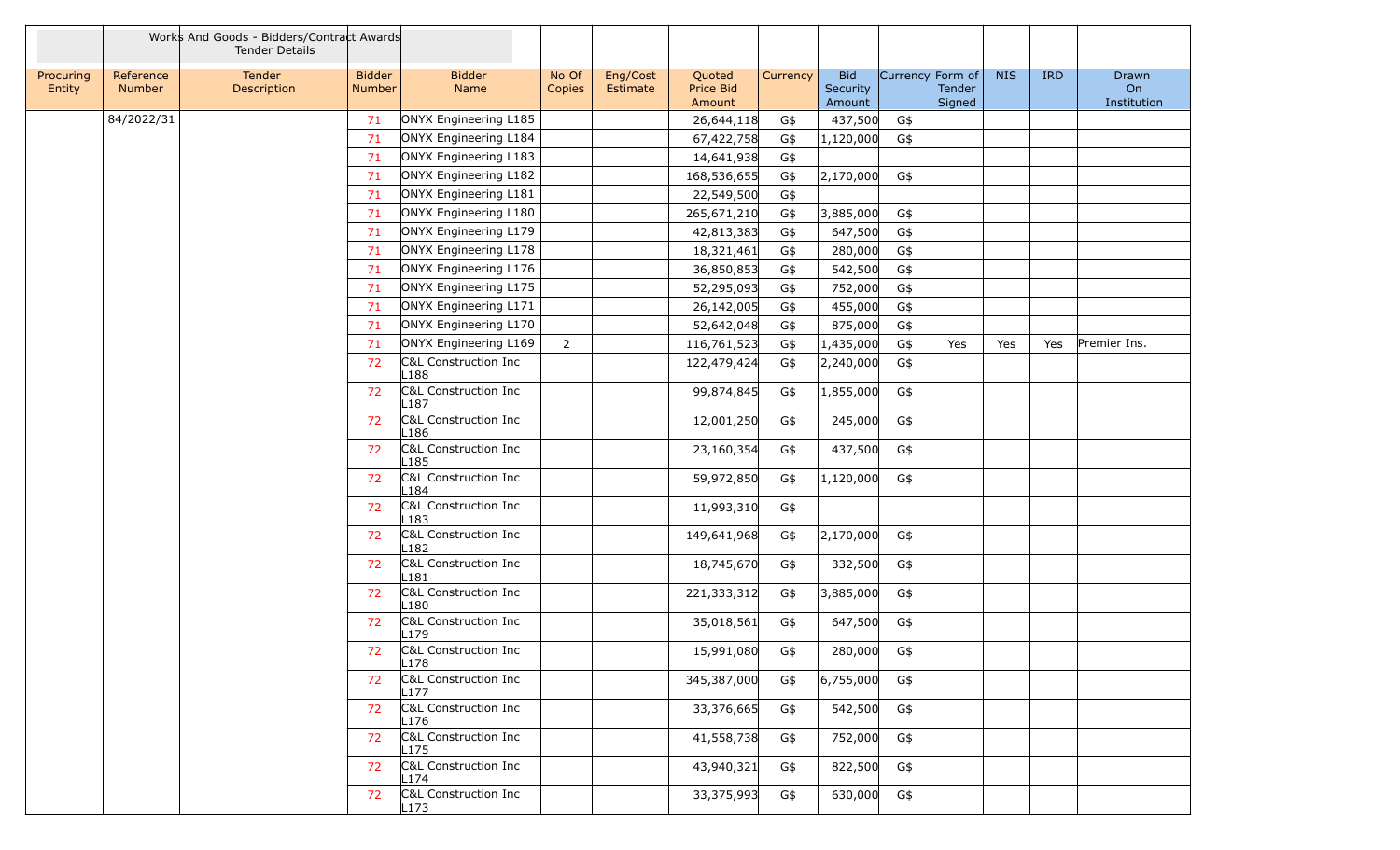|                     |                     | Works And Goods - Bidders/Contract Awards<br><b>Tender Details</b> |                                |                                              |                        |                      |                               |          |                                  |                  |                         |            |            |                                   |
|---------------------|---------------------|--------------------------------------------------------------------|--------------------------------|----------------------------------------------|------------------------|----------------------|-------------------------------|----------|----------------------------------|------------------|-------------------------|------------|------------|-----------------------------------|
| Procuring<br>Entity | Reference<br>Number | Tender<br>Description                                              | <b>Bidder</b><br><b>Number</b> | <b>Bidder</b><br>Name                        | No Of<br><b>Copies</b> | Eng/Cost<br>Estimate | Quoted<br>Price Bid<br>Amount | Currency | <b>Bid</b><br>Security<br>Amount | Currency Form of | <b>Tender</b><br>Signed | <b>NIS</b> | <b>IRD</b> | <b>Drawn</b><br>On<br>Institution |
|                     | 84/2022/31          |                                                                    | 72                             | C&L Construction Inc<br>L <sub>172</sub>     |                        |                      | 85,206,660                    | G\$      | 822,500                          | G\$              |                         |            |            |                                   |
|                     |                     |                                                                    | 72                             | C&L Construction Inc<br>L <sub>171</sub>     |                        |                      | 21,889,025                    | G\$      | 455,000                          | G\$              |                         |            |            |                                   |
|                     |                     |                                                                    | 72                             | C&L Construction Inc<br>L170                 |                        |                      | 45,886,418                    | G\$      | 875,000                          | G\$              |                         |            |            |                                   |
|                     |                     |                                                                    | 72                             | C&L Construction Inc<br>L <sub>169</sub>     | $\overline{2}$         |                      | 76,977,149                    | G\$      | 1,435,000                        | G\$              | Yes                     | Yes        | Yes        | Premier Ins.                      |
|                     |                     |                                                                    | 73                             | CB General Contracting<br>Services Inc. L180 |                        |                      | 201,735,450                   | G\$      | 3,885,000                        | G\$              |                         |            |            |                                   |
|                     |                     |                                                                    | 73                             | CB General Contracting<br>Services Inc. L175 |                        |                      | 38,425,065                    | G\$      | 752,000                          | G\$              |                         |            |            |                                   |
|                     |                     |                                                                    | 73                             | CB General Contracting<br>Services Inc. L174 |                        |                      | 46,391,520                    | G\$      | 822,500                          | G\$              |                         |            |            |                                   |
|                     |                     |                                                                    | 73                             | CB General Contracting<br>Services Inc. L172 | $\overline{2}$         |                      | 106,905,855                   | G\$      | 822,500                          | G\$              | Yes                     | Yes        | Yes        | Nafico                            |
|                     |                     |                                                                    | 74                             | Navin & Son.<br>Construction. L192           |                        |                      | 58,251,795                    | G\$      | 960,500                          | G\$              |                         |            |            |                                   |
|                     |                     |                                                                    | 74                             | Navin & Son.<br>Construction. L189           |                        |                      | 29,115,555                    | G\$      | 577,500                          | G\$              |                         |            |            |                                   |
|                     |                     |                                                                    | 74                             | Navin & Son.<br>Construction. L188           |                        |                      | 118,572,195                   | G\$      | 2,240,000                        | G\$              |                         |            |            |                                   |
|                     |                     |                                                                    | 74                             | Navin & Son.<br>Construction. L187           |                        |                      | 97,809,705                    | G\$      | 1,855,000                        | G\$              |                         |            |            |                                   |
|                     |                     |                                                                    | 74                             | Navin & Son.<br>Construction. L184           |                        |                      | 58,366,980                    | G\$      | 1,120,000                        | G\$              |                         |            |            |                                   |
|                     |                     |                                                                    | 74                             | Navin & Son.<br>Construction. L182           |                        |                      | 145,014,660                   | G\$      | 2,170,000                        | G\$              |                         |            |            |                                   |
|                     |                     |                                                                    | 74                             | Navin & Son.<br>Construction. L180           |                        |                      | 203,169,593                   | G\$      | 3,885,000                        | G\$              |                         |            |            |                                   |
|                     |                     |                                                                    | 74                             | Navin & Son.<br>Construction. L179           |                        |                      | 32,011,035                    | G\$      | 647,500                          | G\$              |                         |            |            |                                   |
|                     |                     |                                                                    | 74                             | Navin & Son.<br>Construction. L177           |                        |                      | 368,566,300                   | G\$      | 6,755,000                        | G\$              |                         |            |            |                                   |
|                     |                     |                                                                    | 74                             | Navin & Son.<br>Construction. L175           |                        |                      | 37,979,288                    | G\$      | 752,000                          | G\$              |                         |            |            |                                   |
|                     |                     |                                                                    | 74                             | Navin & Son.<br>Construction. L174           |                        |                      | 43,966,494                    | G\$      | 822,500                          | G\$              |                         |            |            |                                   |
|                     |                     |                                                                    | 74                             | Navin & Son.<br>Construction. L173           |                        |                      | 30,974,895                    | G\$      | 630,000                          | G\$              |                         |            |            |                                   |
|                     |                     |                                                                    | 74                             | Navin & Son.<br>Construction. L172           |                        |                      | 103,733,910                   | G\$      | 822,500                          | G\$              |                         |            |            |                                   |
|                     |                     |                                                                    | 74                             | Navin & Son.<br>Construction. L170           |                        |                      | 44,258,288                    | G\$      | 875,000                          | G\$              |                         |            |            |                                   |
|                     |                     |                                                                    | 74                             | Navin & Son.<br>Construction. L169           | $\overline{2}$         |                      | 78,048,705                    | G\$      | 1,435,000                        | G\$              | Yes                     | Yes        | Yes        | Assuria                           |
|                     |                     |                                                                    | 75                             | Four A Engineering L186                      | $\overline{2}$         |                      | 12,879,500                    | G\$      | 245,000                          | G\$              | Yes                     | Yes        | Yes        | Caricom                           |
|                     |                     |                                                                    | 76                             | H&S Const. &<br>Maintenance L190             |                        |                      | 14,926,693                    | G\$      | 280,000                          | G\$              |                         |            |            |                                   |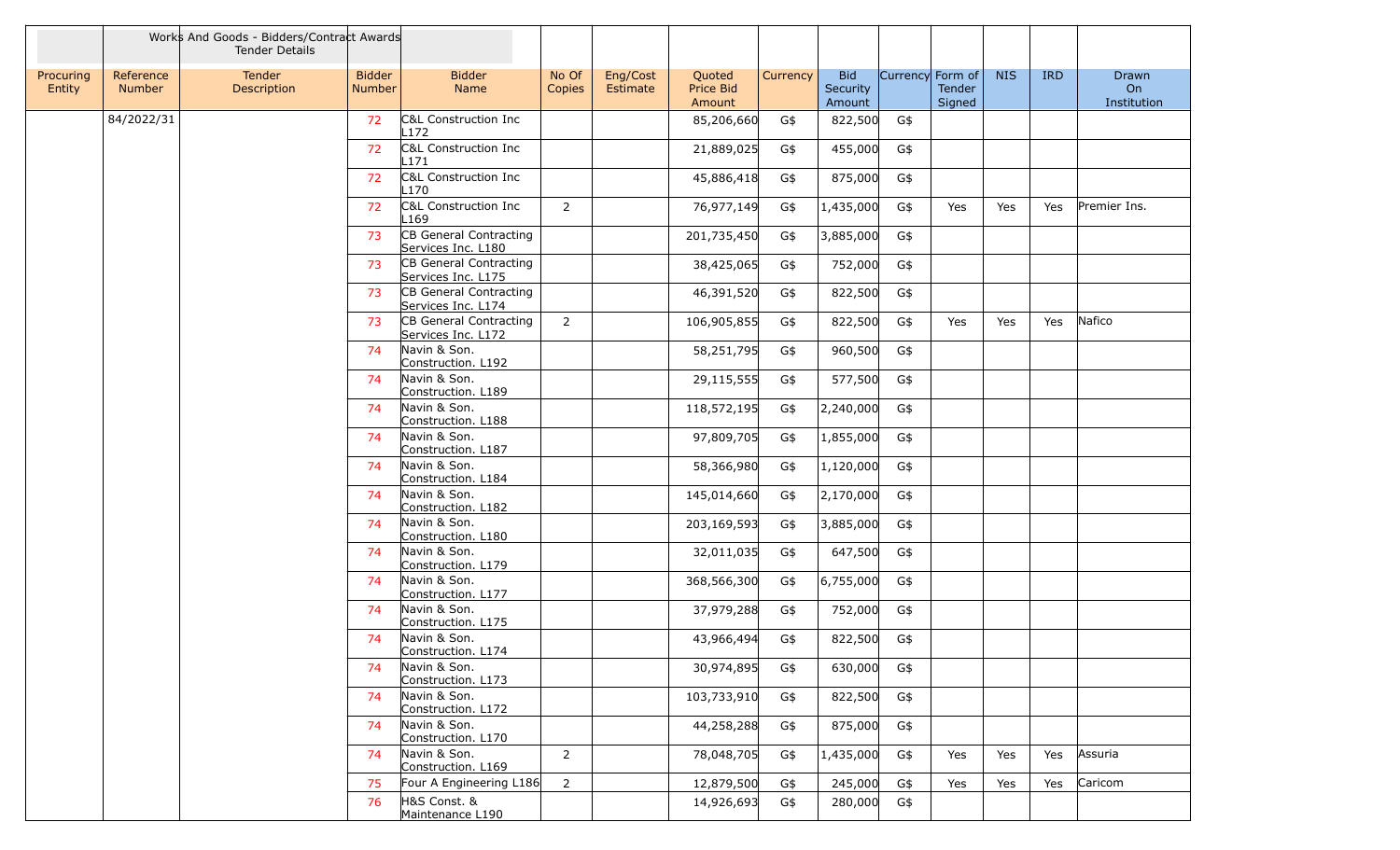|                     |                            | Works And Goods - Bidders/Contract Awards<br><b>Tender Details</b> |                                |                                                   |                 |                      |                               |          |                                  |                  |                  |            |            |                            |
|---------------------|----------------------------|--------------------------------------------------------------------|--------------------------------|---------------------------------------------------|-----------------|----------------------|-------------------------------|----------|----------------------------------|------------------|------------------|------------|------------|----------------------------|
| Procuring<br>Entity | Reference<br><b>Number</b> | Tender<br>Description                                              | <b>Bidder</b><br><b>Number</b> | <b>Bidder</b><br>Name                             | No Of<br>Copies | Eng/Cost<br>Estimate | Quoted<br>Price Bid<br>Amount | Currency | <b>Bid</b><br>Security<br>Amount | Currency Form of | Tender<br>Signed | <b>NIS</b> | <b>IRD</b> | Drawn<br>On<br>Institution |
|                     | 84/2022/31                 |                                                                    | 76                             | H&S Const. &<br>Maintenance L166                  | 2               |                      | 12,698,400                    | G\$      | 245,000                          | G\$              | Yes              | Yes        | Yes        | Caricom                    |
|                     |                            |                                                                    | 77                             | <b>J&amp;R</b> Construction<br>Services Inc. L191 |                 |                      | 19,739,580                    | G\$      | 350,000                          | G\$              |                  |            |            |                            |
|                     |                            |                                                                    | 77                             | <b>J&amp;R</b> Construction<br>Services Inc. L189 |                 |                      | 33,378,555                    | G\$      | 577,500                          | G\$              |                  |            |            |                            |
|                     |                            |                                                                    | 77                             | <b>J&amp;R</b> Construction<br>Services Inc. L188 |                 |                      | 130,914,525                   | G\$      | 2,240,000                        | G\$              |                  |            |            |                            |
|                     |                            |                                                                    | 77                             | <b>J&amp;R</b> Construction<br>Services Inc. L187 |                 |                      | 105,405,310                   | G\$      | 1,855,000                        | G\$              |                  |            |            |                            |
|                     |                            |                                                                    | 77                             | <b>J&amp;R</b> Construction<br>Services Inc. L184 |                 |                      | 66,307,185                    | G\$      | 1,120,000                        | G\$              |                  |            |            |                            |
|                     |                            |                                                                    | 77                             | <b>J&amp;R</b> Construction<br>Services Inc. L181 |                 |                      | 19,063,600                    | G\$      | 332,500                          | G\$              |                  |            |            |                            |
|                     |                            |                                                                    | 77                             | <b>J&amp;R</b> Construction<br>Services Inc. L179 |                 |                      | 38,008,215                    | G\$      | 647,500                          | G\$              |                  |            |            |                            |
|                     |                            |                                                                    | 77                             | <b>J&amp;R</b> Construction<br>Services Inc. L176 |                 |                      | 33,669,300                    | G\$      | 542,500                          | G\$              |                  |            |            |                            |
|                     |                            |                                                                    | 77                             | <b>J&amp;R</b> Construction<br>Services Inc. L173 | 2               |                      | 37,200,135                    | G\$      | 630,000                          | G\$              | Yes              | Yes        | Yes        | Premier Ins                |
|                     |                            |                                                                    | 78                             | K&K Morris Gen. Const.<br>& Mian. L170            |                 |                      | 85,701,095                    | G\$      |                                  |                  |                  |            |            |                            |
|                     |                            |                                                                    | 78                             | K&K Morris Gen. Const.<br>& Mian. L169            | $\overline{2}$  |                      | 111,095,377                   | G\$      | 875,000                          | G\$              | Yes              | Yes        | Yes        | Nafico                     |
|                     |                            |                                                                    | 79                             | Hoosein Logistics &<br>Supplies Inc. L192         |                 |                      | 59,175,740                    | G\$      | 960,500                          | G\$              |                  |            |            |                            |
|                     |                            |                                                                    | 79                             | Hoosein Logistics &<br>Supplies Inc. L191         |                 |                      | 17,773,690                    | G\$      | 350,000                          | G\$              |                  |            |            |                            |
|                     |                            |                                                                    | 79                             | Hoosein Logistics &<br>Supplies Inc. L188         |                 |                      | 114,041,760                   | G\$      | 2,240,000                        | G\$              |                  |            |            |                            |
|                     |                            |                                                                    | 79                             | Hoosein Logistics &<br>Supplies Inc. L179         |                 |                      | 33,398,820                    | G\$      | 647,500                          | G\$              |                  |            |            |                            |
|                     |                            |                                                                    | 79                             | Hoosein Logistics &<br>Supplies Inc. L176         |                 |                      | 27,223,035                    | G\$      | 542,500                          | G\$              |                  |            |            |                            |
|                     |                            |                                                                    | 79                             | Hoosein Logistics &<br>Supplies Inc. L173         |                 |                      | 32,443,950                    | G\$      | 630,000                          | G\$              |                  |            |            |                            |
|                     |                            |                                                                    | 79                             | Hoosein Logistics &<br>Supplies Inc. L171         |                 |                      | 20,616,120                    | G\$      | 455,000                          | G\$              |                  |            |            |                            |
|                     |                            |                                                                    | 79                             | Hoosein Logistics &<br>Supplies Inc. L170         |                 |                      | 43,885,435                    | G\$      | 875,000                          | G\$              |                  |            |            |                            |
|                     |                            |                                                                    | 79                             | Hoosein Logistics &<br>Supplies Inc. L169         | $\mathbf{1}$    |                      | 48,193,381                    | G\$      | 875,000                          | G\$              | Yes              | Yes        | Yes        | Caricom                    |
|                     |                            |                                                                    | 80                             | Pantheon Construction<br>Inc. L188                |                 |                      | 119,712,674                   | G\$      | 2,240,000                        | G\$              |                  |            |            |                            |
|                     |                            |                                                                    | 80                             | Pantheon Construction<br>Inc. L187                |                 |                      | 100,135,245                   | G\$      | 1,855,000                        | G\$              |                  |            |            |                            |
|                     |                            |                                                                    | 80                             | Pantheon Construction<br>Inc. L186                |                 |                      | 12,081,250                    | G\$      | 245,000                          | G\$              |                  |            |            |                            |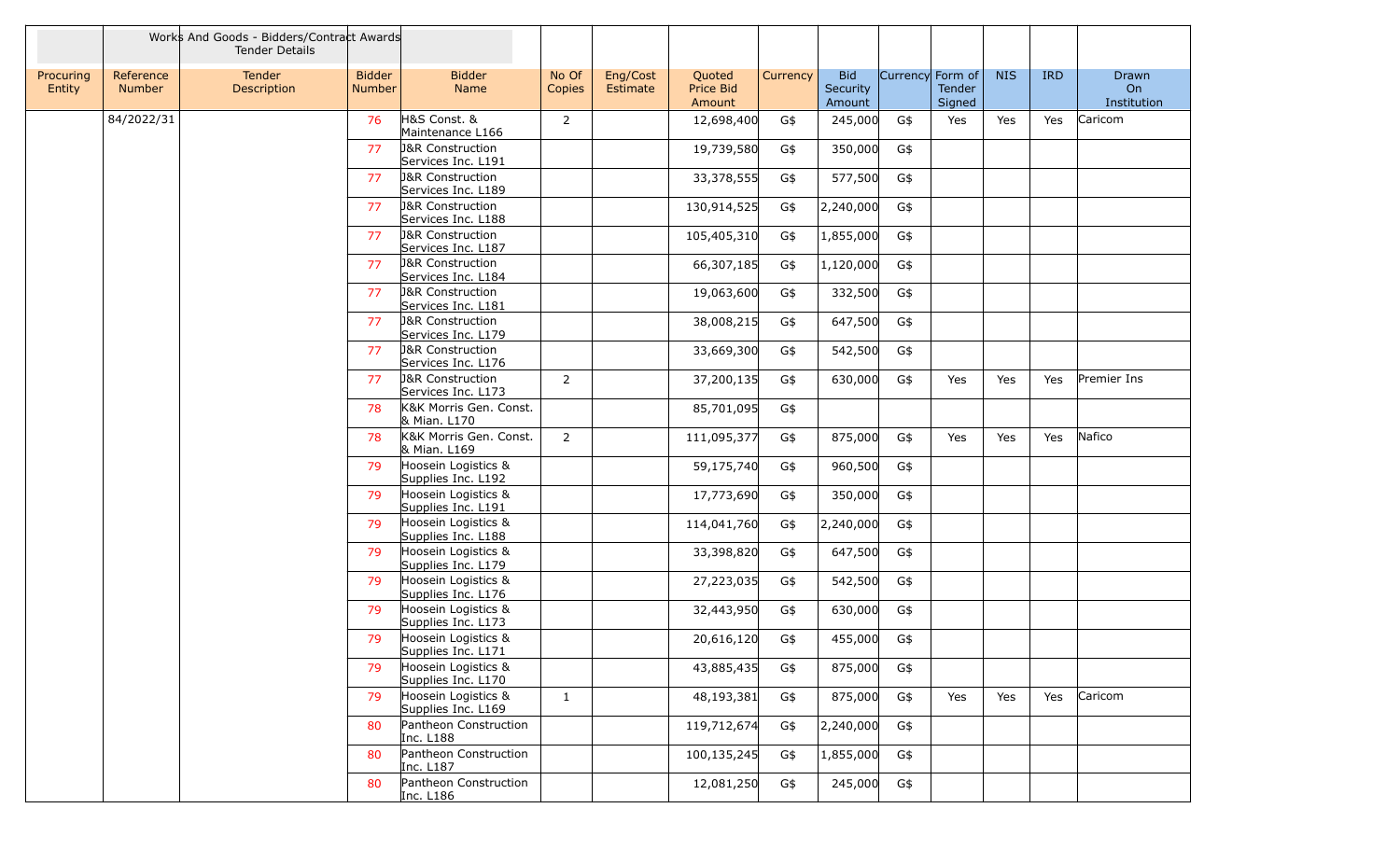|                     |                            | Works And Goods - Bidders/Contract Awards<br><b>Tender Details</b> |                                |                                      |                 |                      |                               |          |                                  |                  |                  |            |            |                            |
|---------------------|----------------------------|--------------------------------------------------------------------|--------------------------------|--------------------------------------|-----------------|----------------------|-------------------------------|----------|----------------------------------|------------------|------------------|------------|------------|----------------------------|
| Procuring<br>Entity | Reference<br><b>Number</b> | Tender<br>Description                                              | <b>Bidder</b><br><b>Number</b> | <b>Bidder</b><br>Name                | No Of<br>Copies | Eng/Cost<br>Estimate | Quoted<br>Price Bid<br>Amount | Currency | <b>Bid</b><br>Security<br>Amount | Currency Form of | Tender<br>Signed | <b>NIS</b> | <b>IRD</b> | Drawn<br>On<br>Institution |
|                     | 84/2022/31                 |                                                                    | 80                             | Pantheon Construction<br>Inc. L185   |                 |                      | 23, 244, 354                  | G\$      | 437,500                          | G\$              |                  |            |            |                            |
|                     |                            |                                                                    | 80                             | Pantheon Construction<br>Inc. L184   |                 |                      | 59,741,850                    | G\$      | 1,120,000                        | G\$              |                  |            |            |                            |
|                     |                            |                                                                    | 80                             | Pantheon Construction<br>Inc. L183   |                 |                      | 11,279,310                    | G\$      |                                  |                  |                  |            |            |                            |
|                     |                            |                                                                    | 80                             | Pantheon Construction<br>Inc. L182   |                 |                      | 149,850,918                   | G\$      | 3,170,000                        | G\$              |                  |            |            |                            |
|                     |                            |                                                                    | 80                             | Pantheon Construction<br>Inc. L181   |                 |                      | 17,772,670                    | G\$      | 332,500                          | G\$              |                  |            |            |                            |
|                     |                            |                                                                    | 80                             | Pantheon Construction<br>Inc. L179   |                 |                      | 35,226,461                    | G\$      | 647,500                          | G\$              |                  |            |            |                            |
|                     |                            |                                                                    | 80                             | Pantheon Construction<br>Inc. L178   |                 |                      | 16,085,580                    | G\$      | 6,755,000                        | G\$              |                  |            |            |                            |
|                     |                            |                                                                    | 80                             | Pantheon Construction<br>Inc. L176   |                 |                      | 32,855,865                    | G\$      | 542,500                          | G\$              |                  |            |            |                            |
|                     |                            |                                                                    | 80                             | Pantheon Construction<br>Inc. L175   |                 |                      | 41,766,638                    | G\$      | 852,000                          | G\$              |                  |            |            |                            |
|                     |                            |                                                                    | 80                             | Pantheon Construction<br>Inc. L174   |                 |                      | 43,522,421                    | G\$      | 822,500                          | G\$              |                  |            |            |                            |
|                     |                            |                                                                    | 80                             | Pantheon Construction<br>Inc. L173   |                 |                      | 33,580,743                    | G\$      | 630,000                          | G\$              |                  |            |            |                            |
|                     |                            |                                                                    | 80                             | Pantheon Construction<br>Inc. L171   |                 |                      | 22,099,025                    | G\$      | 455,000                          | G\$              |                  |            |            |                            |
|                     |                            |                                                                    | 80                             | Pantheon Construction<br>Inc. L170   |                 |                      | 45,382,418                    | G\$      | 875,000                          | G\$              |                  |            |            |                            |
|                     |                            |                                                                    | 80                             | Pantheon Construction<br>Inc. L169   | $\overline{2}$  |                      | 77,129,399                    | G\$      | 1,435,000                        | G\$              | Yes              | Yes        | Yes        | Premier Ins.               |
|                     |                            |                                                                    | 81                             | KP Jagdeo General<br>Contractor L192 |                 |                      | 62,615,123                    | G\$      | 960,500                          | G\$              |                  |            |            |                            |
|                     |                            |                                                                    | 81                             | KP Jagdeo General<br>Contractor L189 |                 |                      | 32,307,975                    | G\$      | 577,500                          | G\$              |                  |            |            |                            |
|                     |                            |                                                                    | 81                             | KP Jagdeo General<br>Contractor L188 |                 |                      | 126,782,775                   | G\$      | 2,240,000                        | G\$              |                  |            |            |                            |
|                     |                            |                                                                    | 81                             | KP Jagdeo General<br>Contractor L187 |                 |                      | 104,166,930                   | G\$      | 1,855,000                        | G\$              |                  |            |            |                            |
|                     |                            |                                                                    | 81                             | KP Jagdeo General<br>Contractor L185 |                 |                      | 24,418,170                    | G\$      | 437,500                          | G\$              |                  |            |            |                            |
|                     |                            |                                                                    | 81                             | KP Jagdeo General<br>Contractor L182 |                 |                      | 140,984,435                   | G\$      | 2,170,000                        | G\$              |                  |            |            |                            |
|                     |                            |                                                                    | 81                             | KP Jagdeo General<br>Contractor L180 |                 |                      | 215,081,638                   | G\$      | 3,885,000                        | G\$              |                  |            |            |                            |
|                     |                            |                                                                    | 81                             | KP Jagdeo General<br>Contractor L179 |                 |                      | 36,970,500                    | G\$      | 647,500                          | G\$              |                  |            |            |                            |
|                     |                            |                                                                    | 81                             | KP Jagdeo General<br>Contractor L177 |                 |                      | 392,511,966                   | G\$      | 6,755,000                        | G\$              |                  |            |            |                            |
|                     |                            |                                                                    | 81                             | KP Jagdeo General<br>Contractor L176 |                 |                      | 29,524,068                    | G\$      | 542,500                          | G\$              |                  |            |            |                            |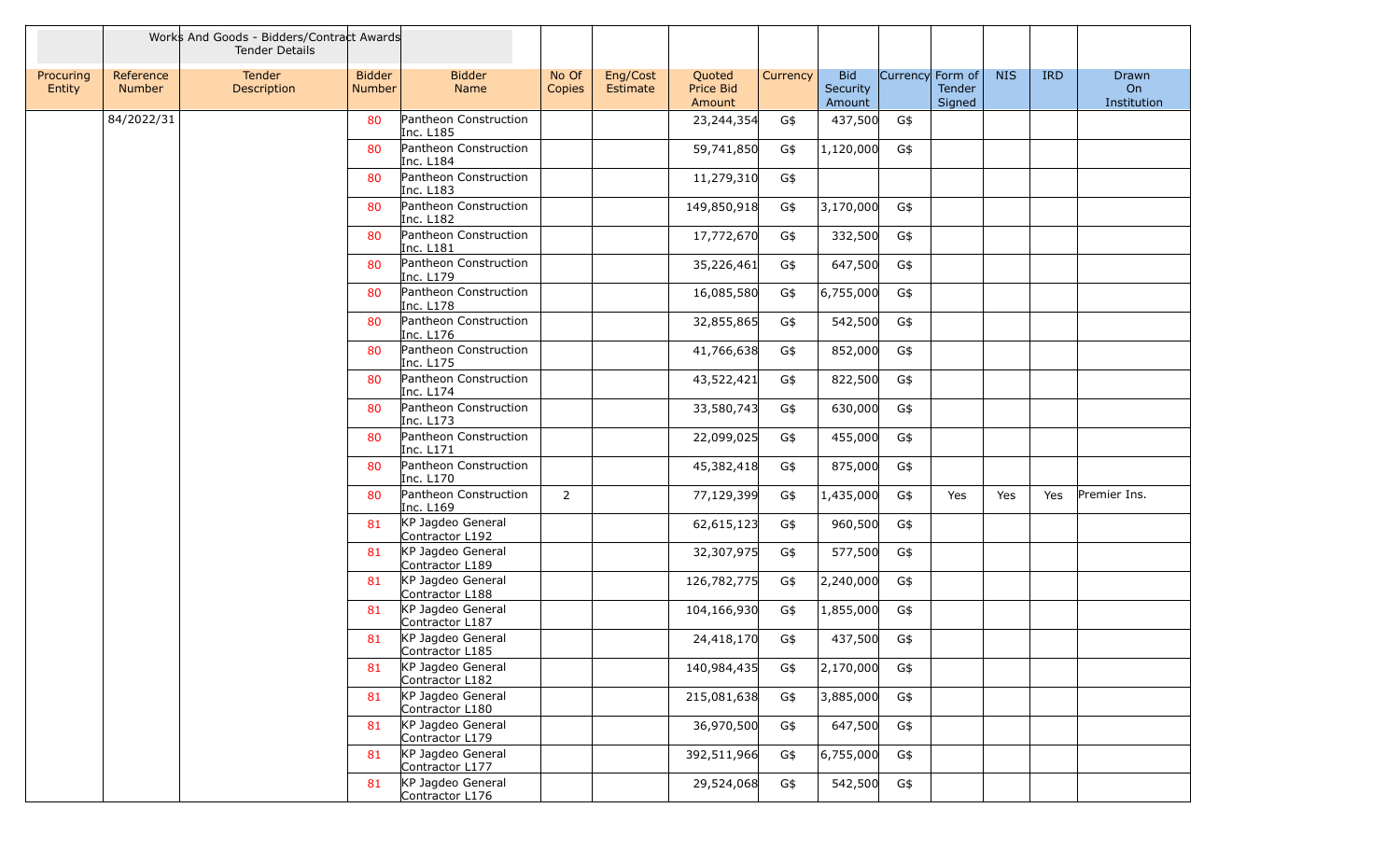|                     |                            | Works And Goods - Bidders/Contract Awards<br><b>Tender Details</b> |                                |                                              |                 |                                                       |          |                                  |                  |                  |            |            |                            |
|---------------------|----------------------------|--------------------------------------------------------------------|--------------------------------|----------------------------------------------|-----------------|-------------------------------------------------------|----------|----------------------------------|------------------|------------------|------------|------------|----------------------------|
| Procuring<br>Entity | Reference<br><b>Number</b> | Tender<br>Description                                              | <b>Bidder</b><br><b>Number</b> | <b>Bidder</b><br>Name                        | No Of<br>Copies | Eng/Cost<br>Quoted<br>Price Bid<br>Estimate<br>Amount | Currency | <b>Bid</b><br>Security<br>Amount | Currency Form of | Tender<br>Signed | <b>NIS</b> | <b>IRD</b> | Drawn<br>On<br>Institution |
|                     | 84/2022/31                 |                                                                    | 81                             | KP Jagdeo General<br>Contractor L175         |                 | 35,841,330                                            | G\$      | 7,514,810                        | G\$              |                  |            |            |                            |
|                     |                            |                                                                    | 81                             | KP Jagdeo General<br>Contractor L171         |                 | 25,383,435                                            | G\$      | 455,000                          | G\$              |                  |            |            |                            |
|                     |                            |                                                                    | 81                             | KP Jagdeo General<br>Contractor L169         | $\overline{2}$  | 95,168,787                                            |          | 1,435,000                        | G\$              | Yes              | Yes        | Yes        | Assuria                    |
|                     |                            |                                                                    | 82                             | JJ Mining & Construction<br>L177             |                 |                                                       |          | 6,755,000                        | G\$              |                  |            |            |                            |
|                     |                            |                                                                    | 82                             | JJ Mining & Construction<br>L <sub>167</sub> |                 |                                                       |          | 2,065,000                        | G\$              |                  |            |            |                            |
|                     |                            |                                                                    | 82                             | JJ Mining & Construction<br>L180             | $\overline{2}$  | 205,057,440                                           | G\$      | 3,885,000                        | G\$              | Yes              | Yes        | Yes        | Caricom                    |
|                     |                            |                                                                    | 83                             | Aronco Services Inc.<br>L188                 |                 | 124,815,101                                           | G\$      | 2,240,000                        | G\$              |                  |            |            |                            |
|                     |                            |                                                                    | 83                             | Aronco Services Inc.<br>L187                 |                 | 101,951,299                                           | G\$      | 1,855,000                        | G\$              |                  |            |            |                            |
|                     |                            |                                                                    | 83                             | Aronco Services Inc.<br>L184                 |                 | 61,953,098                                            | G\$      | 1,120,000                        | G\$              |                  |            |            |                            |
|                     |                            |                                                                    | 83                             | Aronco Services Inc.<br>L180                 |                 | 215,663,670                                           | G\$      | 3,885,000                        | G\$              |                  |            |            |                            |
|                     |                            |                                                                    | 83                             | Aronco Services Inc.<br>L <sub>175</sub>     |                 | 41,512,211                                            | G\$      | 752,000                          | G\$              |                  |            |            |                            |
|                     |                            |                                                                    | 83                             | Aronco Services Inc.<br>L170                 | $\overline{2}$  | 47,712,236                                            | G\$      | 875,000                          | G\$              | Yes              | Yes        | Yes        | Premier Ins.               |
|                     |                            |                                                                    | 84                             | M&B Construction L192                        |                 | 63,872,183                                            | G\$      | 960,500                          | G\$              |                  |            |            |                            |
|                     |                            |                                                                    | 84                             | M&B Construction L191                        |                 | 20,157,638                                            | G\$      | 350,000                          | G\$              |                  |            |            |                            |
|                     |                            |                                                                    | 84                             | M&B Construction L189                        | $\overline{2}$  | 32,771,130                                            | G\$      | 577,500                          | G\$              | Yes              | Yes        | Yes        | Caricom                    |
|                     |                            |                                                                    | 84                             | M&B Construction L190                        |                 | 15,994,703                                            | G\$      | 280,000                          | G\$              |                  |            |            |                            |
|                     |                            |                                                                    | 85                             | New Castle Enterprise<br>L178                |                 | $\Omega$                                              |          | 280,000                          | G\$              |                  |            |            |                            |
|                     |                            |                                                                    | 85                             | New Castle Enterprise<br>L190                |                 | 15,535,015                                            | G\$      | 280,000                          | G\$              |                  |            |            |                            |
|                     |                            |                                                                    | 85                             | New Castle Enterprise<br>L <sub>186</sub>    |                 | 13,100,550                                            | G\$      | 245,000                          | G\$              |                  |            |            |                            |
|                     |                            |                                                                    | 85                             | New Castle Enterprise<br>L183                |                 | 12,897,750                                            | G\$      |                                  |                  |                  |            |            |                            |
|                     |                            |                                                                    | 85                             | New Castle Enterprise<br>L181                |                 | 18,419,900                                            | G\$      | 332,500                          | G\$              |                  |            |            |                            |
|                     |                            |                                                                    | 85                             | New Castle Enterprise<br>L166                | $\mathbf{1}$    | 14,382,080                                            | G\$      | 245,000                          | G\$              | Yes              | Yes        | Yes        | Caricom                    |
|                     |                            |                                                                    | 86                             | AE & N General<br>Contracting L192           |                 | 58,775,550                                            | G\$      |                                  |                  |                  |            |            |                            |
|                     |                            |                                                                    | 86                             | AE & N General<br>Contracting L191           |                 | 18,508,960                                            | G\$      |                                  |                  |                  |            |            |                            |
|                     |                            |                                                                    | 86                             | AE & N General<br>Contracting L190           |                 | 14,734,125                                            | G\$      |                                  |                  |                  |            |            |                            |
|                     |                            |                                                                    | 86                             | AE & N General<br>Contracting L189           |                 | 30,393,699                                            | G\$      |                                  |                  |                  |            |            |                            |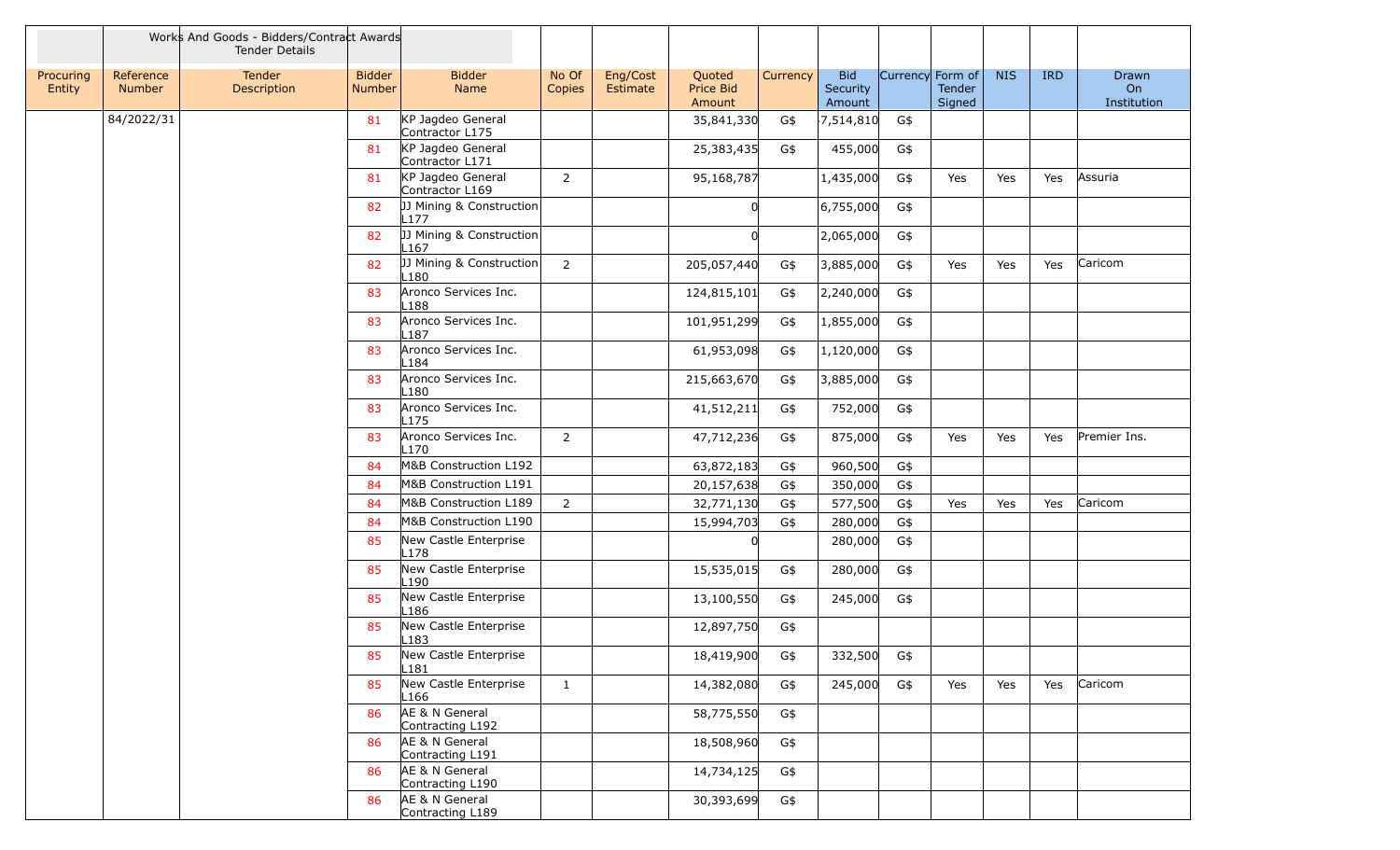|                     |                            | Works And Goods - Bidders/Contract Awards<br><b>Tender Details</b> |                                |                                                               |                 |                      |                               |          |                                  |                  |                  |            |            |                            |
|---------------------|----------------------------|--------------------------------------------------------------------|--------------------------------|---------------------------------------------------------------|-----------------|----------------------|-------------------------------|----------|----------------------------------|------------------|------------------|------------|------------|----------------------------|
| Procuring<br>Entity | Reference<br><b>Number</b> | Tender<br>Description                                              | <b>Bidder</b><br><b>Number</b> | <b>Bidder</b><br>Name                                         | No Of<br>Copies | Eng/Cost<br>Estimate | Quoted<br>Price Bid<br>Amount | Currency | <b>Bid</b><br>Security<br>Amount | Currency Form of | Tender<br>Signed | <b>NIS</b> | <b>IRD</b> | Drawn<br>On<br>Institution |
|                     | 84/2022/31                 |                                                                    | 86                             | AE & N General<br>Contracting L186                            |                 |                      | 12,613,300                    | G\$      |                                  |                  |                  |            |            |                            |
|                     |                            |                                                                    | 86                             | AE & N General<br>Contracting L185                            |                 |                      | 23,026,710                    | G\$      |                                  |                  |                  |            |            |                            |
|                     |                            |                                                                    | 86                             | AE & N General<br>Contracting L183                            |                 |                      | 12,079,410                    | G\$      |                                  |                  |                  |            |            |                            |
|                     |                            |                                                                    | 86                             | AE & N General<br>Contracting L181                            | $\overline{2}$  |                      | 17,559,380                    | G\$      |                                  |                  | Yes              | Yes        | Yes        | No Bid. Sec. Seen.         |
|                     |                            |                                                                    | 87                             | C. Jorree Farming &<br><b>Contracting Services</b><br>L175    |                 |                      | 42,710,430                    | G\$      | 752,000                          | G\$              |                  |            |            |                            |
|                     |                            |                                                                    | 87                             | C. Jorree Farming &<br><b>Contracting Services</b><br>174     |                 |                      | 46,962,153                    | G\$      | 822,500                          | G\$              |                  |            |            |                            |
|                     |                            |                                                                    | 87                             | C. Jorree Farming &<br>Contracting Services<br>170            | 2               |                      | 46,029,608                    | G\$      | 875,000                          | G\$              | Yes              | Yes        | Yes        | Caricom                    |
|                     |                            |                                                                    | 88                             | Sawa Investment L192                                          |                 |                      | 63,085,890                    | G\$      | 960,500                          | G\$              |                  |            |            |                            |
|                     |                            |                                                                    | 88                             | Sawa Investment L191                                          |                 |                      | 19,827,990                    | G\$      | 350,000                          | G\$              |                  |            |            |                            |
|                     |                            |                                                                    | 88                             | Sawa Investment L189                                          |                 |                      | 32,884,950                    | G\$      | 577,500                          | G\$              |                  |            |            |                            |
|                     |                            |                                                                    | 88                             | Sawa Investment L185                                          |                 |                      | 24,528,025                    | G\$      |                                  |                  |                  |            |            |                            |
|                     |                            |                                                                    | 88                             | Sawa Investment L184                                          |                 |                      | 63,978,705                    | G\$      | 1,120,000                        | G\$              |                  |            |            |                            |
|                     |                            |                                                                    | 88                             | Sawa Investment L179                                          |                 |                      | 36,807,015                    | G\$      | 647,500                          | G\$              |                  |            |            |                            |
|                     |                            |                                                                    | 88                             | Sawa Investment L176                                          |                 |                      | 30,850,155                    | G\$      | 542,500                          | G\$              |                  |            |            |                            |
|                     |                            |                                                                    | 88                             | Sawa Investment L175                                          |                 |                      | 41,341,545                    | G\$      | 752,000                          | G\$              |                  |            |            |                            |
|                     |                            |                                                                    | 88                             | Sawa Investment L174                                          |                 |                      | 45,733,957                    | G\$      | 822,500                          | G\$              |                  |            |            |                            |
|                     |                            |                                                                    | 88                             | Sawa Investment L173                                          |                 |                      | 35,210,280                    | G\$      | 630,000                          | G\$              |                  |            |            |                            |
|                     |                            |                                                                    | 88                             | Sawa Investment L171                                          |                 |                      | 22,307,010                    | G\$      | 455,000                          | G\$              |                  |            |            |                            |
|                     |                            |                                                                    | 88                             | Sawa Investment L170                                          |                 |                      | 47,311,950                    | G\$      | 875,000                          | G\$              |                  |            |            |                            |
|                     |                            |                                                                    | 88                             | Sawa Investment L169                                          | $\overline{2}$  |                      | 81,974,865                    | G\$      | 1,435,000                        | G\$              | Yes              | Yes        | Yes        | Premier Ins.               |
|                     |                            |                                                                    | 89                             | Yunas Civil & Building<br><b>Construction Services</b><br>192 |                 |                      | 66,307,605                    | G\$      | 960,500                          | G\$              |                  |            |            |                            |
|                     |                            |                                                                    | 89                             | Yunas Civil & Building<br>Construction Services<br>.191       |                 |                      | 20,727,777                    | G\$      | 350,000                          | G\$              |                  |            |            |                            |
|                     |                            |                                                                    | 89                             | Yunas Civil & Building<br>Construction Services<br>∟190       |                 |                      | 15,677,130                    | G\$      | 280,000                          | G\$              |                  |            |            |                            |
|                     |                            |                                                                    | 89                             | Yunas Civil & Building<br>Construction Services<br>L189       |                 |                      | 32,395,881                    | G\$      | 577,500                          | G\$              |                  |            |            |                            |
|                     |                            |                                                                    | 89                             | Yunas Civil & Building<br>Construction Services<br>188.       |                 |                      | 127,883,385                   | G\$      | 2,240,000                        | G\$              |                  |            |            |                            |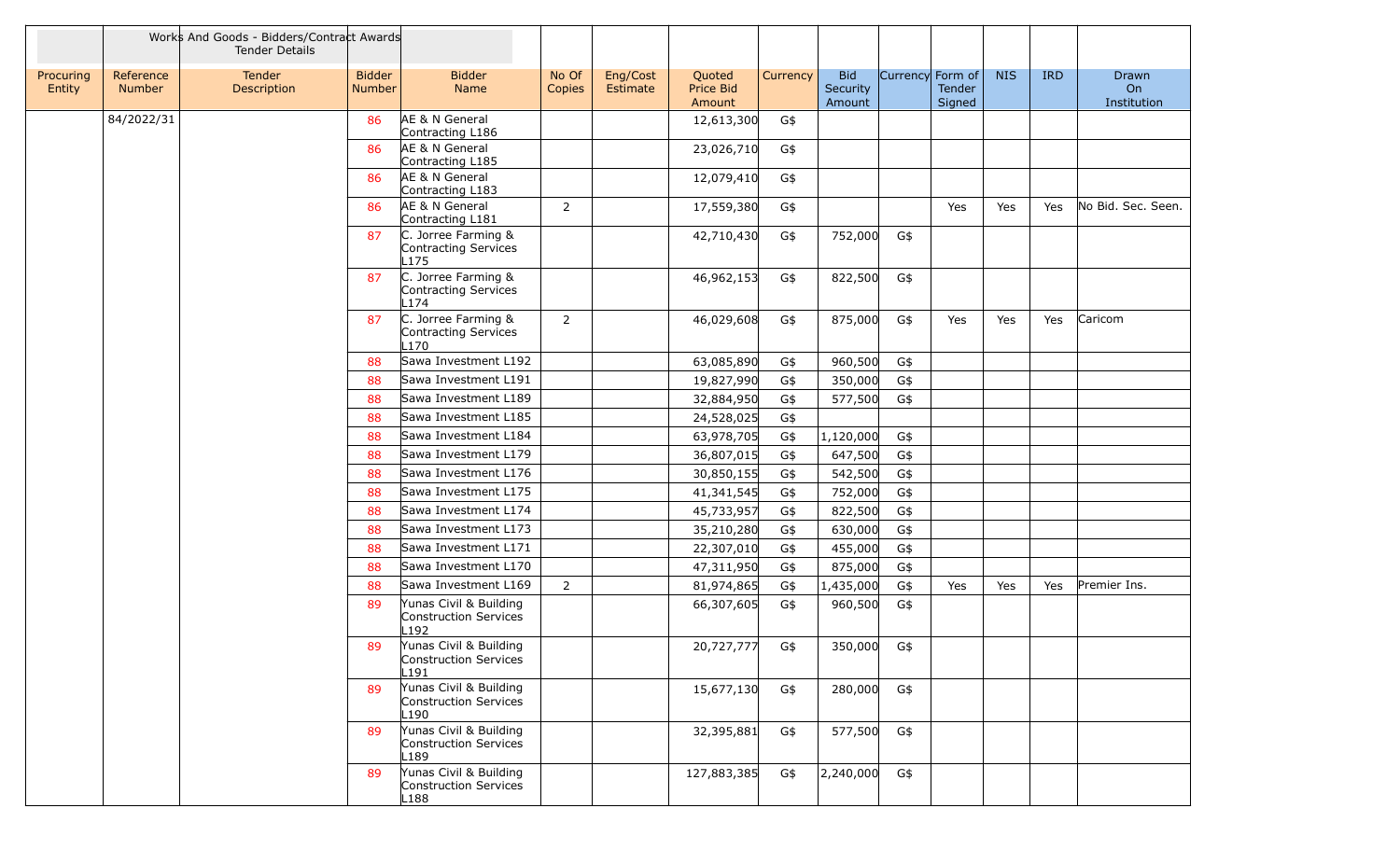|                     |                            | Works And Goods - Bidders/Contract Awards<br><b>Tender Details</b> |                         |                                                                     |                 |                      |                               |          |                                  |                  |                  |            |            |                            |
|---------------------|----------------------------|--------------------------------------------------------------------|-------------------------|---------------------------------------------------------------------|-----------------|----------------------|-------------------------------|----------|----------------------------------|------------------|------------------|------------|------------|----------------------------|
| Procuring<br>Entity | Reference<br><b>Number</b> | Tender<br>Description                                              | <b>Bidder</b><br>Number | <b>Bidder</b><br>Name                                               | No Of<br>Copies | Eng/Cost<br>Estimate | Quoted<br>Price Bid<br>Amount | Currency | <b>Bid</b><br>Security<br>Amount | Currency Form of | Tender<br>Signed | <b>NIS</b> | <b>IRD</b> | Drawn<br>On<br>Institution |
|                     | 84/2022/31                 |                                                                    | 89                      | Yunas Civil & Building<br>Construction Services<br>L187             | $\mathbf 0$     |                      | 104,422,752                   | G\$      | 1,855,000                        | G\$              |                  |            |            |                            |
|                     |                            |                                                                    | 89                      | Yunas Civil & Building<br>Construction Services<br>-186             |                 |                      | 13,563,800                    | G\$      | 245,000                          | G\$              |                  |            |            |                            |
|                     |                            |                                                                    | 89                      | Yunas Civil & Building<br>Construction Services<br>L185             |                 |                      | 24,816,855                    | G\$      | 437,500                          | G\$              |                  |            |            |                            |
|                     |                            |                                                                    | 89                      | Yunas Civil & Building<br>Construction Services<br>L184             |                 |                      | 63,116,865                    | G\$      | 1,120,000                        | G\$              |                  |            |            |                            |
|                     |                            |                                                                    | 89                      | Yunas Civil & Building<br>Construction Services<br>L183             |                 |                      | 12,898,200                    | G\$      |                                  |                  |                  |            |            |                            |
|                     |                            |                                                                    | 89                      | Yunas Civil & Building<br>Construction Services<br>L182             |                 |                      | 166,755,897                   | G\$      | 2,170,000                        | G\$              |                  |            |            |                            |
|                     |                            |                                                                    | 89                      | Yunas Civil & Building<br>Construction Services<br>L181             |                 |                      | 19,310,400                    | G\$      | 332,500                          | G\$              |                  |            |            |                            |
|                     |                            |                                                                    | 89                      | Yunas Civil & Building<br>Construction Services<br>L180             |                 |                      | 222,110,889                   | G\$      | 3,885,000                        | G\$              |                  |            |            |                            |
|                     |                            |                                                                    | 89                      | Yunas Civil & Building<br>Construction Services<br>L <sub>179</sub> |                 |                      | 37,007,460                    | G\$      | 647,500                          | G\$              |                  |            |            |                            |
|                     |                            |                                                                    | 89                      | Yunas Civil & Building<br>Construction Services<br>L178             |                 |                      | 15,930,390                    | G\$      | 280,000                          | G\$              |                  |            |            |                            |
|                     |                            |                                                                    | 89                      | Yunas Civil & Building<br>Construction Services<br>L177             |                 |                      | 348,086,550                   | G\$      | 6,755,000                        | G\$              |                  |            |            |                            |
|                     |                            |                                                                    | 89                      | Yunas Civil & Building<br>Construction Services<br>L176             |                 |                      | 33,631,920                    | G\$      | 542,500                          | G\$              |                  |            |            |                            |
|                     |                            |                                                                    | 89                      | Yunas Civil & Building<br>Construction Services<br>L <sub>175</sub> |                 |                      | 42,213,822                    | G\$      | 752,000                          | G\$              |                  |            |            |                            |
|                     |                            |                                                                    | 89                      | Yunas Civil & Building<br>Construction Services<br>L174             |                 |                      | 45,647,700                    | G\$      | 822,500                          | G\$              |                  |            |            |                            |
|                     |                            |                                                                    | 89                      | Yunas Civil & Building<br>Construction Services<br>L173             |                 |                      | 37,482,795                    | G\$      | 630,000                          | G\$              |                  |            |            |                            |
|                     |                            |                                                                    | 89                      | Yunas Civil & Building<br>Construction Services<br>L172             |                 |                      | 109,572,981                   | G\$      | 822,500                          | G\$              |                  |            |            |                            |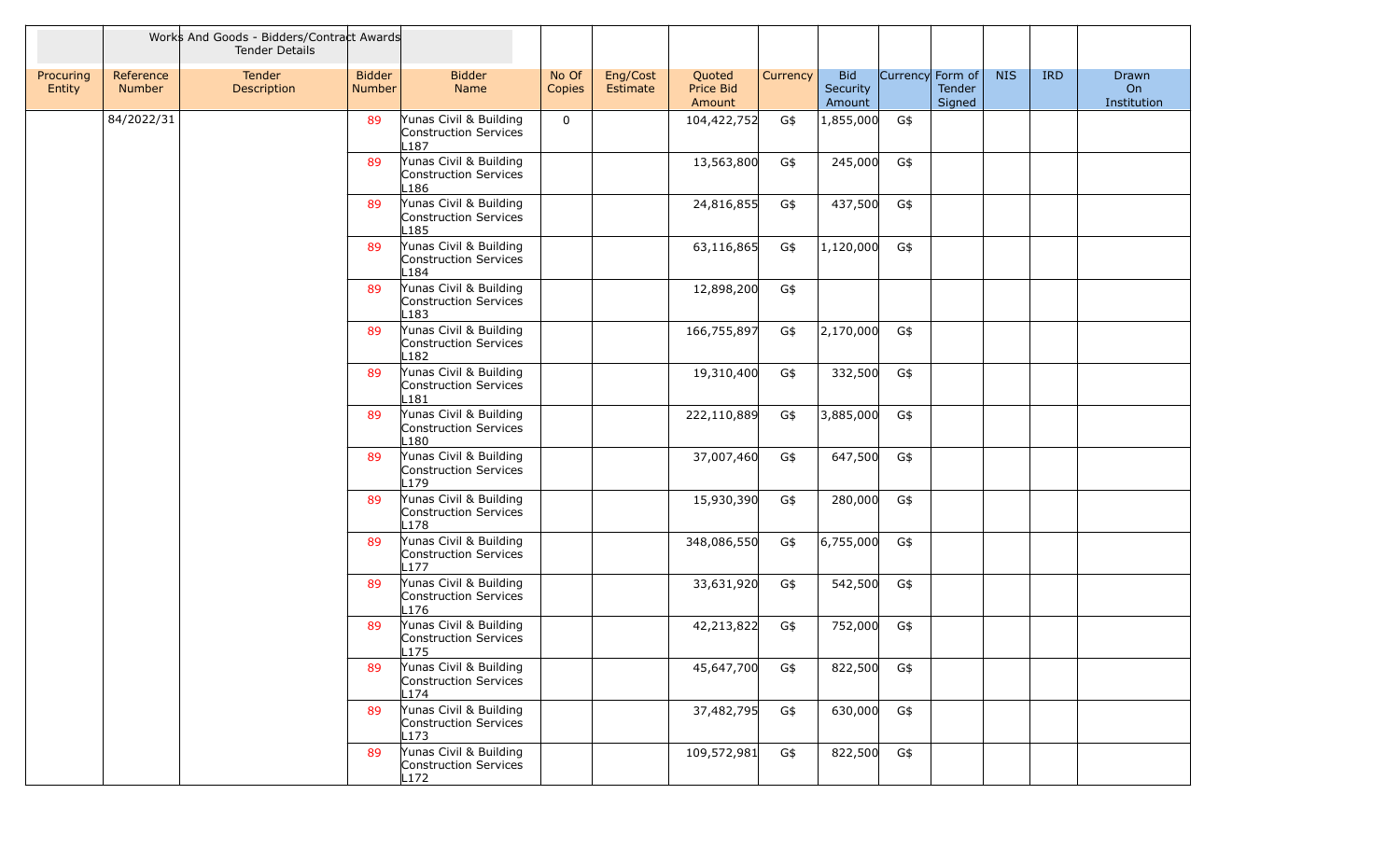|                     |                     | Works And Goods - Bidders/Contract Awards<br><b>Tender Details</b> |                                |                                                               |                 |                      |                               |            |                                  |                  |                         |            |            |                            |
|---------------------|---------------------|--------------------------------------------------------------------|--------------------------------|---------------------------------------------------------------|-----------------|----------------------|-------------------------------|------------|----------------------------------|------------------|-------------------------|------------|------------|----------------------------|
| Procuring<br>Entity | Reference<br>Number | Tender<br>Description                                              | <b>Bidder</b><br><b>Number</b> | <b>Bidder</b><br>Name                                         | No Of<br>Copies | Eng/Cost<br>Estimate | Quoted<br>Price Bid<br>Amount | Currency   | <b>Bid</b><br>Security<br>Amount | Currency Form of | <b>Tender</b><br>Signed | <b>NIS</b> | <b>IRD</b> | Drawn<br>On<br>Institution |
|                     | 84/2022/31          |                                                                    | 89                             | Yunas Civil & Building<br>Construction Services<br>-171       |                 |                      | 23,269,785                    | G\$        | 455,000                          | G\$              |                         |            |            |                            |
|                     |                     |                                                                    | 89                             | Yunas Civil & Building<br>Construction Services<br>-170       |                 |                      | 48,026,213                    | G\$        | 875,000                          | G\$              |                         |            |            |                            |
|                     |                     |                                                                    | 89                             | Yunas Civil & Building<br>Construction Services<br>-169       | $\mathbf{1}$    |                      | 89,995,000                    | G\$        | 1,435,000                        | G\$              | Yes                     | Yes        | Yes        | Caricom                    |
|                     |                     |                                                                    | 90                             | T&R Construction L192                                         |                 |                      | 62,992,272                    | G\$        | 960,500                          | G\$              |                         |            |            |                            |
|                     |                     |                                                                    | 90                             | T&R Construction L189                                         |                 |                      | 32,518,353                    | G\$        | 577,500                          | G\$              |                         |            |            |                            |
|                     |                     |                                                                    | 90                             | T&R Construction L188                                         |                 |                      | 127,372,802                   | G\$        | 2,240,000                        | G\$              |                         |            |            |                            |
|                     |                     |                                                                    | 90                             | T&R Construction L187                                         |                 |                      | 103,008,927                   | G\$        | 1,855,000                        | G\$              |                         |            |            |                            |
|                     |                     |                                                                    | 90                             | T&R Construction L185                                         |                 |                      | 24,971,415                    | G\$        | 437,500                          | G\$              |                         |            |            |                            |
|                     |                     |                                                                    | 90                             | T&R Construction L182                                         |                 |                      | 143,057,402                   | G\$        | 2,170,000                        | G\$              |                         |            |            |                            |
|                     |                     |                                                                    | 90                             | T&R Construction L180                                         |                 |                      | 220,608,518                   | G\$        | 3,885,000                        | G\$              |                         |            |            |                            |
|                     |                     |                                                                    | 90                             | T&R Construction L179                                         | 0               |                      | 36,206,520                    | G\$        | 647,500                          | G\$              |                         |            |            |                            |
|                     |                     |                                                                    | 90                             | T&R Construction L177                                         |                 |                      | 385,569,450                   | G\$        | 6,755,000                        | G\$              |                         |            |            |                            |
|                     |                     |                                                                    | 90                             | T&R Construction L176                                         | $\mathbf 0$     |                      | 30,503,099                    | G\$        | 542,500                          | G\$              |                         |            |            |                            |
|                     |                     |                                                                    | 90                             | T&R Construction L175                                         |                 |                      | 45,964,548                    | G\$        | 752,000                          | G\$              |                         |            |            |                            |
|                     |                     |                                                                    | 90                             | T&R Construction L173                                         |                 |                      | 35,159,565                    | G\$        | 630,000                          | G\$              |                         |            |            |                            |
|                     |                     |                                                                    | 90                             | T&R Construction L171                                         |                 |                      | 26,343,240                    | G\$        | 455,000                          | G\$              |                         |            |            |                            |
|                     |                     |                                                                    | 90                             | T&R Construction L169                                         | $\overline{2}$  |                      | 93,761,787                    | G\$        | 1,435,000                        | G\$              | Yes                     | Yes        | Yes        | Assuria                    |
|                     |                     |                                                                    | 91                             | N&S Gen. Eng. & Contr.<br>Ser. L192                           |                 |                      | 60,760,915                    | G\$        | 960,500                          | G\$              |                         |            |            |                            |
|                     |                     |                                                                    | 91                             | N&S Gen. Eng. & Contr.<br>Ser. L189                           |                 |                      | 32,130,105                    | G\$        | 577,500                          | G\$              |                         |            |            |                            |
|                     |                     |                                                                    | 91                             | N&S Gen. Eng. & Contr.<br>Ser. L188                           |                 |                      | 126,682,237                   | G\$        | 2,240,000                        | G\$              |                         |            |            |                            |
|                     |                     |                                                                    | 91                             | N&S Gen. Eng. & Contr.<br>Ser. L185                           |                 |                      | 23,816,887                    | G\$        | 437,500                          | G\$              |                         |            |            |                            |
|                     |                     |                                                                    | 91<br>91                       | N&S Gen. Eng. & Contr.<br>Ser. L184<br>N&S Gen. Eng. & Contr. |                 |                      | 63,230,475<br>12,060,457      | G\$<br>G\$ | 1,120,000                        | G\$              |                         |            |            |                            |
|                     |                     |                                                                    |                                | Ser. L183                                                     |                 |                      |                               |            |                                  |                  |                         |            |            |                            |
|                     |                     |                                                                    | 91                             | N&S Gen. Eng. & Contr.<br>Ser. L182                           |                 |                      | 123,620,175                   | G\$        | 2,170,000                        | G\$              |                         |            |            |                            |
|                     |                     |                                                                    | 91                             | N&S Gen. Eng. & Contr.<br>Ser. L181                           |                 |                      | 18,395,000                    | G\$        | 332,500                          | G\$              |                         |            |            |                            |
|                     |                     |                                                                    | 91                             | N&S Gen. Eng. & Contr.<br>Ser. L180                           |                 |                      | 218,797,320                   | G\$        | 3,885,000                        | G\$              |                         |            |            |                            |
|                     |                     |                                                                    | 91                             | N&S Gen. Eng. & Contr.<br>Ser. L177                           |                 |                      | 378,606,952                   | G\$        | 6,755,000                        | G\$              |                         |            |            |                            |
|                     |                     |                                                                    | 91                             | N&S Gen. Eng. & Contr.<br>Ser. L176                           |                 |                      | 32,262,575                    | G\$        | 542,500                          | G\$              |                         |            |            |                            |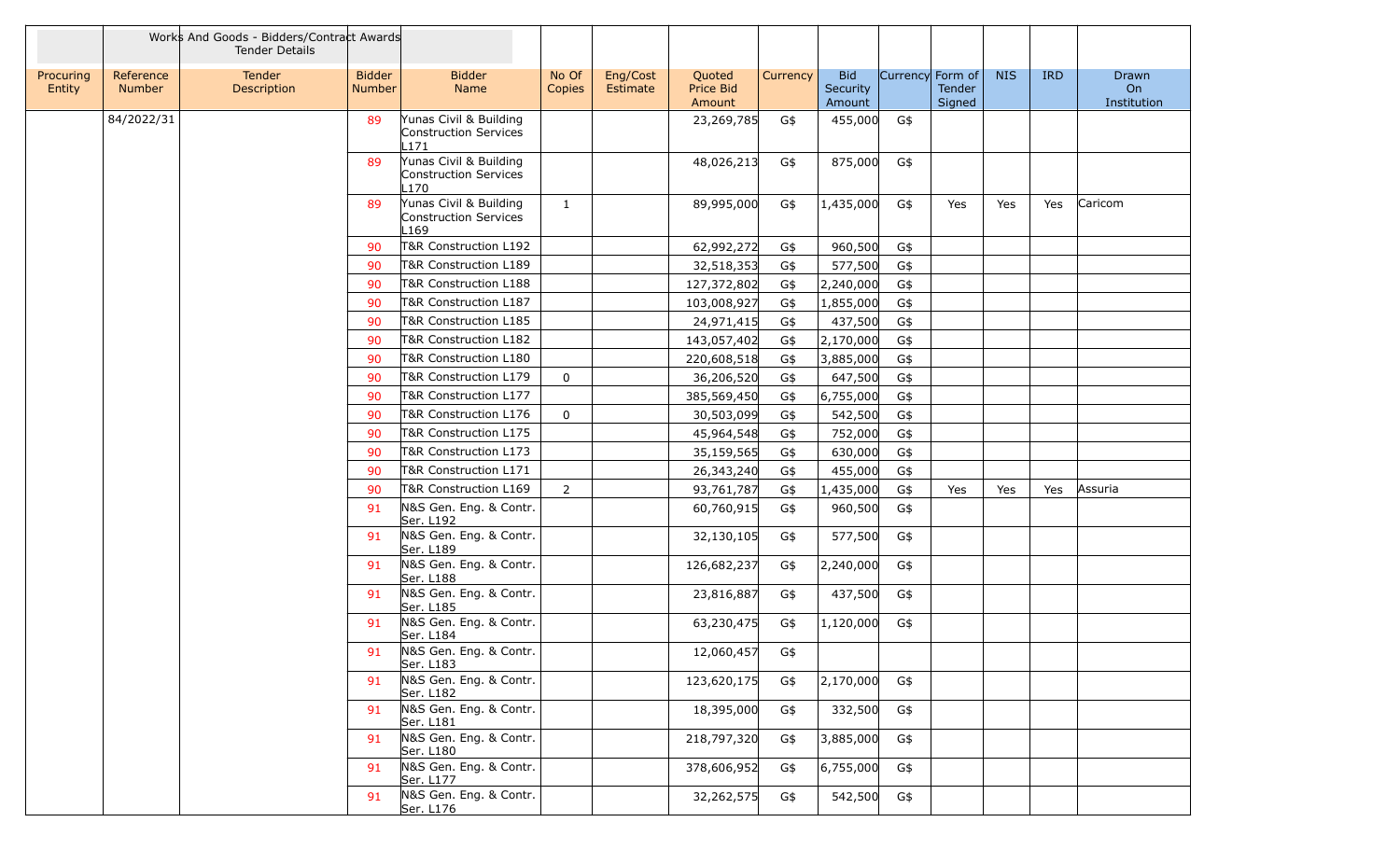|                     |                            | Works And Goods - Bidders/Contract Awards<br><b>Tender Details</b> |                                |                                                         |                 |                                                       |          |                                  |                  |                  |            |            |                            |
|---------------------|----------------------------|--------------------------------------------------------------------|--------------------------------|---------------------------------------------------------|-----------------|-------------------------------------------------------|----------|----------------------------------|------------------|------------------|------------|------------|----------------------------|
| Procuring<br>Entity | Reference<br><b>Number</b> | Tender<br>Description                                              | <b>Bidder</b><br><b>Number</b> | <b>Bidder</b><br>Name                                   | No Of<br>Copies | Eng/Cost<br>Quoted<br>Price Bid<br>Estimate<br>Amount | Currency | <b>Bid</b><br>Security<br>Amount | Currency Form of | Tender<br>Signed | <b>NIS</b> | <b>IRD</b> | Drawn<br>On<br>Institution |
|                     | 84/2022/31                 |                                                                    | 91                             | N&S Gen. Eng. & Contr.<br>Ser. L174                     |                 | 20,758,395                                            | G\$      | 822,500                          | G\$              |                  |            |            |                            |
|                     |                            |                                                                    | 91                             | N&S Gen. Eng. & Contr.<br>Ser. L170                     |                 | 48,832,560                                            | G\$      | 875,000                          | G\$              |                  |            |            |                            |
|                     |                            |                                                                    | 91                             | N&S Gen. Eng. & Contr.<br>Ser. L169                     | $\overline{2}$  | 85,657,740                                            | G\$      | 1,435,000                        | G\$              | Yes              | Yes        | Yes        | Caricom                    |
|                     |                            |                                                                    | 92                             | Speedy Group Inc. L192                                  |                 | 60,501,420                                            | G\$      | 960,500                          | G\$              |                  |            |            |                            |
|                     |                            |                                                                    | 92                             | Speedy Group Inc. L191                                  |                 | 18,186,600                                            | G\$      | 350,000                          | G\$              |                  |            |            |                            |
|                     |                            |                                                                    | 92                             | Speedy Group Inc. L190                                  |                 | 14,449,680                                            | G\$      | 280,000                          | G\$              |                  |            |            |                            |
|                     |                            |                                                                    | 92                             | Speedy Group Inc. L189                                  |                 | 31,055,325                                            | G\$      | 577,500                          | G\$              |                  |            |            |                            |
|                     |                            |                                                                    | 92                             | Speedy Group Inc. L188                                  |                 | 122,423,490                                           | G\$      | 2,240,000                        | G\$              |                  |            |            |                            |
|                     |                            |                                                                    | 92                             | Speedy Group Inc. L187                                  | $\mathbf 0$     | 103,586,385                                           | G\$      | 1,855,000                        | G\$              |                  |            |            |                            |
|                     |                            |                                                                    | 92                             | Speedy Group Inc. L186                                  |                 | 11,874,400                                            | G\$      | 245,000                          | G\$              |                  |            |            |                            |
|                     |                            |                                                                    | 92                             | Speedy Group Inc. L185                                  |                 | 18,778,095                                            | G\$      | 437,500                          | G\$              |                  |            |            |                            |
|                     |                            |                                                                    | 92                             | Speedy Group Inc. L184                                  |                 | 62,750,800                                            | G\$      | 1,120,000                        | G\$              |                  |            |            |                            |
|                     |                            |                                                                    | 92                             | Speedy Group Inc. L183                                  |                 | 11,127,700                                            | G\$      |                                  |                  |                  |            |            |                            |
|                     |                            |                                                                    | 92                             | Speedy Group Inc. L182                                  |                 | 122,225,198                                           | G\$      | 2,170,000                        | G\$              |                  |            |            |                            |
|                     |                            |                                                                    | 92                             | Speedy Group Inc. L181                                  |                 | 18,627,800                                            | G\$      | 332,500                          | G\$              |                  |            |            |                            |
|                     |                            |                                                                    | 92                             | Speedy Group Inc. L180                                  |                 | 219,442,965                                           | G\$      | 3,885,000                        | G\$              |                  |            |            |                            |
|                     |                            |                                                                    | 92                             | Speedy Group Inc. L179                                  |                 | 36,101,625                                            | G\$      | 647,500                          | G\$              |                  |            |            |                            |
|                     |                            |                                                                    | 92                             | Speedy Group Inc. L177                                  |                 | 381,211,425                                           | G\$      | 6,755,000                        | G\$              |                  |            |            |                            |
|                     |                            |                                                                    | 92                             | Speedy Group Inc. L176                                  |                 | 29,548,365                                            | G\$      | 542,500                          | G\$              |                  |            |            |                            |
|                     |                            |                                                                    | 92                             | Speedy Group Inc. L173                                  |                 | 35,599,935                                            | G\$      | 630,000                          | G\$              |                  |            |            |                            |
|                     |                            |                                                                    | 92                             | Speedy Group Inc.<br>L171                               | $\overline{2}$  | 23,328,375                                            | G\$      | 455,000                          | G\$              | Yes              | Yes        | Yes        | Caricom                    |
|                     |                            |                                                                    | 93                             | <b>ACE Construction Ser. &amp;</b><br>Invest. Inc. L192 |                 | 64,594,687                                            | G\$      | 960,500                          | G\$              |                  |            |            |                            |
|                     |                            |                                                                    | -93                            | ACE Construction Ser. &<br>Invest. Inc. L191            |                 | 23,321,865                                            | G\$      | 350,000                          | G\$              |                  |            |            |                            |
|                     |                            |                                                                    | 93                             | ACE Construction Ser. &<br>Invest. Inc. L190            |                 | 17,489,745                                            | G\$      | 280,000                          | G\$              |                  |            |            |                            |
|                     |                            |                                                                    | 93                             | ACE Construction Ser. &<br> Invest. Inc. L189           |                 | 37,021,582                                            | G\$      | 577,500                          | G\$              |                  |            |            |                            |
|                     |                            |                                                                    | 93                             | ACE Construction Ser. &<br>Invest. Inc. L188            |                 | 130,622,887                                           | G\$      | 2,240,000                        | G\$              |                  |            |            |                            |
|                     |                            |                                                                    | 93                             | ACE Construction Ser. &<br>Invest. Inc. L187            |                 | 108,574,252                                           | G\$      | 1,855,000                        | G\$              |                  |            |            |                            |
|                     |                            |                                                                    | 93                             | ACE Construction Ser. &<br>Invest. Inc. L186            |                 | 13,604,500                                            | G\$      | 245,000                          | G\$              |                  |            |            |                            |
|                     |                            |                                                                    | 93                             | ACE Construction Ser. &<br>Invest. Inc. L185            |                 | 28,963,337                                            | G\$      | 437,500                          | G\$              |                  |            |            |                            |
|                     |                            |                                                                    | 93                             | ACE Construction Ser. &<br>Invest. Inc. L184            |                 | 64,316,962                                            | G\$      | 1,120,000                        | G\$              |                  |            |            |                            |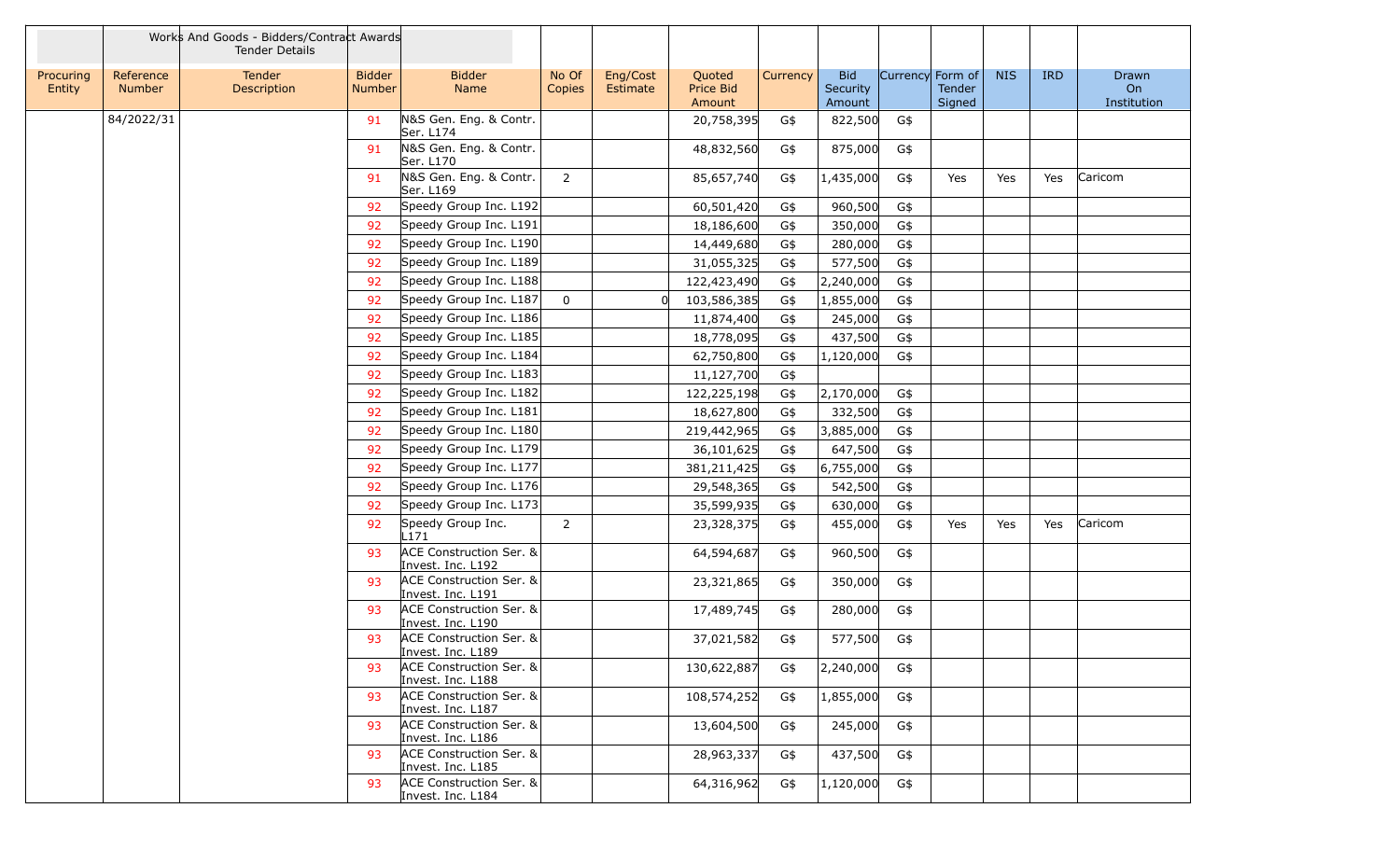|                     |                            | Works And Goods - Bidders/Contract Awards<br><b>Tender Details</b> |                                |                                              |                 |                                                       |          |                                  |                  |                  |            |            |                            |
|---------------------|----------------------------|--------------------------------------------------------------------|--------------------------------|----------------------------------------------|-----------------|-------------------------------------------------------|----------|----------------------------------|------------------|------------------|------------|------------|----------------------------|
| Procuring<br>Entity | Reference<br><b>Number</b> | Tender<br>Description                                              | <b>Bidder</b><br><b>Number</b> | <b>Bidder</b><br>Name                        | No Of<br>Copies | Eng/Cost<br>Quoted<br>Price Bid<br>Estimate<br>Amount | Currency | <b>Bid</b><br>Security<br>Amount | Currency Form of | Tender<br>Signed | <b>NIS</b> | <b>IRD</b> | Drawn<br>On<br>Institution |
|                     | 84/2022/31                 |                                                                    | 93                             | ACE Construction Ser. &<br>Invest. Inc. L183 |                 | 14,204,925                                            | G\$      |                                  |                  |                  |            |            |                            |
|                     |                            |                                                                    | 93                             | ACE Construction Ser. &<br>Invest. Inc. L182 |                 | 161,340,637                                           | G\$      | 2,170,000                        | G\$              |                  |            |            |                            |
|                     |                            |                                                                    | 93                             | ACE Construction Ser. &<br>Invest. Inc. L181 |                 | 22,071,100                                            | G\$      | 332,500                          | G\$              |                  |            |            |                            |
|                     |                            |                                                                    | 93                             | ACE Construction Ser. &<br>Invest. Inc. L180 |                 | 235,047,225                                           | G\$      | 3,885,000                        | G\$              |                  |            |            |                            |
|                     |                            |                                                                    | 93                             | ACE Construction Ser. &<br>Invest. Inc. L179 |                 | 49,844,107                                            | G\$      | 647,500                          | G\$              |                  |            |            |                            |
|                     |                            |                                                                    | 93                             | ACE Construction Ser. &<br>Invest. Inc. L178 |                 | 22,021,597                                            | G\$      | 280,000                          | G\$              |                  |            |            |                            |
|                     |                            |                                                                    | 93                             | ACE Construction Ser. &<br>Invest. Inc. L177 |                 | 385,984,567                                           | G\$      | 6,755,000                        | G\$              |                  |            |            |                            |
|                     |                            |                                                                    | 93                             | ACE Construction Ser. &<br>Invest. Inc. L176 |                 | 35,137,620                                            | G\$      | 542,500                          | G\$              |                  |            |            |                            |
|                     |                            |                                                                    | 93                             | ACE Construction Ser. &<br>Invest. Inc. L175 |                 | 46,659,385                                            | G\$      | 752,000                          | G\$              |                  |            |            |                            |
|                     |                            |                                                                    | 93                             | ACE Construction Ser. &<br>Invest. Inc. L174 |                 | 57,818,943                                            | G\$      | 822,500                          | G\$              |                  |            |            |                            |
|                     |                            |                                                                    | 93                             | ACE Construction Ser. &<br>Invest. Inc. L173 |                 | 38,723,737                                            | G\$      | 630,000                          | G\$              |                  |            |            |                            |
|                     |                            |                                                                    | 93                             | ACE Construction Ser. &<br>Invest. Inc. L172 |                 | 120,976,348                                           | G\$      | 822,500                          | G\$              |                  |            |            |                            |
|                     |                            |                                                                    | 93                             | ACE Construction Ser. &<br>Invest. Inc. L171 |                 | 19,483,531                                            | G\$      | 455,000                          | G\$              |                  |            |            |                            |
|                     |                            |                                                                    | 93                             | ACE Construction Ser. &<br>Invest. Inc. L170 |                 | 56,462,049                                            | G\$      | 875,000                          | G\$              |                  |            |            |                            |
|                     |                            |                                                                    | 93                             | ACE Construction Ser. &<br>Invest. Inc. L169 | 2               | 94,139,693                                            | G\$      | 1,435,000                        | G\$              | Yes              | Yes        | Yes        | Premier Ins                |
|                     |                            |                                                                    | 94                             | Multi Tech Engineering<br>Services Inc. L160 |                 |                                                       |          | 280,000                          | G\$              |                  |            |            |                            |
|                     |                            |                                                                    | 94                             | Multi Tech Engineering<br>Services Inc. L191 |                 | 23,321,865                                            | G\$      | 350,000                          | G\$              |                  |            |            |                            |
|                     |                            |                                                                    | 94                             | Multi Tech Engineering<br>Services Inc. L189 |                 | 37,857,382                                            | G\$      | 577,500                          | G\$              |                  |            |            |                            |
|                     |                            |                                                                    | 94                             | Multi Tech Engineering<br>Services Inc. L185 |                 | 28,987,087                                            | G\$      | 437,500                          | G\$              |                  |            |            |                            |
|                     |                            |                                                                    | 94                             | Multi Tech Engineering<br>Services Inc. L179 |                 | 42,044,257                                            | G\$      | 647,500                          | G\$              |                  |            |            |                            |
|                     |                            |                                                                    | 94                             | Multi Tech Engineering<br>Services Inc. L176 |                 | 36,113,070                                            | G\$      | 542,500                          | G\$              |                  |            |            |                            |
|                     |                            |                                                                    | 94                             | Multi Tech Engineering<br>Services Inc. L175 |                 | 48,259,885                                            | G\$      | 752,000                          | G\$              |                  |            |            |                            |
|                     |                            |                                                                    | 94                             | Multi Tech Engineering<br>Services Inc. L173 | $\overline{2}$  | 40,592,737                                            | G\$      | 630,000                          | G\$              | Yes              | Yes        | Yes        | Nafico                     |
|                     |                            |                                                                    | 95                             | Eron Lall Civil<br>Engineering Works L192    |                 | 69,425,423                                            | G\$      | 960,500                          | G\$              |                  |            |            |                            |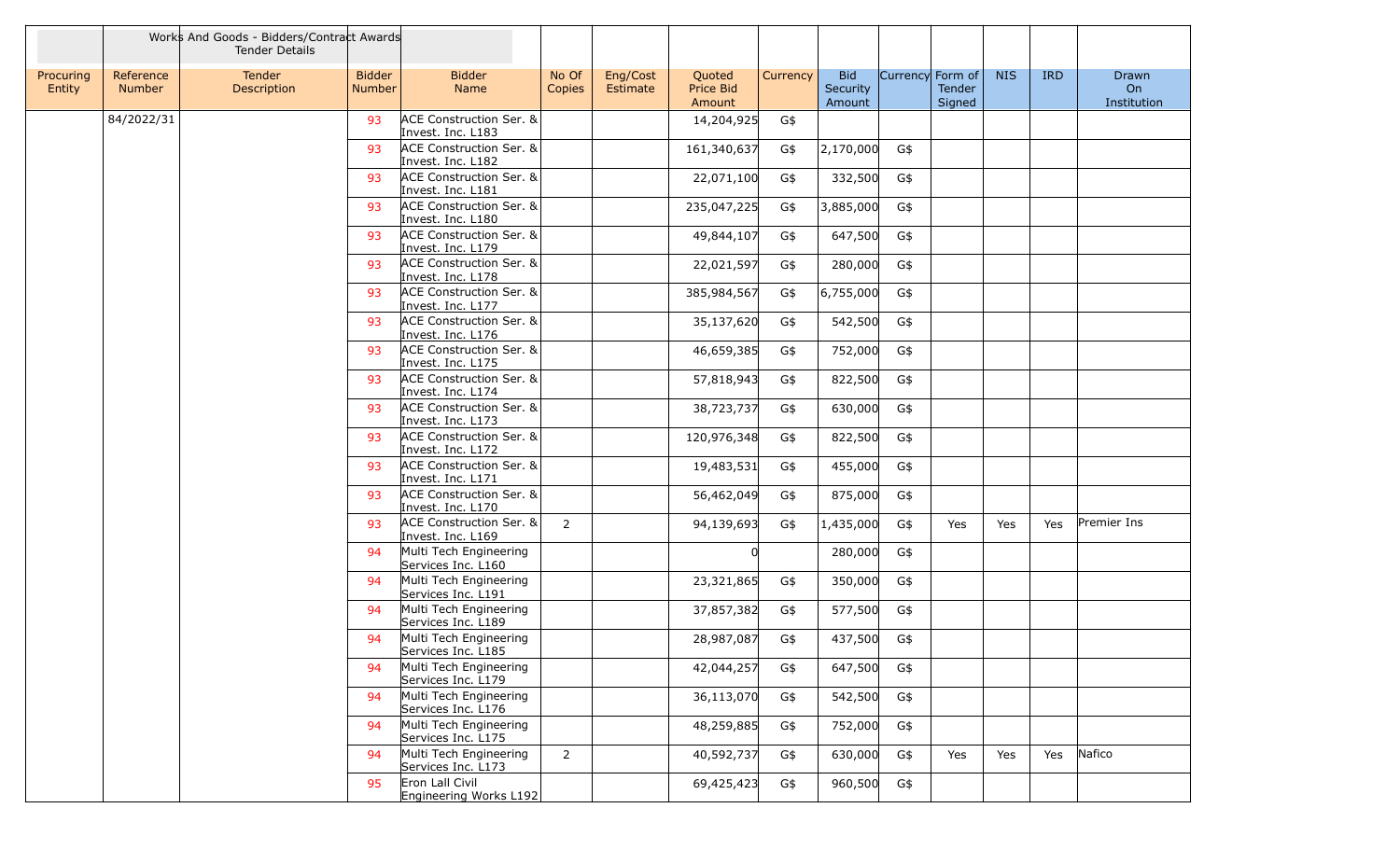|                     |                            | Works And Goods - Bidders/Contract Awards<br><b>Tender Details</b> |                                |                                                          |                 |                      |                               |          |                                  |      |                                      |            |            |                            |
|---------------------|----------------------------|--------------------------------------------------------------------|--------------------------------|----------------------------------------------------------|-----------------|----------------------|-------------------------------|----------|----------------------------------|------|--------------------------------------|------------|------------|----------------------------|
| Procuring<br>Entity | Reference<br><b>Number</b> | Tender<br>Description                                              | <b>Bidder</b><br><b>Number</b> | <b>Bidder</b><br>Name                                    | No Of<br>Copies | Eng/Cost<br>Estimate | Quoted<br>Price Bid<br>Amount | Currency | <b>Bid</b><br>Security<br>Amount |      | Currency Form of<br>Tender<br>Signed | <b>NIS</b> | <b>IRD</b> | Drawn<br>On<br>Institution |
|                     | 84/2022/31                 |                                                                    | 95                             | Eron Lall Civil<br>Engineering Works L188                |                 |                      | 127,417,263                   | G\$      | 2,240,000                        | G\$  |                                      |            |            |                            |
|                     |                            |                                                                    | 95                             | Eron Lall Civil<br>Engineering Works L187                |                 |                      | 104,596,748                   | G\$      | 1,855,000                        | G\$  |                                      |            |            |                            |
|                     |                            |                                                                    | 95                             | Eron Lall Civil<br>Engineering Works L184                |                 |                      | 62,429,430                    | G\$      | 1,120,000                        | G\$  |                                      |            |            |                            |
|                     |                            |                                                                    | 95                             | Eron Lall Civil<br>Engineering Works L182                |                 |                      | 151,676,543                   | G\$      |                                  |      |                                      |            |            | No Bid. Sec. Seen.         |
|                     |                            |                                                                    | 95                             | Eron Lall Civil<br>Engineering Works L180                |                 |                      | 219,163,090                   | G\$      | 3,885,000                        | G\$  |                                      |            |            |                            |
|                     |                            |                                                                    | 95                             | Eron Lall Civil<br>Engineering Works L177                |                 |                      | 302,497,430                   | G\$      | 6,755,000                        | G\$  |                                      |            |            |                            |
|                     |                            |                                                                    | 95                             | Eron Lall Civil<br>Engineering Works L172                |                 |                      | 119,153,895                   | G\$      | 822,500                          | G\$  |                                      |            |            |                            |
|                     |                            |                                                                    | 95                             | Eron Lall Civil<br>Engineering Works L170                |                 |                      | 49,009,895                    | G\$      | 875,000                          | G\$  |                                      |            |            |                            |
|                     |                            |                                                                    | 95                             | Eron Lall Civil<br>Engineering Works L169                |                 |                      | 83,317,848                    | G\$      | 1,435,000                        | G\$  |                                      |            |            |                            |
|                     |                            |                                                                    | 95                             | Eron Lall Civil<br>Engineering Works<br>L <sub>167</sub> | $\overline{2}$  |                      | 117,549,390                   | G\$      | 2,065,000                        | G\$  | Yes                                  | Yes        | Yes        | Assuria                    |
|                     |                            |                                                                    | 96                             | NP Investment L192                                       |                 |                      | 63,964,635                    | G\$      | 960,500                          | G\$  |                                      |            |            |                            |
|                     |                            |                                                                    | 96                             | NP Investment L188                                       |                 |                      | 127,014,510                   | G\$      | 2,240,000                        | G\$  |                                      |            |            |                            |
|                     |                            |                                                                    | 96                             | NP Investment L187                                       |                 |                      | 104,070,645                   | G\$      | 1,855,000                        | G\$  |                                      |            |            |                            |
|                     |                            |                                                                    | 96                             | NP Investment L184                                       |                 |                      | 62,064,975                    | G\$      | 1,120,000                        | G\$  |                                      |            |            |                            |
|                     |                            |                                                                    | 96                             | NP Investment L174                                       |                 |                      | 51,150,198                    | G\$      | 822,500                          | G\$  |                                      |            |            |                            |
|                     |                            |                                                                    | 96                             | NP Investment L171                                       | $\overline{2}$  |                      | 24,452,820                    | G\$      | 455,000                          | G\$  | Yes                                  | Yes        | Yes        | Premier Ins.               |
|                     |                            |                                                                    | 97                             | B&J Civil Works L188                                     |                 |                      |                               |          | 2,240,000                        | G\$  |                                      |            |            |                            |
|                     |                            |                                                                    | 97                             | B&J Civil Works L187                                     |                 |                      |                               |          | 1,855,000                        | G\$  |                                      |            |            |                            |
|                     |                            |                                                                    | 97                             | B&J Civil Works L182                                     |                 |                      |                               |          | 2,170,000                        | G\$  |                                      |            |            |                            |
|                     |                            |                                                                    | 97                             | B&J Civil Works L178                                     |                 |                      |                               |          | 280,000                          | G\$  |                                      |            |            |                            |
|                     |                            |                                                                    | 97                             | B&J Civil Works L172                                     |                 |                      |                               |          | 822,500                          | G\$  |                                      |            |            |                            |
|                     |                            |                                                                    | 97                             | B&J Civil Works L179                                     |                 |                      | 35,294,928                    | G\$      | 647,500                          | G\$  |                                      |            |            |                            |
|                     |                            |                                                                    | 97                             | B&J Civil Works L174                                     |                 |                      | 51,278,595                    | G\$      | 822,500                          | G\$  |                                      |            |            |                            |
|                     |                            |                                                                    | 97                             | B&J Civil Works L169                                     | 2               |                      | 89,016,865                    | G\$      | 1,435,000                        | G\$  | Yes                                  | Yes        | Yes        | Caricom                    |
|                     |                            |                                                                    | 98                             | J. Ragbeer Construction<br>L179                          |                 |                      | 32,785,520                    | G\$      | 647,500                          | G\$  |                                      |            |            |                            |
|                     |                            |                                                                    | 98                             | J. Ragbeer Construction<br>L178                          | $\mathbf{0}$    |                      | 16,555,376                    | G\$      | 280,000                          | $G\$ |                                      |            |            |                            |
|                     |                            |                                                                    | 99                             | Preta, Ragbeer General<br>Construction L192              |                 |                      | 90,695,617                    | G\$      | 960,500                          | G\$  |                                      |            |            |                            |
|                     |                            |                                                                    | 99                             | Preta, Ragbeer General<br>Construction L191              |                 |                      |                               |          |                                  |      |                                      |            |            | FTP Signed but not<br>com. |
|                     |                            |                                                                    | 99                             | Preta, Ragbeer General<br>Construction L190              |                 |                      | 18,780,065                    | G\$      | 280,000                          | G\$  |                                      |            |            |                            |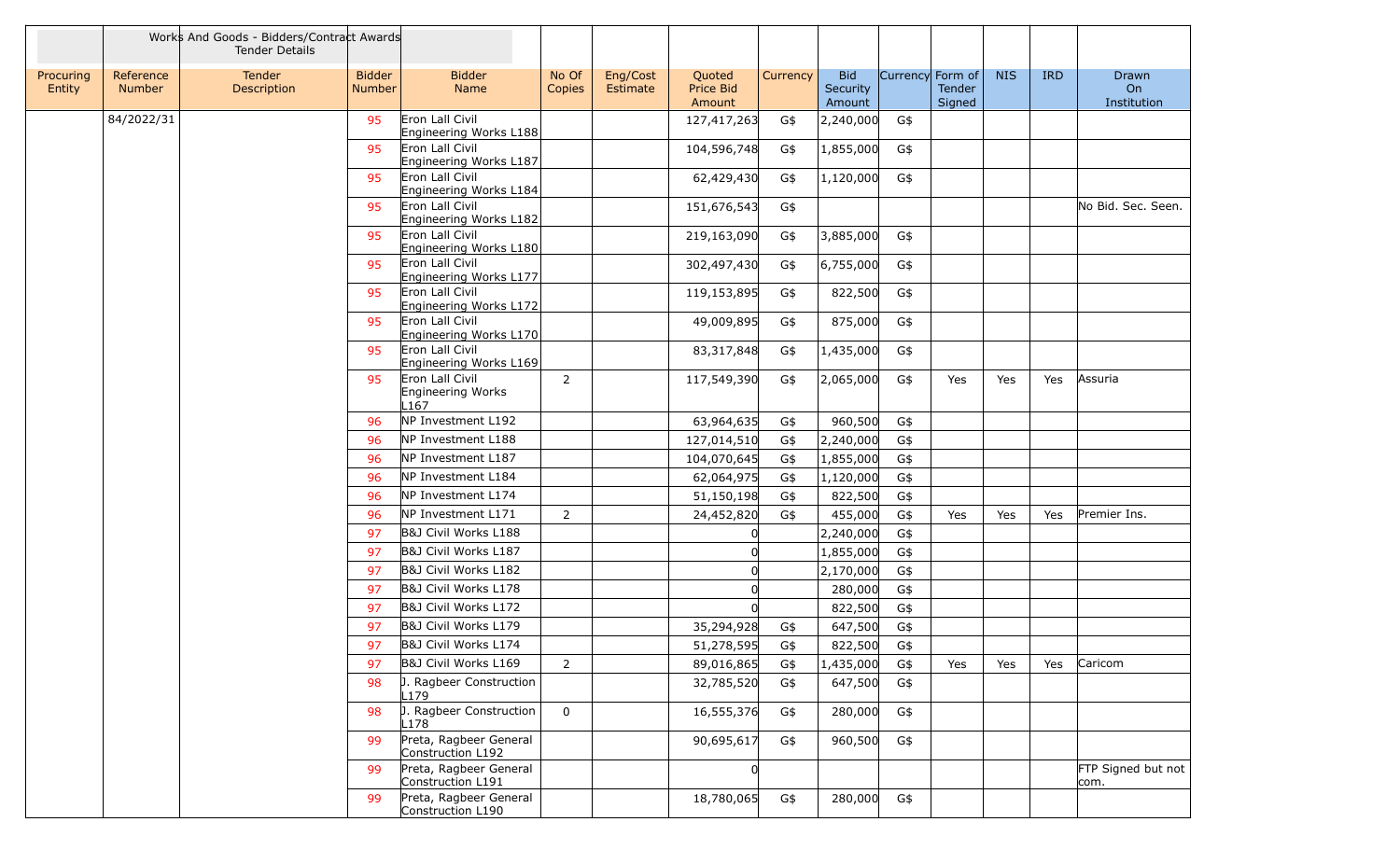|                     |                            | Works And Goods - Bidders/Contract Awards<br><b>Tender Details</b> |                         |                                             |                 |                      |                               |          |                                  |                  |                  |            |            |                            |
|---------------------|----------------------------|--------------------------------------------------------------------|-------------------------|---------------------------------------------|-----------------|----------------------|-------------------------------|----------|----------------------------------|------------------|------------------|------------|------------|----------------------------|
| Procuring<br>Entity | Reference<br><b>Number</b> | Tender<br>Description                                              | <b>Bidder</b><br>Number | <b>Bidder</b><br>Name                       | No Of<br>Copies | Eng/Cost<br>Estimate | Quoted<br>Price Bid<br>Amount | Currency | <b>Bid</b><br>Security<br>Amount | Currency Form of | Tender<br>Signed | <b>NIS</b> | <b>IRD</b> | Drawn<br>On<br>Institution |
|                     | 84/2022/31                 |                                                                    | 99                      | Preta, Ragbeer General<br>Construction L189 | $\mathbf 0$     |                      | 24,119,298                    | G\$      | 577,500                          | G\$              | Yes              | Yes        | Yes        | Nafico                     |
|                     |                            |                                                                    | 100                     | Associated Construction<br>Services L188    |                 |                      | 126,084,525                   | G\$      | 2,240,000                        | G\$              |                  |            |            |                            |
|                     |                            |                                                                    | 100                     | Associated Construction<br>Services L187    |                 |                      | 103,100,168                   | G\$      | 1,855,000                        | G\$              |                  |            |            |                            |
|                     |                            |                                                                    | 100                     | Associated Construction<br>Services L186    |                 |                      | 15,409,700                    | G\$      | 245,000                          | G\$              |                  |            |            |                            |
|                     |                            |                                                                    | 100                     | Associated Construction<br>Services L184    |                 |                      | 66,801,935                    | G\$      | 1,120,000                        | G\$              |                  |            |            |                            |
|                     |                            |                                                                    | 100                     | Associated Construction<br>Services L182    |                 |                      | 156,298,128                   | G\$      | 2,170,000                        | G\$              |                  |            |            |                            |
|                     |                            |                                                                    | 100                     | Associated Construction<br>Services L180    |                 |                      | 216,786,444                   | G\$      | 3,885,000                        | G\$              |                  |            |            |                            |
|                     |                            |                                                                    | 100                     | Associated Construction<br>Services L177    |                 |                      | 382,702,240                   | G\$      | 6,755,000                        | G\$              |                  |            |            |                            |
|                     |                            |                                                                    | 100                     | Associated Construction<br>Services L175    |                 |                      | 46,167,901                    | G\$      | 752,000                          | G\$              |                  |            |            |                            |
|                     |                            |                                                                    | 100                     | Associated Construction<br>Services L171    | 1               |                      | 28,606,423                    | G\$      | 455,000                          | G\$              | Yes              | Yes        | Yes        | Caricom                    |
|                     |                            |                                                                    | 101                     | <b>BDE Recycling L188</b>                   |                 |                      |                               |          | 2,240,000                        | G\$              |                  |            |            |                            |
|                     |                            |                                                                    | 101                     | <b>BDE Recycling L180</b>                   |                 |                      |                               |          | 3,885,000                        | G\$              |                  |            |            |                            |
|                     |                            |                                                                    | 101                     | <b>BDE Recycling L177</b>                   |                 |                      | 371,623,140                   | G\$      | 6,755,000                        | G\$              |                  |            |            |                            |
|                     |                            |                                                                    | 101                     | <b>BDE Recycling L167</b>                   | $\overline{2}$  |                      | 104,746,950                   | G\$      | 2,065,000                        | G\$              | Yes              | Yes        | Yes        | Caricom                    |
|                     |                            |                                                                    | 102                     | Vulcan Group Inc. L189                      |                 |                      | 32,168,303                    | G\$      | 577,500                          | G\$              |                  |            |            |                            |
|                     |                            |                                                                    | 102                     | Vulcan Group Inc. L185                      |                 |                      | 24,878,858                    | G\$      | 437,500                          | G\$              |                  |            |            |                            |
|                     |                            |                                                                    | 102                     | Vulcan Group Inc. L184                      |                 |                      | 63,905,940                    | G\$      | 1,120,000                        | G\$              |                  |            |            |                            |
|                     |                            |                                                                    | 102                     | Vulcan Group Inc. L179                      |                 |                      | 36,804,823                    | G\$      | 647,500                          | G\$              |                  |            |            |                            |
|                     |                            |                                                                    | 102                     | Vulcan Group Inc. L176                      |                 |                      | 31,679,708                    | G\$      | 542,500                          | G\$              |                  |            |            |                            |
|                     |                            |                                                                    | 102                     | Vulcan Group Inc. L174                      | $\overline{2}$  |                      | 46,005,364                    | G\$      | 822,500                          | G\$              | Yes              | Yes        | Yes        | Caricom                    |
|                     |                            |                                                                    | 103                     | R. Kissoon Contracting<br>Services L188     |                 |                      | 149,078,160                   | G\$      | 2,240,000                        | G\$              |                  |            |            |                            |
|                     |                            |                                                                    | 103                     | R. Kissoon Contracting<br>Services L187     |                 |                      | 123,114,600                   | G\$      | 1,855,000                        | G\$              |                  |            |            |                            |
|                     |                            |                                                                    | 103                     | R. Kissoon Contracting<br>Services L186     |                 |                      | 14,865,400                    | G\$      | 245,000                          | G\$              |                  |            |            |                            |
|                     |                            |                                                                    | 103                     | R. Kissoon Contracting<br>Services L185     |                 |                      | 28,570,290                    | G\$      | 437,500                          | G\$              |                  |            |            |                            |
|                     |                            |                                                                    | 103                     | R. Kissoon Contracting<br>Services L184     |                 |                      | 73,541,370                    | G\$      | 1,120,000                        | G\$              |                  |            |            |                            |
|                     |                            |                                                                    | 103                     | R. Kissoon Contracting<br>Services L183     |                 |                      | 15,331,680                    | G\$      |                                  |                  |                  |            |            |                            |
|                     |                            |                                                                    | 103                     | R. Kissoon Contracting<br>Services L182     |                 |                      | 182,621,040                   | G\$      | 2,170,000                        | G\$              |                  |            |            |                            |
|                     |                            |                                                                    | 103                     | R. Kissoon Contracting<br>Services L181     | $\overline{2}$  |                      | 23,200,800                    | G\$      | 332,500                          | G\$              | Yes              | Yes        | Yes        | <b>GTM</b>                 |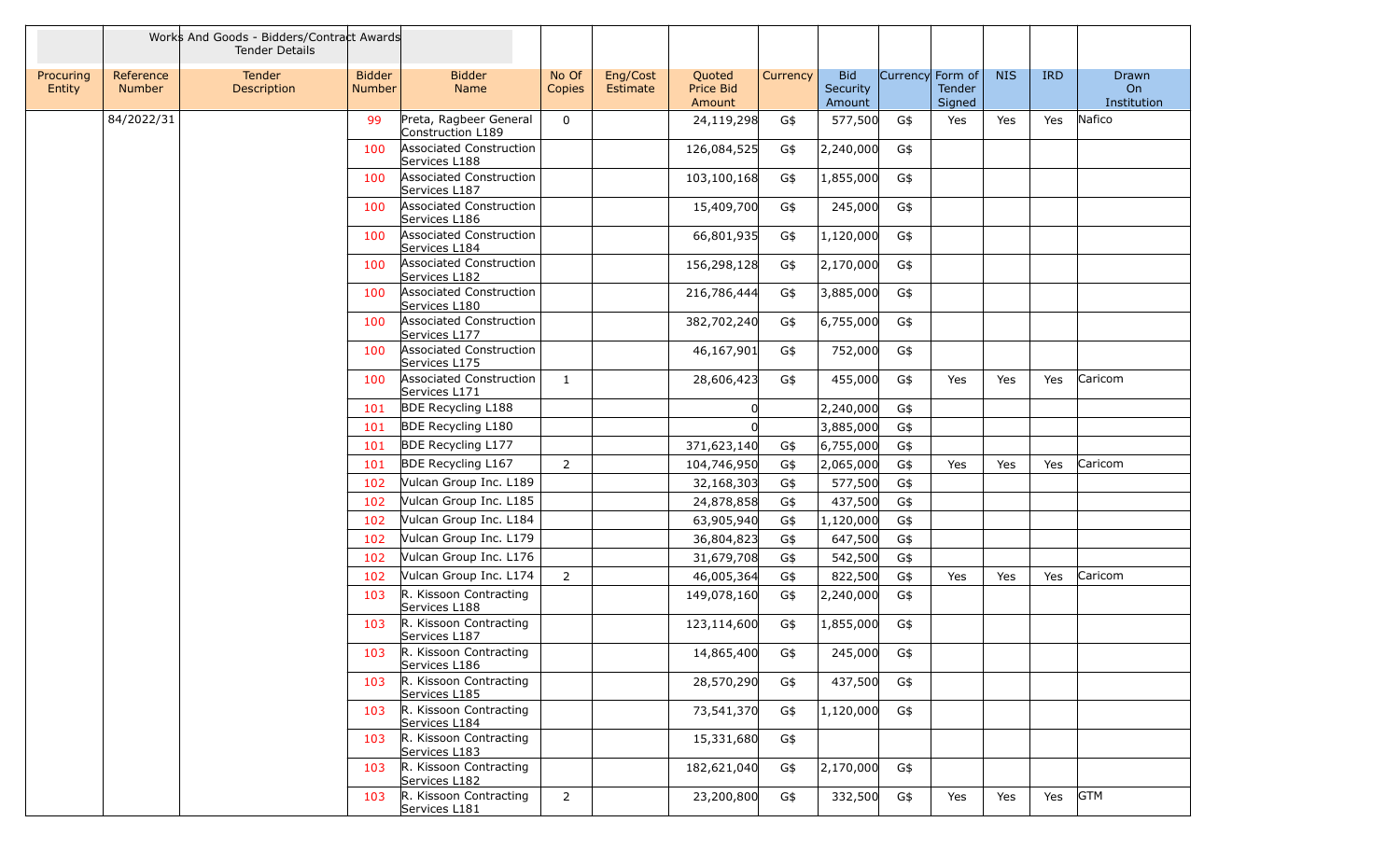|                     |                     | Works And Goods - Bidders/Contract Awards<br><b>Tender Details</b> |                         |                                            |                 |                      |                               |          |                                  |                  |                  |            |            |                            |
|---------------------|---------------------|--------------------------------------------------------------------|-------------------------|--------------------------------------------|-----------------|----------------------|-------------------------------|----------|----------------------------------|------------------|------------------|------------|------------|----------------------------|
| Procuring<br>Entity | Reference<br>Number | Tender<br>Description                                              | <b>Bidder</b><br>Number | <b>Bidder</b><br>Name                      | No Of<br>Copies | Eng/Cost<br>Estimate | Quoted<br>Price Bid<br>Amount | Currency | <b>Bid</b><br>Security<br>Amount | Currency Form of | Tender<br>Signed | <b>NIS</b> | <b>IRD</b> | Drawn<br>On<br>Institution |
|                     | 84/2022/31          |                                                                    | 104                     | MK Hoosein Contracting<br>L192             |                 |                      | 54,546,083                    | G\$      |                                  |                  |                  |            |            |                            |
|                     |                     |                                                                    | 104                     | MK Hoosein Contracting<br>L191             |                 |                      | 19,890,990                    | G\$      |                                  |                  |                  |            |            |                            |
|                     |                     |                                                                    | 104                     | MK Hoosein Contracting<br>L190             |                 |                      | 15,736,140                    | G\$      |                                  |                  |                  |            |            |                            |
|                     |                     |                                                                    | 104                     | MK Hoosein Contracting<br>L189             |                 |                      | 32,557,245                    | G\$      |                                  |                  |                  |            |            |                            |
|                     |                     |                                                                    | 104                     | MK Hoosein Contracting<br>L188             |                 |                      | 119,864,745                   | G\$      |                                  |                  |                  |            |            |                            |
|                     |                     |                                                                    | 104                     | MK Hoosein Contracting<br>L187             |                 |                      | 100,960,493                   | G\$      |                                  |                  |                  |            |            |                            |
|                     |                     |                                                                    | 104                     | MK Hoosein Contracting<br>L186             |                 |                      | 12,609,500                    | G\$      |                                  |                  |                  |            |            |                            |
|                     |                     |                                                                    | 104                     | MK Hoosein Contracting<br>L185             |                 |                      | 24,835,965                    | G\$      |                                  |                  |                  |            |            |                            |
|                     |                     |                                                                    | 104                     | MK Hoosein Contracting<br>L <sub>184</sub> |                 |                      | 59,762,745                    | G\$      |                                  |                  |                  |            |            |                            |
|                     |                     |                                                                    | 104                     | MK Hoosein Contracting<br>L183             |                 |                      | 12,360,600                    | G\$      |                                  |                  |                  |            |            |                            |
|                     |                     |                                                                    | 104                     | MK Hoosein Contracting<br>L182             |                 |                      | 110,142,165                   | G\$      |                                  |                  |                  |            |            |                            |
|                     |                     |                                                                    | 104                     | MK Hoosein Contracting<br>L181             |                 |                      | 17,842,400                    | G\$      |                                  |                  |                  |            |            |                            |
|                     |                     |                                                                    | 104                     | MK Hoosein Contracting<br>L180             |                 |                      | 193,275,180                   | G\$      |                                  |                  |                  |            |            |                            |
|                     |                     |                                                                    | 104                     | MK Hoosein Contracting<br>L179             |                 |                      | 33,554,850                    | G\$      |                                  |                  |                  |            |            |                            |
|                     |                     |                                                                    | 104                     | MK Hoosein Contracting<br>L178             |                 |                      | 16,833,810                    | G\$      |                                  |                  |                  |            |            |                            |
|                     |                     |                                                                    | 104                     | MK Hoosein Contracting<br>L <sub>177</sub> |                 |                      | 356,014,365                   | G\$      |                                  |                  |                  |            |            |                            |
|                     |                     |                                                                    | 104                     | MK Hoosein Contracting<br>L176             |                 |                      | 30,687,195                    | G\$      |                                  |                  |                  |            |            |                            |
|                     |                     |                                                                    | 104                     | MK Hoosein Contracting<br>L175             |                 |                      | 41,282,115                    | G\$      |                                  |                  |                  |            |            |                            |
|                     |                     |                                                                    | 104                     | MK Hoosein Contracting<br>L174             |                 |                      | 49,075,635                    | G\$      |                                  |                  |                  |            |            |                            |
|                     |                     |                                                                    | 104                     | MK Hoosein Contracting<br>L173             |                 |                      | 34,631,415                    | G\$      |                                  |                  |                  |            |            |                            |
|                     |                     |                                                                    | 104                     | MK Hoosein Contracting<br>L172             |                 |                      | 99,439,452                    | G\$      |                                  |                  |                  |            |            |                            |
|                     |                     |                                                                    | 104                     | MK Hoosein Contracting<br>L171             |                 |                      | 24,977,400                    | G\$      |                                  |                  |                  |            |            |                            |
|                     |                     |                                                                    | 104                     | MK Hoosein Contracting<br>L170             |                 |                      | 49,723,170                    | G\$      |                                  |                  |                  |            |            |                            |
|                     |                     |                                                                    | 104                     | MK Hoosein Contracting<br>L <sub>169</sub> | $2^{\circ}$     |                      | 81,412,590                    | G\$      |                                  |                  | Yes              | Yes        | Yes        | No Bid Sec. Seen.          |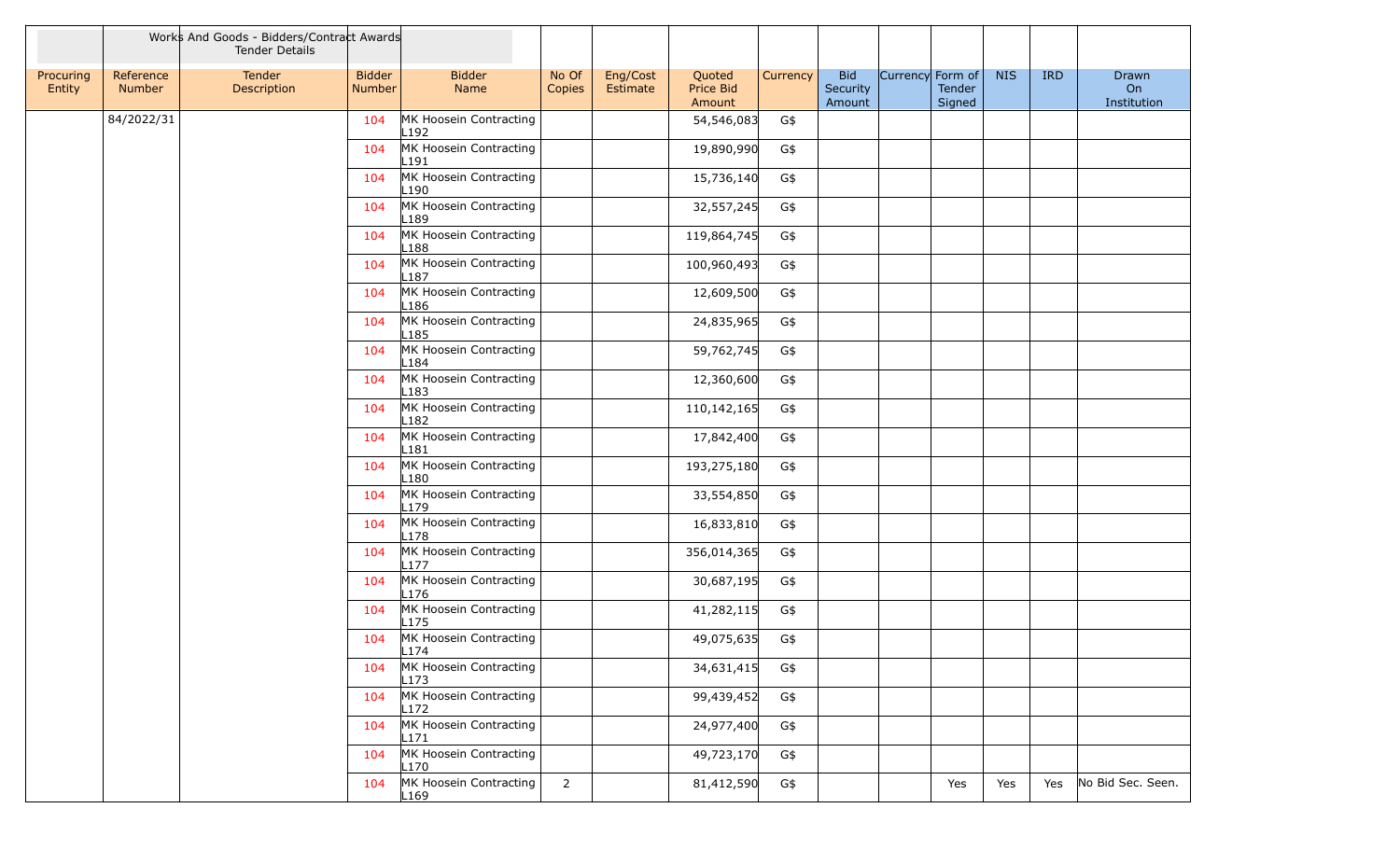|                     |                     | Works And Goods - Bidders/Contract Awards<br><b>Tender Details</b> |                         |                                                                    |                 |                      |                               |          |                                  |                  |                  |            |            |                            |
|---------------------|---------------------|--------------------------------------------------------------------|-------------------------|--------------------------------------------------------------------|-----------------|----------------------|-------------------------------|----------|----------------------------------|------------------|------------------|------------|------------|----------------------------|
| Procuring<br>Entity | Reference<br>Number | Tender<br>Description                                              | <b>Bidder</b><br>Number | <b>Bidder</b><br>Name                                              | No Of<br>Copies | Eng/Cost<br>Estimate | Quoted<br>Price Bid<br>Amount | Currency | <b>Bid</b><br>Security<br>Amount | Currency Form of | Tender<br>Signed | <b>NIS</b> | <b>IRD</b> | Drawn<br>On<br>Institution |
|                     | 84/2022/31          |                                                                    | 105                     | Romell Jagropp General<br>Construction Service<br>L192             |                 |                      | 79,494,450                    | G\$      | 960,500                          | G\$              |                  |            |            |                            |
|                     |                     |                                                                    | 105                     | Romell Jagropp General<br>Construction Service<br>191              |                 |                      | 21,199,920                    | G\$      | 350,000                          | G\$              |                  |            |            |                            |
|                     |                     |                                                                    | 105                     | Romell Jagropp General<br>Construction Service<br>L190             |                 |                      | 17,789,835                    | G\$      | 280,000                          | G\$              |                  |            |            |                            |
|                     |                     |                                                                    | 105                     | Romell Jagropp General<br>Construction Service<br>-189             |                 |                      | 35,778,645                    | G\$      | 577,500                          | G\$              |                  |            |            |                            |
|                     |                     |                                                                    | 105                     | Romell Jagropp General<br>Construction Service<br>L1188            |                 |                      | 151,998,735                   | G\$      | 2,240,000                        | G\$              |                  |            |            |                            |
|                     |                     |                                                                    | 105                     | Romell Jagropp General<br>Construction Service<br>L187             |                 |                      | 115,009,200                   | G\$      | 1,855,000                        | G\$              |                  |            |            |                            |
|                     |                     |                                                                    | 105                     | Romell Jagropp General<br>Construction Service<br>L186             |                 |                      | 14,742,300                    | G\$      | 245,000                          | G\$              |                  |            |            |                            |
|                     |                     |                                                                    | 105                     | Romell Jagropp General<br>Construction Service<br>L185             |                 |                      | 27,856,605                    | G\$      | 437,500                          | G\$              |                  |            |            |                            |
|                     |                     |                                                                    | 105                     | Romell Jagropp General<br>Construction Service<br>L184             |                 |                      | 72,702,525                    | G\$      | 1,120,000                        | G\$              |                  |            |            |                            |
|                     |                     |                                                                    | 105                     | Romell Jagropp General<br>Construction Service<br>L183             |                 |                      | 14,647,500                    | G\$      |                                  |                  |                  |            |            |                            |
|                     |                     |                                                                    | 105                     | Romell Jagropp General<br>Construction Service<br>182              |                 |                      | 171,923,641                   | G\$      | 2,170,000                        | G\$              |                  |            |            |                            |
|                     |                     |                                                                    | 105                     | Romell Jagropp General<br>Construction Service<br>-181             |                 |                      | 24,111,000                    | G\$      | 332,500                          | G\$              |                  |            |            |                            |
|                     |                     |                                                                    | 105                     | Romell Jagropp General<br>Construction Service<br>L <sub>180</sub> |                 |                      | 232,670,378                   | G\$      | 3,885,000                        | G\$              |                  |            |            |                            |
|                     |                     |                                                                    | 105                     | Romell Jagropp General<br>Construction Service<br>L179             |                 |                      | 43,793,925                    | G\$      | 647,500                          | G\$              |                  |            |            |                            |
|                     |                     |                                                                    | 105                     | Romell Jagropp General<br>Construction Service<br>L178             |                 |                      | 18,010,440                    | G\$      | 280,000                          | G\$              |                  |            |            |                            |
|                     |                     |                                                                    | 105                     | Romell Jagropp General<br>Construction Service<br>L177             |                 |                      | 357,554,190                   | G\$      | 6,755,000                        | G\$              |                  |            |            |                            |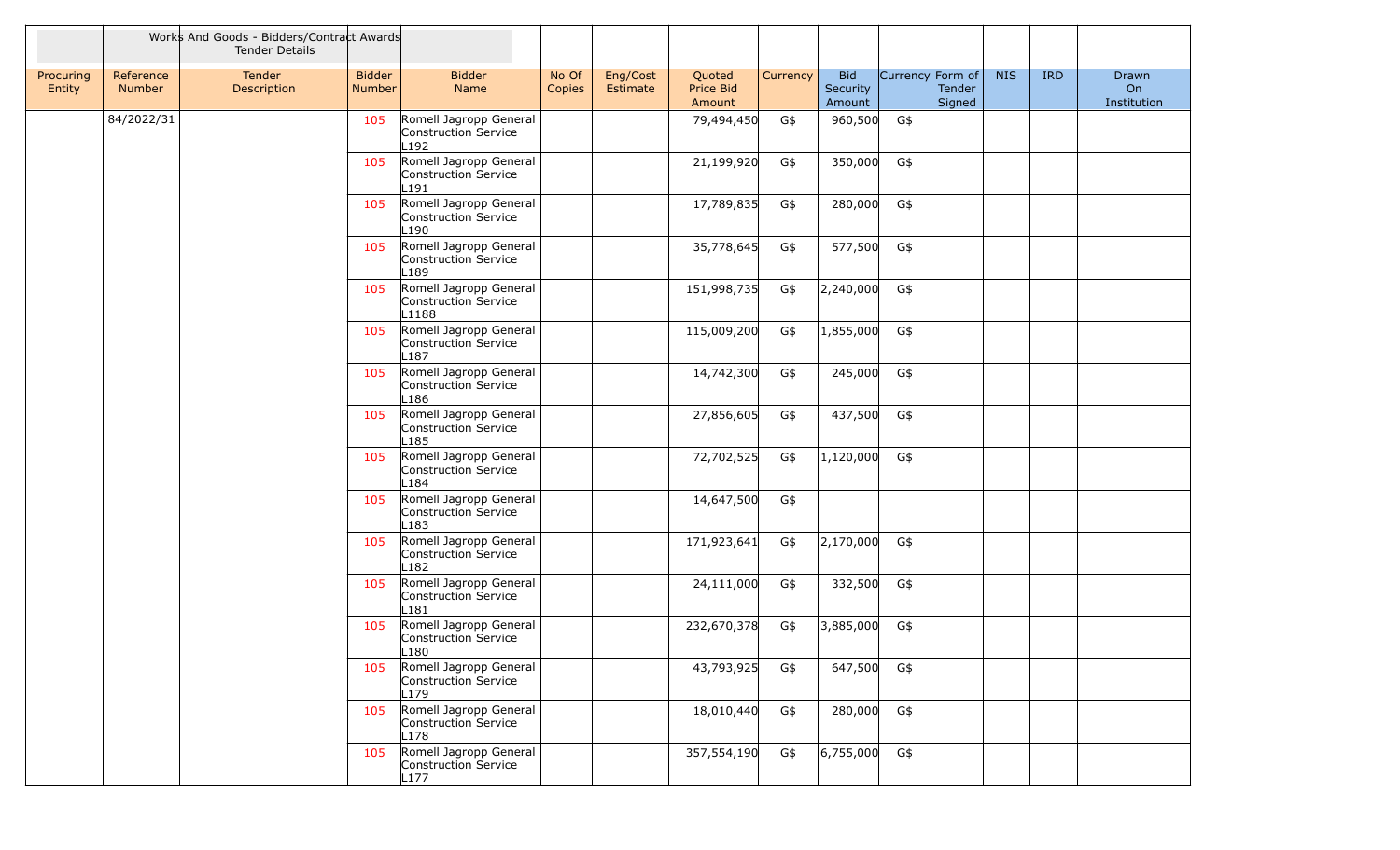|                     |                            | Works And Goods - Bidders/Contract Awards<br><b>Tender Details</b> |                                |                                                                    |                 |                      |                               |          |                                  |                  |                  |            |            |                                  |
|---------------------|----------------------------|--------------------------------------------------------------------|--------------------------------|--------------------------------------------------------------------|-----------------|----------------------|-------------------------------|----------|----------------------------------|------------------|------------------|------------|------------|----------------------------------|
| Procuring<br>Entity | Reference<br><b>Number</b> | Tender<br>Description                                              | <b>Bidder</b><br><b>Number</b> | <b>Bidder</b><br>Name                                              | No Of<br>Copies | Eng/Cost<br>Estimate | Quoted<br>Price Bid<br>Amount | Currency | <b>Bid</b><br>Security<br>Amount | Currency Form of | Tender<br>Signed | <b>NIS</b> | <b>IRD</b> | Drawn<br>On<br>Institution       |
|                     | 84/2022/31                 |                                                                    | 105                            | Romell Jagropp General<br>Construction Service<br>L <sub>176</sub> |                 |                      | 36,232,165                    | G\$      | 542,500                          | G\$              |                  |            |            |                                  |
|                     |                            |                                                                    | 105                            | Romell Jagropp General<br>Construction Service<br>175              |                 |                      | 50,934,083                    | G\$      | 75,200                           |                  |                  |            |            |                                  |
|                     |                            |                                                                    | 105                            | Romell Jagropp General<br>Construction Service<br>$-174$           | $\overline{0}$  |                      | 54,387,370                    | G\$      | 822,500                          |                  |                  |            |            |                                  |
|                     |                            |                                                                    | 105                            | Romell Jagropp General<br>Construction Service<br>172              |                 |                      | 47,834,850                    | G\$      | 822,500                          |                  |                  |            |            |                                  |
|                     |                            |                                                                    | 105                            | Romell Jagropp General<br>Construction Service<br>171              |                 |                      | 20,390,265                    | G\$      | 455,000                          | G\$              |                  |            |            |                                  |
|                     |                            |                                                                    | 105                            | Romell Jagropp General<br>Construction Service<br>L170             |                 |                      | 55,083,893                    | G\$      | 875,000                          | G\$              |                  |            |            |                                  |
|                     |                            |                                                                    | 105                            | Romell Jagropp General<br><b>Construction Service</b><br>-169      | $\overline{2}$  |                      | 95,912,040                    | G\$      | 1,435,000                        | G\$              | Yes              | Yes        | Yes        | Caricom                          |
|                     |                            |                                                                    | 106                            | Kallco Guyana Inc. L192                                            |                 |                      |                               |          | 960,500                          | G\$              |                  |            |            |                                  |
|                     |                            |                                                                    | 106                            | Kallco Guyana Inc. L189                                            |                 |                      |                               |          | 577,500                          | G\$              |                  |            |            |                                  |
|                     |                            |                                                                    | 106                            | Kallco Guyana Inc. L188                                            |                 |                      |                               |          | 2,240,000                        | G\$              |                  |            |            |                                  |
|                     |                            |                                                                    | 106                            | Kallco Guyana Inc. L187                                            |                 |                      |                               |          | 1,855,000                        | G\$              |                  |            |            |                                  |
|                     |                            |                                                                    | 106                            | Kallco Guyana Inc. L184                                            |                 |                      |                               |          | 1,120,000                        | G\$              |                  |            |            |                                  |
|                     |                            |                                                                    | 106                            | Kallco Guyana Inc. L182                                            |                 |                      |                               |          | 2,170,000                        | G\$              |                  |            |            |                                  |
|                     |                            |                                                                    | 106                            | Kallco Guyana Inc. L180                                            |                 |                      |                               |          | 3,885,000                        | G\$              |                  |            |            |                                  |
|                     |                            |                                                                    | 106                            | Kallco Guyana Inc. L177                                            |                 |                      |                               |          | 6,755,000                        | G\$              |                  |            |            |                                  |
|                     |                            |                                                                    | 106                            | Kallco Guyana Inc. L175                                            |                 |                      |                               |          | 752,000                          | G\$              |                  |            |            |                                  |
|                     |                            |                                                                    | 106                            | Kallco Guyana Inc. L174                                            |                 |                      |                               |          | 822,500                          | G\$              |                  |            |            |                                  |
|                     |                            |                                                                    | 106                            | Kallco Guyana Inc. L172                                            |                 |                      |                               |          | 822,500                          | G\$              |                  |            |            |                                  |
|                     |                            |                                                                    | 106                            | Kallco Guyana Inc. L170                                            |                 |                      |                               |          | 875,000                          | G\$              |                  |            |            |                                  |
|                     |                            |                                                                    | 106                            | Kallco Guyana Inc. L169                                            |                 |                      |                               |          | 1,435,000                        | G\$              |                  |            |            |                                  |
|                     |                            |                                                                    | 106                            | Kallco Guyana Inc. L167                                            | 2               |                      | 0                             | G\$      | 2,065,000                        | G\$              | No               | Yes        | Yes        | No Bid pg. seen.<br>Premier Ins. |
|                     |                            |                                                                    | 107                            | JKP Construction L180                                              |                 |                      | 219,947,300                   | G\$      | 3,885,000                        | G\$              |                  |            |            |                                  |
|                     |                            |                                                                    | 107                            | JKP Construction L177                                              |                 |                      | 384,845,076                   | G\$      | 7,655,000                        | G\$              |                  |            |            |                                  |
|                     |                            |                                                                    | 107                            | JKP Construction L172                                              | $\overline{2}$  |                      | 198,452,100                   | G\$      | 1,610,000                        | G\$              | Yes              | Yes        | Yes        | Premier Ins                      |
|                     |                            |                                                                    | 108                            | <b>Bardon Construction</b><br>Services L191                        |                 |                      | 24,033,660                    | G\$      | 350,000                          | G\$              |                  |            |            |                                  |
|                     |                            |                                                                    | 108                            | <b>Bardon Construction</b><br>Services L190                        |                 |                      | 19,239,990                    | G\$      | 280,000                          | G\$              |                  |            |            |                                  |
|                     |                            |                                                                    | 108                            | <b>Bardon Construction</b><br>Services L189                        |                 |                      | 38,629,815                    | G\$      | 577,500                          | G\$              |                  |            |            |                                  |